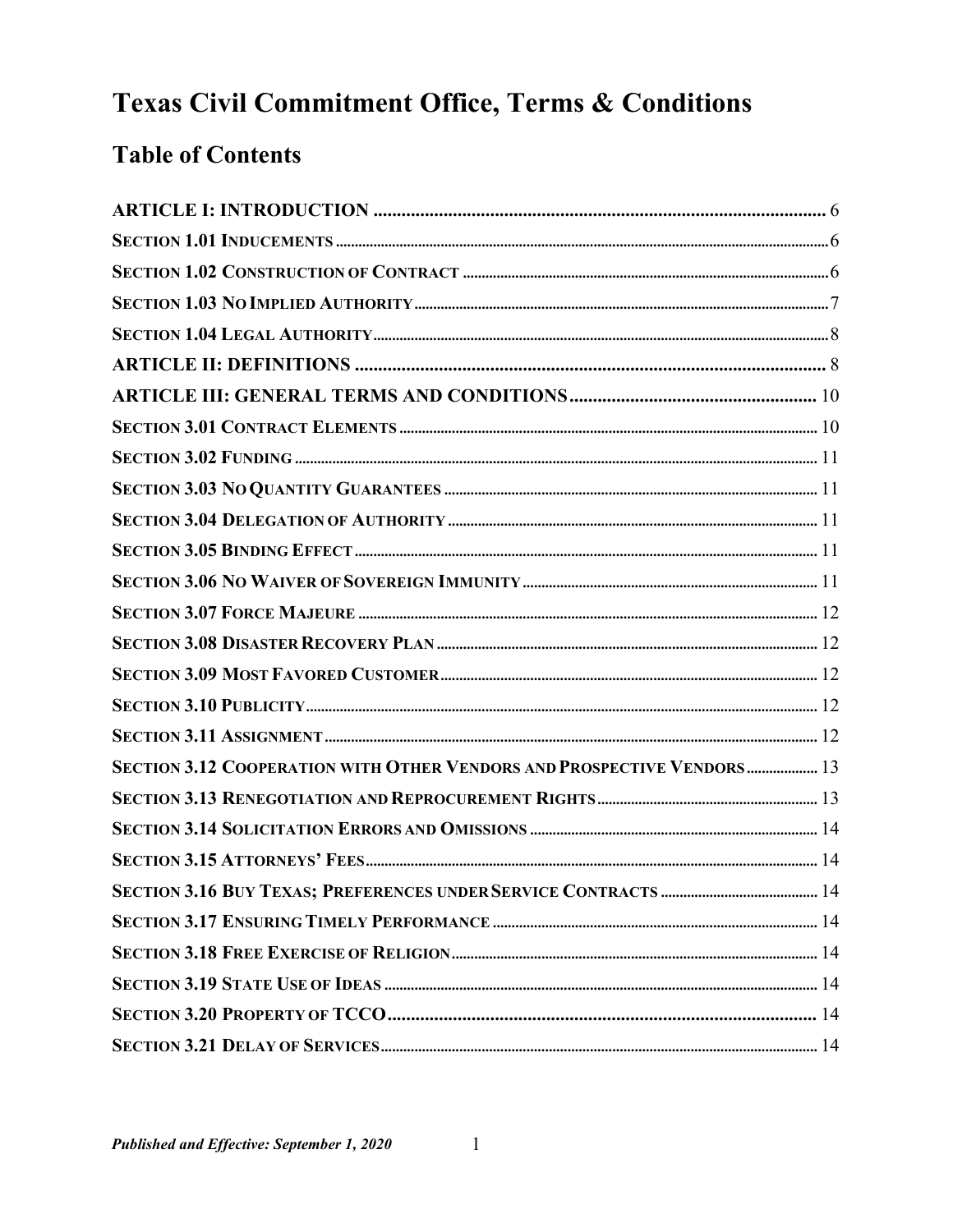| SECTION 4.01 QUALIFICATIONS, RETENTION, AND REPLACEMENT OF CONTRACTOR               |  |
|-------------------------------------------------------------------------------------|--|
|                                                                                     |  |
| SECTION 4.03 COOPERATION WITH TCCO AND STATE ADMINISTRATIVE AGENCIES 16             |  |
| SECTION 4.04 CONDUCT OF AND RESPONSIBILITY FOR CONTRACTOR PERSONNEL  16             |  |
|                                                                                     |  |
|                                                                                     |  |
|                                                                                     |  |
|                                                                                     |  |
| SECTION 5.02 CONTRACTOR RESPONSIBILITY FOR COMPLIANCE WITH LAWS AND                 |  |
|                                                                                     |  |
|                                                                                     |  |
|                                                                                     |  |
|                                                                                     |  |
| SECTION 5.07 COMPLIANCE WITH ANTI-DISCRIMINATION LAWS, REGULATIONS, AND RULES20     |  |
|                                                                                     |  |
|                                                                                     |  |
| <b>SECTION 5.10 ELECTRONIC AND INFORMATION RESOURCES ACCESSIBILITY STANDARDS 22</b> |  |
|                                                                                     |  |
| SECTION 5.12 PROHIBITION AGAINST PERFORMANCE OUTSIDE THE CONTIGUOUS UNITED          |  |
| SECTION 5.13 PROHIBITION OF A STATE AGENCY CONTRACTING WITH COMPANIES THAT          |  |
| SECTION 5.14 PROHIBITION OF A STATE AGENCY CONTRACTING WITH COMPANIES ENGAGED       |  |
|                                                                                     |  |
|                                                                                     |  |
|                                                                                     |  |
|                                                                                     |  |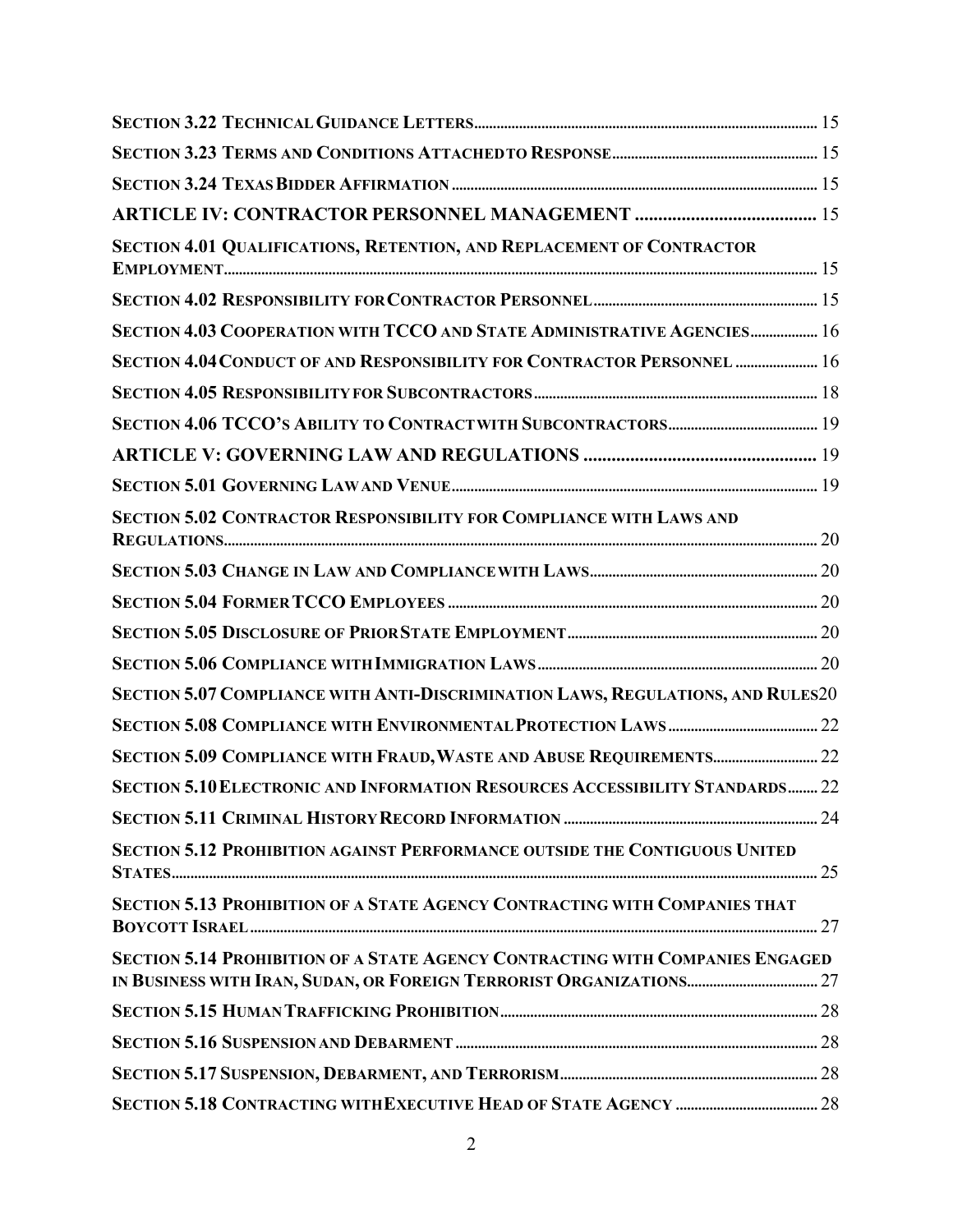| <b>ARTICLE VI: CONTRACT MANAGEMENT AND PERFORMANCE MEASUREMENT</b>         |  |
|----------------------------------------------------------------------------|--|
|                                                                            |  |
|                                                                            |  |
|                                                                            |  |
|                                                                            |  |
| ARTICLE VII: AMENDMENTS, MODIFICATIONS, AND CHANGE ORDER                   |  |
|                                                                            |  |
| SECTION 7.02 REQUIRED COMPLIANCE WITH AMENDMENT MODIFICATION PROCEDURES 31 |  |
|                                                                            |  |
|                                                                            |  |
|                                                                            |  |
|                                                                            |  |
| SECTION 8.04 RESPONSE/COMPLIANCE WITH AUDIT OR INSPECTION FINDINGS 32      |  |
|                                                                            |  |
|                                                                            |  |
|                                                                            |  |
|                                                                            |  |
|                                                                            |  |
|                                                                            |  |
|                                                                            |  |
|                                                                            |  |
| SECTION 9.06 LIABILITY FOR EMPLOYMENT-RELATED CHARGES AND BENEFITS  34     |  |
|                                                                            |  |
|                                                                            |  |
|                                                                            |  |
| <b>ARTICLE X: DISCLOSURE AND CONFIDENTIALITY OF INFORMATION  35</b>        |  |
|                                                                            |  |
|                                                                            |  |
|                                                                            |  |
|                                                                            |  |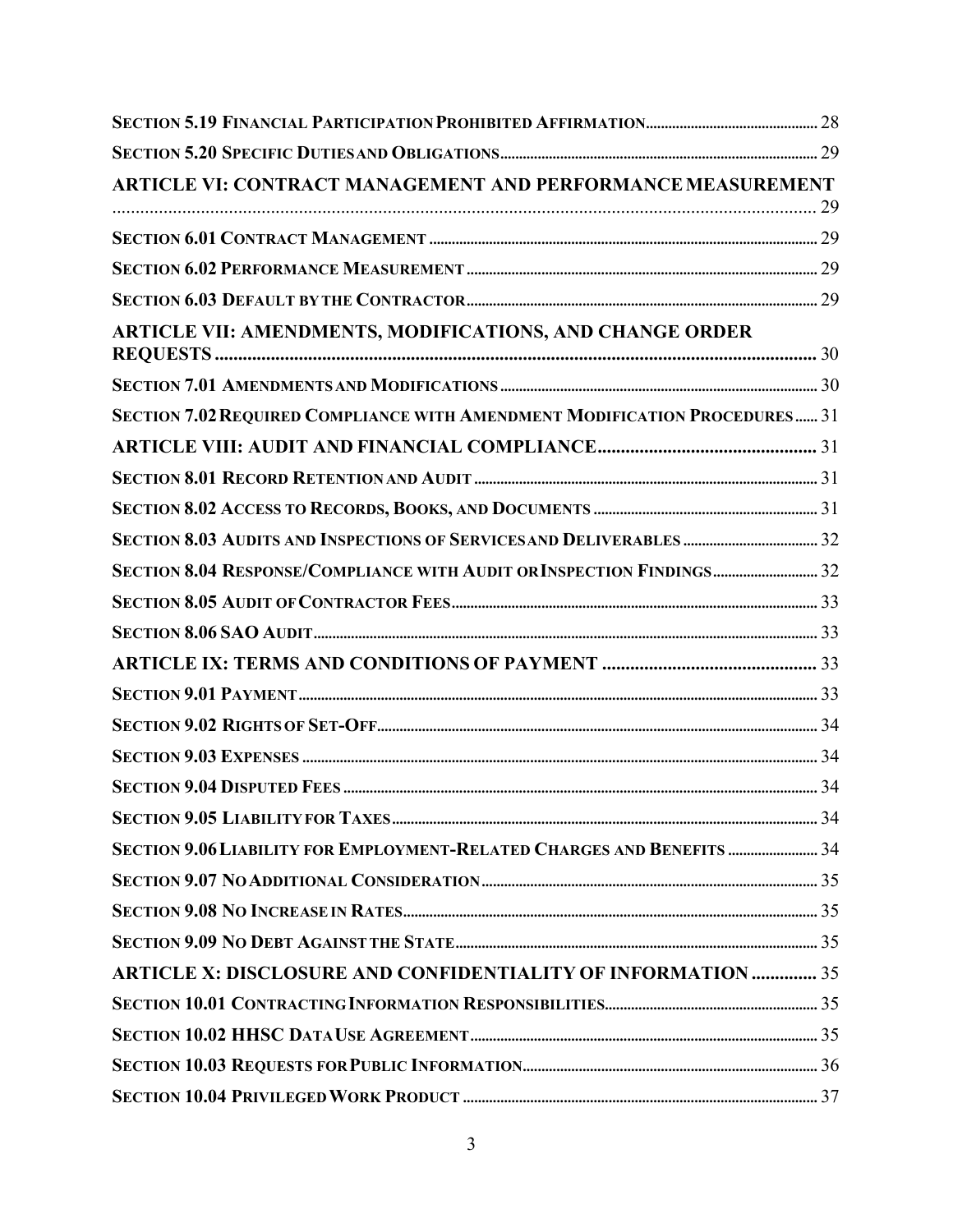| SECTION 11.06 PAYMENT AND OTHER PROVISIONS AT CONTRACT TERMINATION 44             |  |
|-----------------------------------------------------------------------------------|--|
|                                                                                   |  |
|                                                                                   |  |
| SECTION 11.09 RIGHTS UPON TERMINATION OR EXPIRATION OF CONTRACT  45               |  |
|                                                                                   |  |
|                                                                                   |  |
|                                                                                   |  |
|                                                                                   |  |
|                                                                                   |  |
|                                                                                   |  |
|                                                                                   |  |
|                                                                                   |  |
|                                                                                   |  |
|                                                                                   |  |
| SECTION 12.07 CERTIFICATION REGARDING STATUS OF LICENSE, CERTIFICATE OR PERMIT 51 |  |
|                                                                                   |  |
|                                                                                   |  |
|                                                                                   |  |
|                                                                                   |  |
|                                                                                   |  |
|                                                                                   |  |
|                                                                                   |  |
|                                                                                   |  |
|                                                                                   |  |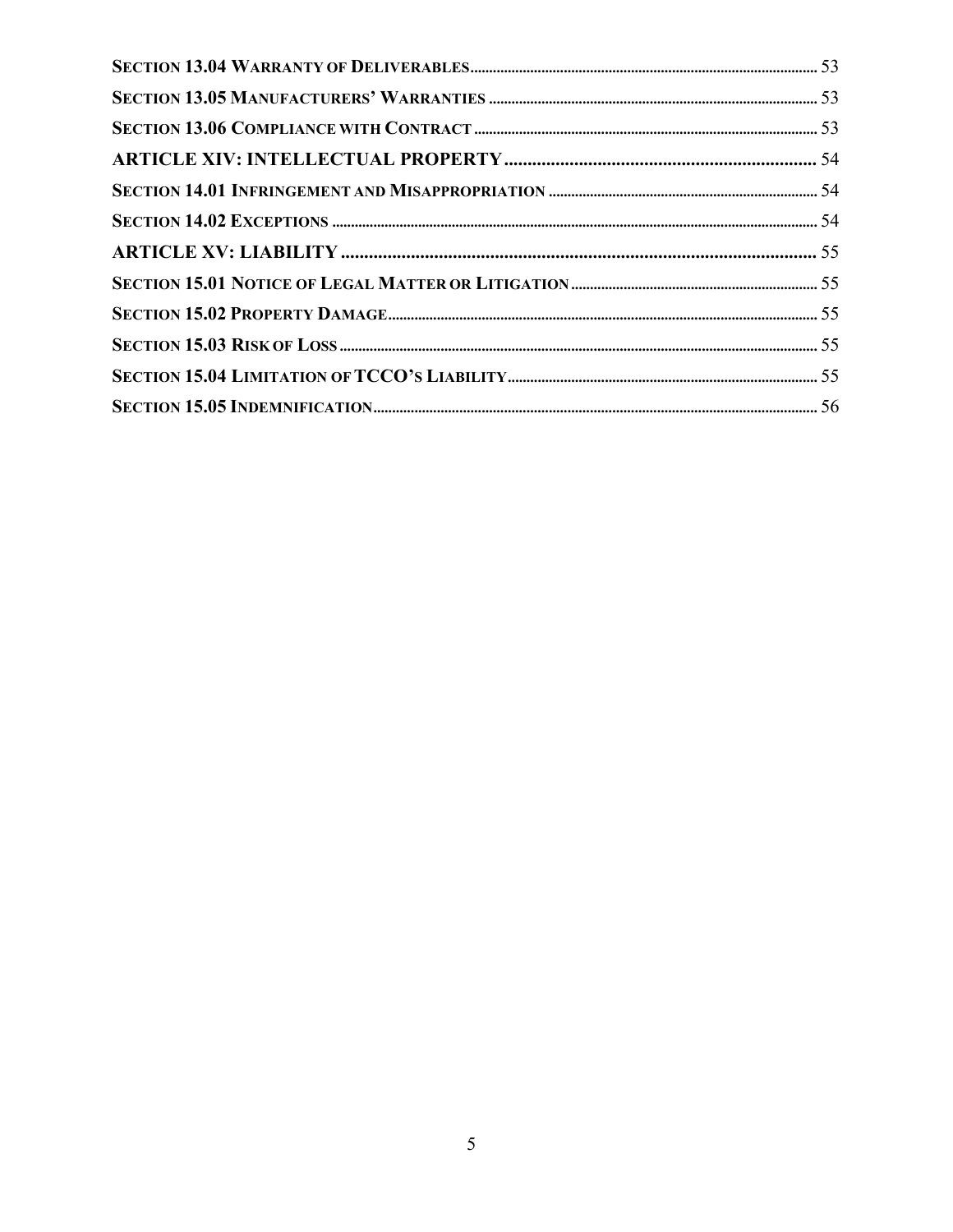# **ARTICLE I: INTRODUCTION**

#### <span id="page-5-1"></span><span id="page-5-0"></span>**SECTION 1.01 INDUCEMENTS**

In making the award of the Contract, the Texas Civil Commitment Office (TCCO) relies on Contractor's assurances of the following:

- A. Contractor and its subcontractors are established providers of the types of services described in the solicitation;
- B. Contractor and its subcontractors have the skills, qualifications, expertise, financial resources, and experience necessary to perform the services described in the solicitation, Contractor's proposal, and the Contract in an efficient, cost-effective manner with a high degree of quality and responsiveness, and has performed similar services for other public or private entities;
- C. Contractor has thoroughly reviewed, analyzed, and understood the solicitation, has timely raised all questions or objections to the solicitation, and has had the opportunity to review and fully understand TCCO's current program and operating environment for the activities that are the subject of the Contract and the needs and requirements of the State during the Contract term;
- D. Contractor has had the opportunity to review and understand the State's stated objectives in entering into the Contract and, based on such review and understanding, Contractor currently has the capability to perform in accordance with the terms and conditions of the Contract;
- E. Contractor has also reviewed and understands the risks associated with the TCCO programs as described in the solicitation, including the risk of non-appropriation of funds.

Accordingly, TCCO desires to engage Contractor to perform the services described in the Contract under the terms and conditions set forth in the Contract.

## <span id="page-5-2"></span>**SECTION 1.02 CONSTRUCTION OF CONTRACT**

- A. Scope of Introductory Article The provisions of any introductory article to the Contract are intended to be a general introduction and are not intended to expand the scope of the Parties' obligations under the Contract or to alter the plain meaning of the terms and conditions of the Contract.
- B. References to the "State" References in the Contract to the "State" mean the State of Texas unless otherwise indicated and will be interpreted, as appropriate, to mean or include TCCO and other agencies of the State of Texas that may participate in the administration of TCCO programs, provided, however, that no provision will be interpreted to include any entity other than TCCO as the contracting agency.
- C. Severability If any provision of the Contract is for any reason held to be unenforceable, the rest of it remains fully enforceable.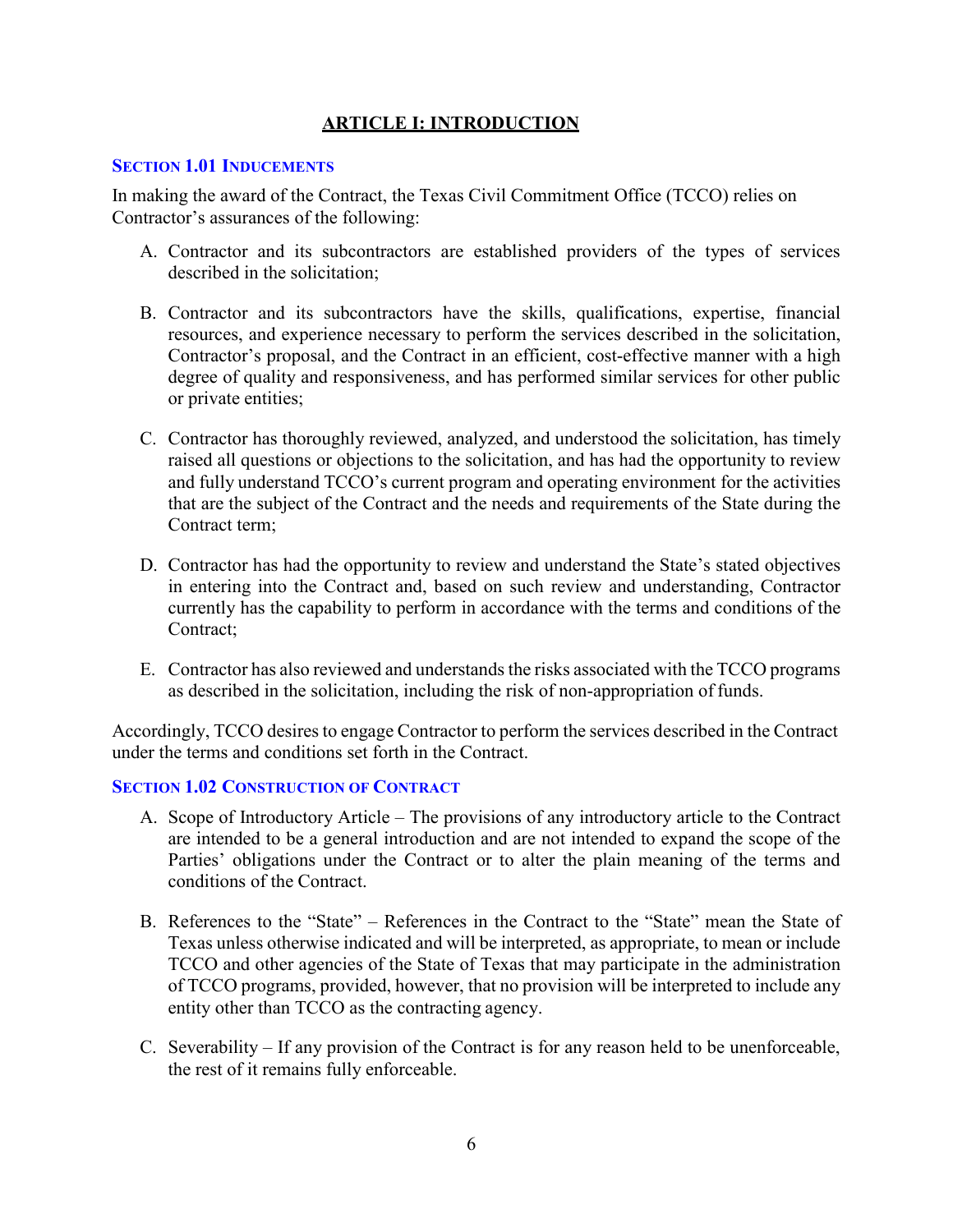- D. Survival of Terms Termination or expiration of the Contract for any reason will not release either party from any liabilities or obligations set forth in the Contract that:
	- 1. The Parties agree will survive the termination or expiration; or
	- 2. Remain to be performed or by their nature would be intended to be applicable following any such termination or expiration.
- E. Headings The article and section headings in the Contract are for reference and convenience only and may not be considered in the interpretation of the Contract.
- F. Global Drafting Conventions
	- 1. The meanings of defined terms are equally applicable to the singular and plural forms of the defined terms.
	- 2. The terms "hereof," "herein," "hereunder," and similar words refer to this Contract as a whole and not to any particular provision, section, Attachment, or schedule of this Contract unless otherwise specified.
	- 3. The terms "include," "includes," and "including" are terms of inclusion and enlargement and, where used in the Contract, should be read as if followed by the phrase "without limitation."
	- 4. Any references to "sections," "appendices," or "attachments" are references to sections, appendices, or attachments of the Contract.
	- 5. Any references to agreements, contracts, statutes, or administrative rules or regulations in the Contract are references to those documents as amended, modified, or supplemented from time to time during the time of the Contract.

# <span id="page-6-0"></span>**SECTION 1.03 NO IMPLIED AUTHORITY**

The authority designated to Contractor by TCCO is limited to the terms of the Contract. TCCO is the state agency designated by the Legislature to administer the TCCO programs and no other state agency grants Contractor any authority related to the Contract unless directed through TCCO. Contractor may not rely upon implied authority and is not delegated authority under the Contract to:

- A. Make public policy;
- B. Promulgate, amend, or disregard administrative regulations or program policy decisions made by State and federal agencies responsible for administration of TCCO programs; or
- C. Unilaterally communicate or negotiate with any federal or state agency or the Texas Legislature on behalf of TCCO regarding TCCO programs or the Contract.

To the fullest extent possible, Contractor is required to assist TCCO in communications and negotiations with state and federal governments and agencies as directed by TCCO.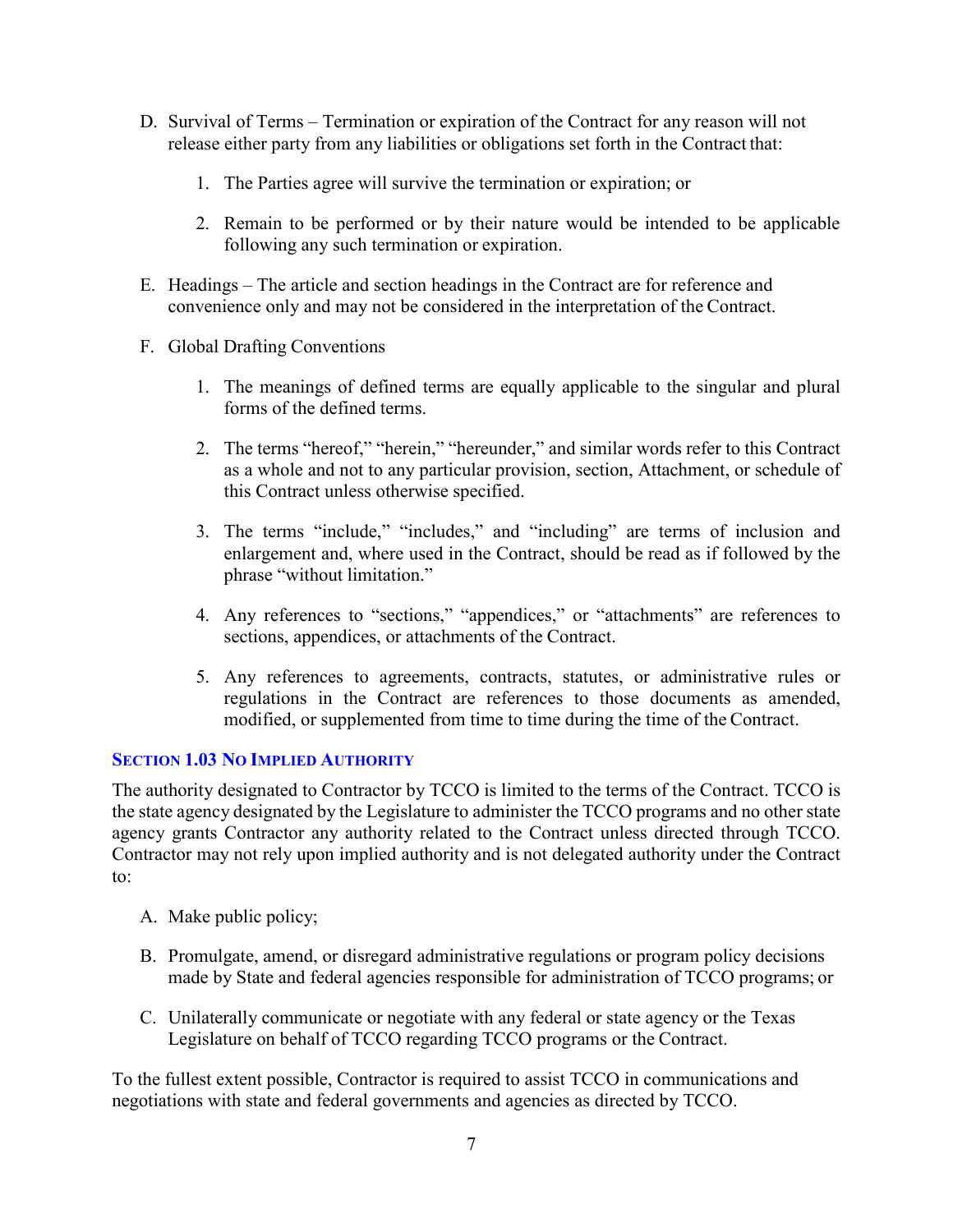#### <span id="page-7-0"></span>**SECTION 1.04 LEGAL AUTHORITY**

TCCO has the authority to contract through administrative attachment to the Health and Human Services Commission (HHSC) under Texas Government Code Chapter 420A, and the authority of HHSC under Texas Government Code Section 2155.14. Contractor is authorized to enter into the Contract pursuant to the authorization of its governing board or controlling owner or officer.

The person or persons signing and executing the Contract on behalf of the Parties, or representing themselves as signing and executing the Contract on behalf of the Parties, warrant and guarantee that he, she, or they have been duly authorized to execute the Contract and to validly and legally bind the Parties to all of its terms, performances, and provisions.

# **ARTICLE II: DEFINITIONS**

<span id="page-7-1"></span>**"Amendment"** means a written agreement, signed by the parties hereto, which documents changes to the Contract other than those permitted by Work Orders or Technical Guidance Letters, as defined herein.

**"Attachment"** means documents, terms, conditions, or additional information physically added to this Contract following the Signature Document or included by reference, as if physically, within the body of this Contract.

**"Change"** means any alteration, adjustment, exchange, substitution, or modification of the Services under the Contract that are authorized in accordance with the terms of the Contract.

**"Confidential Information"** means any communication or record (whether oral, written, electronically stored or transmitted, or in any other form) provided to or made available to Contractor or that Contractor may create, receive, maintain, use, disclose or have access to on behalf of TCCO that consists of or includes any or all of the following:

- A. Client information;
- B. Protected health information, in any form including without limitation, electronic protected health information or unsecured protected health information;
- C. Sensitive personal information defined by Texas Business and Commerce Code Chapter 521;
- D. Criminal history record information;
- E. Federal tax information;
- F. Personally identifiable information;
- G. Social security administration data, including, without limitation, Medicaid information;
- H. All privileged work product;
- I. All information designated as confidential under the constitution and laws of the State of Texas and of the United States, including the Texas Health and Safety Code and the Texas Public Information Act, Texas Government Code Chapter 552; and
- J. Other confidential information as designated in the Contract.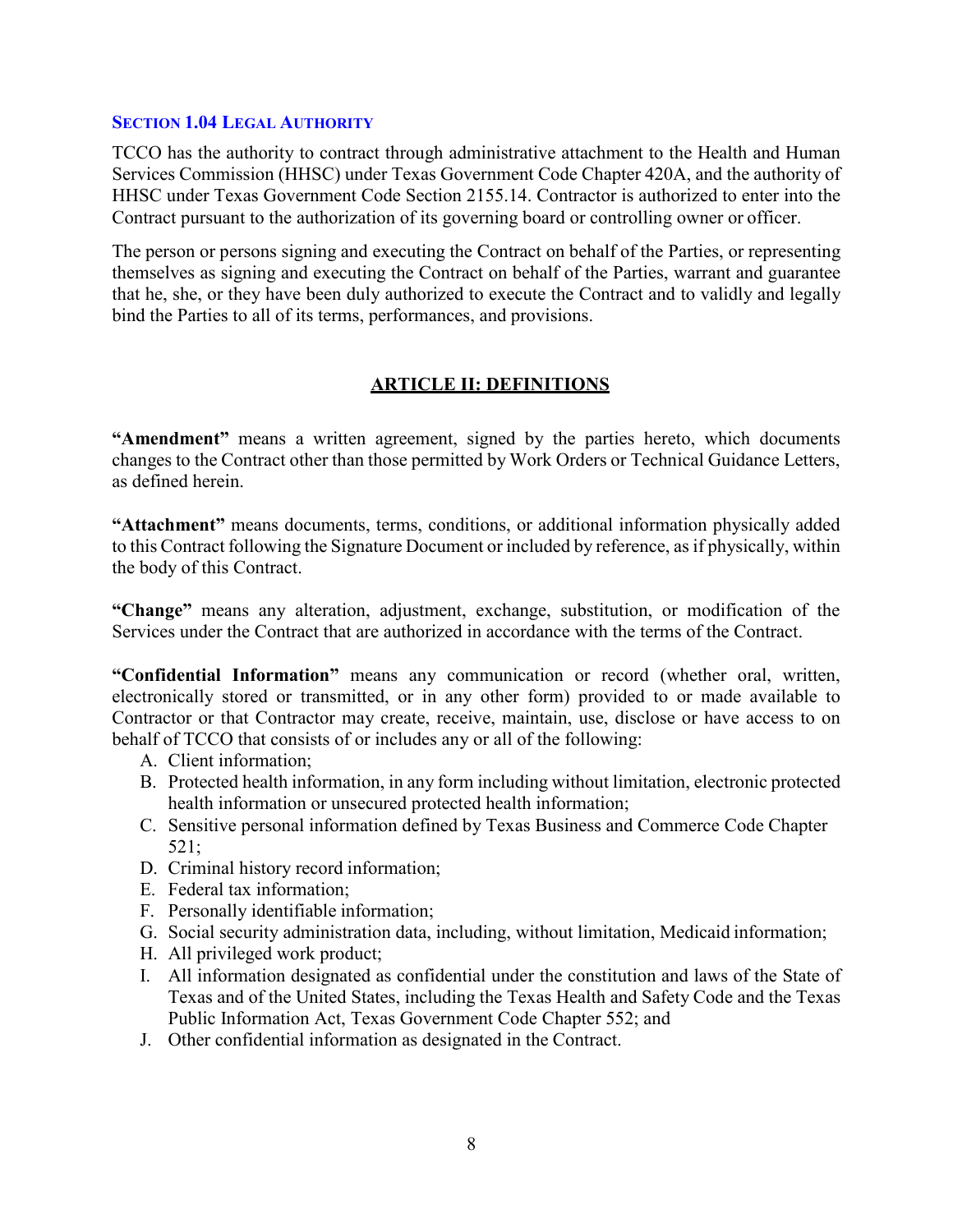**"Contract"** means the Signature Document, these Terms & Conditions, along with any Attachments, and any Amendments, purchase orders, Work Orders, or Technical Guidance Letters that may be issued by TCCO, to be incorporated by reference herein for all purposes ifissued.

**"Contractor"** means the party identified in the Contract as the individual or entity required to perform the services and related obligations under the Contract.

**"Corrective Action Plan"** means the detailed written plan required by TCCO to correct or resolve a deficiency or breach of the Contract.

**"Deliverable"** means a work product prepared, developed, or procured by Contractor as part of the services under the Contract for the use or benefit of TCCO or the State of Texas.

**"Disability"** means a physical or mental impairment that substantially limits one or more of the major life activities of an individual.

**"Effective Date"** means the date of the complete execution of the Contract unless another date is agreed to by the Parties as the date on which the Contract takes effect. For purposes of the Contract, the term includes any period under which work is performed in accordance with a properly executed Letter of Intent between TCCO and Contractor.

**"Initial Term"** means the period between the effective date and the original expiration date of the Contract.

**"Material Subcontract"** means any subcontract that exceeds, or is reasonably expected to exceed, \$100,000 per year. Any subcontract between Contractor and a single entity that are split into separate agreements by time period, program, or service area etc. may be consolidated for the purpose of this definition.

**"Parties"** means TCCO and Contractor, collectively.

**"Party"** means either TCCO or Contractor, individually.

**"Proposal"** means the proposal submitted by Contractor in response to the Solicitation.

**"Public Information"** has the meaning assigned by Texas Government Code Chapter 552.

**"Scope of Work"** means the description of Services and Deliverables specified in the Contract, the solicitation, and any agreed modifications.

**"Services"** means the tasks, functions, and responsibilities assigned and delegated to Contractor under the Contract.

**"Signature Document"** means the document executed by both Parties that specifically sets forth all the documents that constitute the Contract.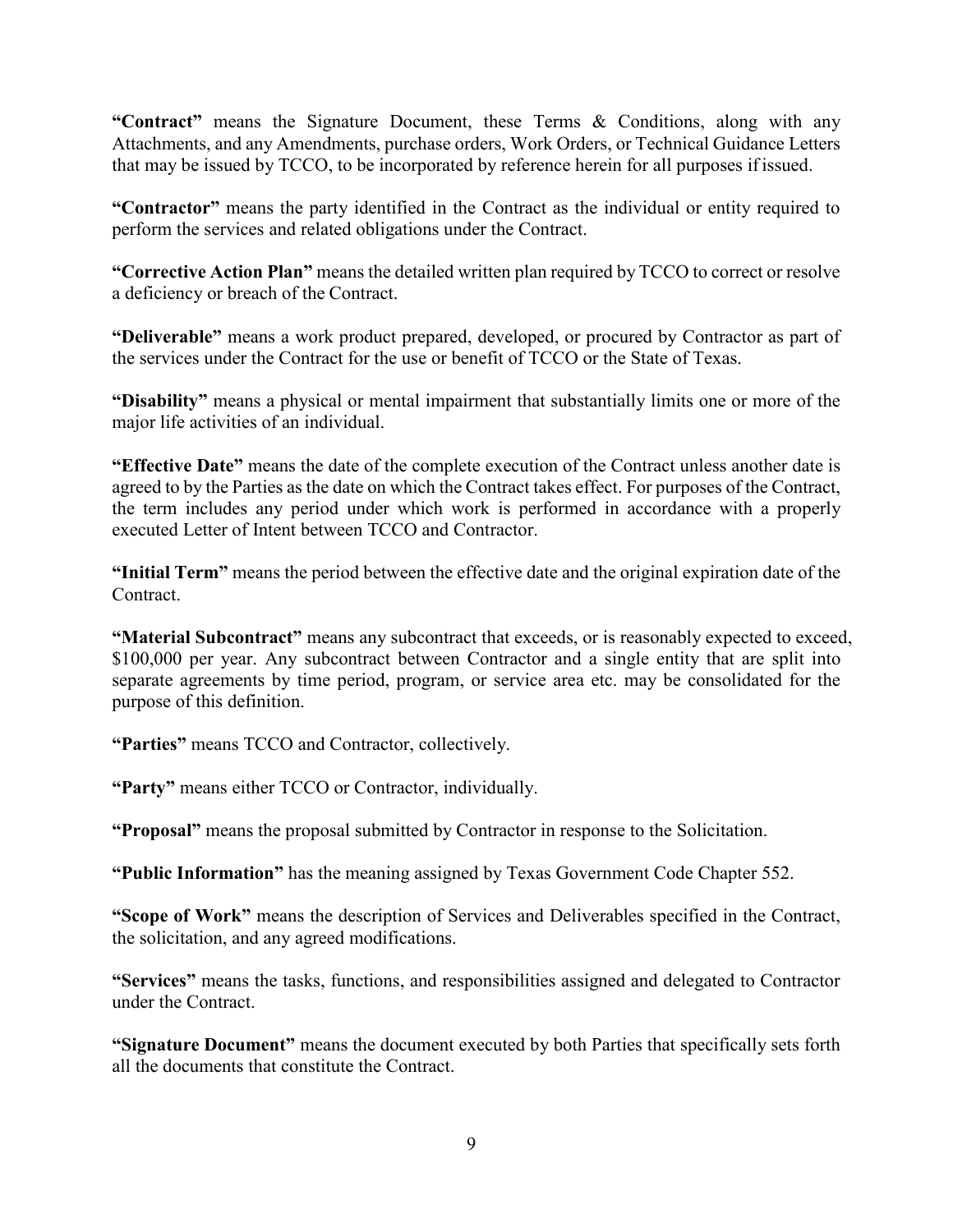**"Software"** means all operating system and applications software used or created by Contractor to provide the services under the Contract.

**"Solicitation"** means the document issued by HHSC on behalf of TCCO under which the goods or services provided under the Contract were initially requested, which is incorporated herein by reference for all purposes in its entirety, including all Amendments and Attachments.

**"Solicitation Response"** means Contractor's full and complete response to the Solicitation, which is incorporated herein by reference for all purposes in its entirety, including any attachments and addenda.

**"State Fiscal Year"** means the period beginning September 1 and ending August 31 each year, which is the annual accounting period for the State of Texas.

**"State of Texas TexTravel"** means Texas Administrative Code, Title 34, Part 1, Chapter 5, Subchapter C, Section 5.22 relative to travel reimbursements under this Contract, if any.

**"Subcontract"** means any written agreement between Contractor and another party to fulfill the requirements of the Contract. All subcontracts are required to be in writing.

**"Subcontractor"** means any individual or entity that has entered into a subcontract with Contractor.

**"Technical Guidance Letter" or "TGL"** means an instruction, clarification, or interpretation of the requirements of the Contract, issued by TCCO to the Contractor.

**"Turnover Plan"** means the written plan developed by Contractor, approved by TCCO, and to be employed in the event the work described in the Contract transfers to the State or another vendor from Contractor. TCCO may require Contractor to develop a turnover plan at any time during the term of the Contract at TCCO's discretion. The turnover plan describes Contractor's policies and procedures that will assure 1) the least disruption in the delivery of services during the transition to a substitute vendor, and 2) cooperation with TCCO and the substitute vendor in transferring information and services to a substitute vendor.

# **ARTICLE III: GENERAL TERMS AND CONDITIONS**

# <span id="page-9-1"></span><span id="page-9-0"></span>**SECTION 3.01 CONTRACT ELEMENTS**

A. Entire Agreement

The Contract between the Parties will consist of the document bearing the signatures of the Parties, Exhibits, or Attachments to that document, these Terms and Conditions, the Solicitation, Contractor's Proposal, and any agreed to modifications (incorporated by reference).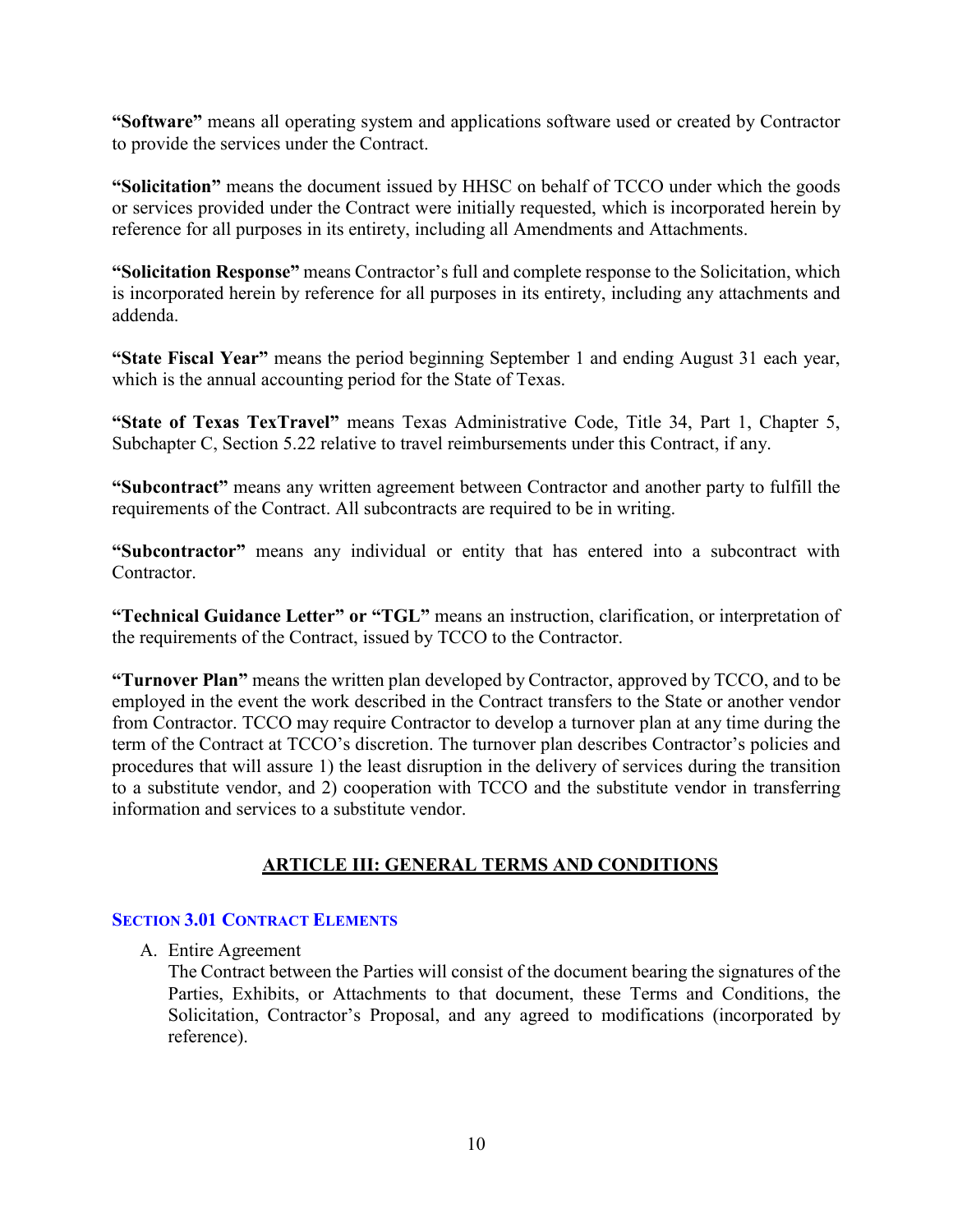## B. Order of Precedence

Unless otherwise agreed, in the event of any conflict or contradiction between or among these documents, the documents will control in the following order of precedence:

- 1. The final executed document that bears the signature of the Parties, including any Exhibits or Attachments, and all amendments to that document;
- 2. These Terms and Conditions, including any attachments;
- 3. The solicitation and any addendums, corrections, and clarifications;
- 4. Contractor's proposal and any agreed to modifications.

## <span id="page-10-0"></span>**SECTION 3.02 FUNDING**

This Contract is conditioned on the availability of state and federal appropriated funds. Contractor will have no right of action against TCCO in the event TCCO is unable to perform its obligations under the Contract as a result of the suspension, termination, or withdrawal of funding to TCCO, the failure to fund TCCO, or lack of sufficient funding of TCCO for any activities or functions contained within the scope of the Contract.

If funds become unavailable, the provisions of Article XI Remedies and Disputes will apply. TCCO will use all reasonable efforts to ensure that such funds are available and will negotiate in good faith with Contractor to resolve any Contractor claims for payment that represent accepted services or deliverables pending at the time funds become unavailable. TCCO will make best efforts to provide reasonable written advance notice to Contractor upon learning funding for the Contract may be discontinued. If funds for the continued fulfillment of this Contract byTCCO are at any time not forthcoming or are insufficient, through failure of any entity to appropriate funds or otherwise, then TCCO will have the right to terminate this Contract at no additional cost and with no penalty whatsoever by giving prior written notice documenting the lack of funding.

# <span id="page-10-1"></span>**SECTION 3.03 NO QUANTITY GUARANTEES**

TCCO makes no express or implied warranty whatsoever that any minimum compensation or minimum quantity will be guaranteed under the contract.

## <span id="page-10-2"></span>**SECTION 3.04 DELEGATION OF AUTHORITY**

State and federal laws generally limit TCCO's ability to delegate certain decisions and functions to a Contractor, including, but not limited to: (1) policy-making authority; and (2) final decisionmaking authority on the acceptance or rejection of contracted services.

## <span id="page-10-3"></span>**SECTION 3.05 BINDING EFFECT**

The contract shall inure to the benefit of, be binding upon, and be enforceable against, each Party and their respective permitted successors, assigns, transferees and delegates.

## <span id="page-10-4"></span>**SECTION 3.06 NO WAIVER OF SOVEREIGN IMMUNITY**

The Parties agree no provision of the Contract is in any way intended to constitute a waiver by TCCO or the State of Texas of any immunities from suit or from liability TCCO or the State of Texas may have by operation of law.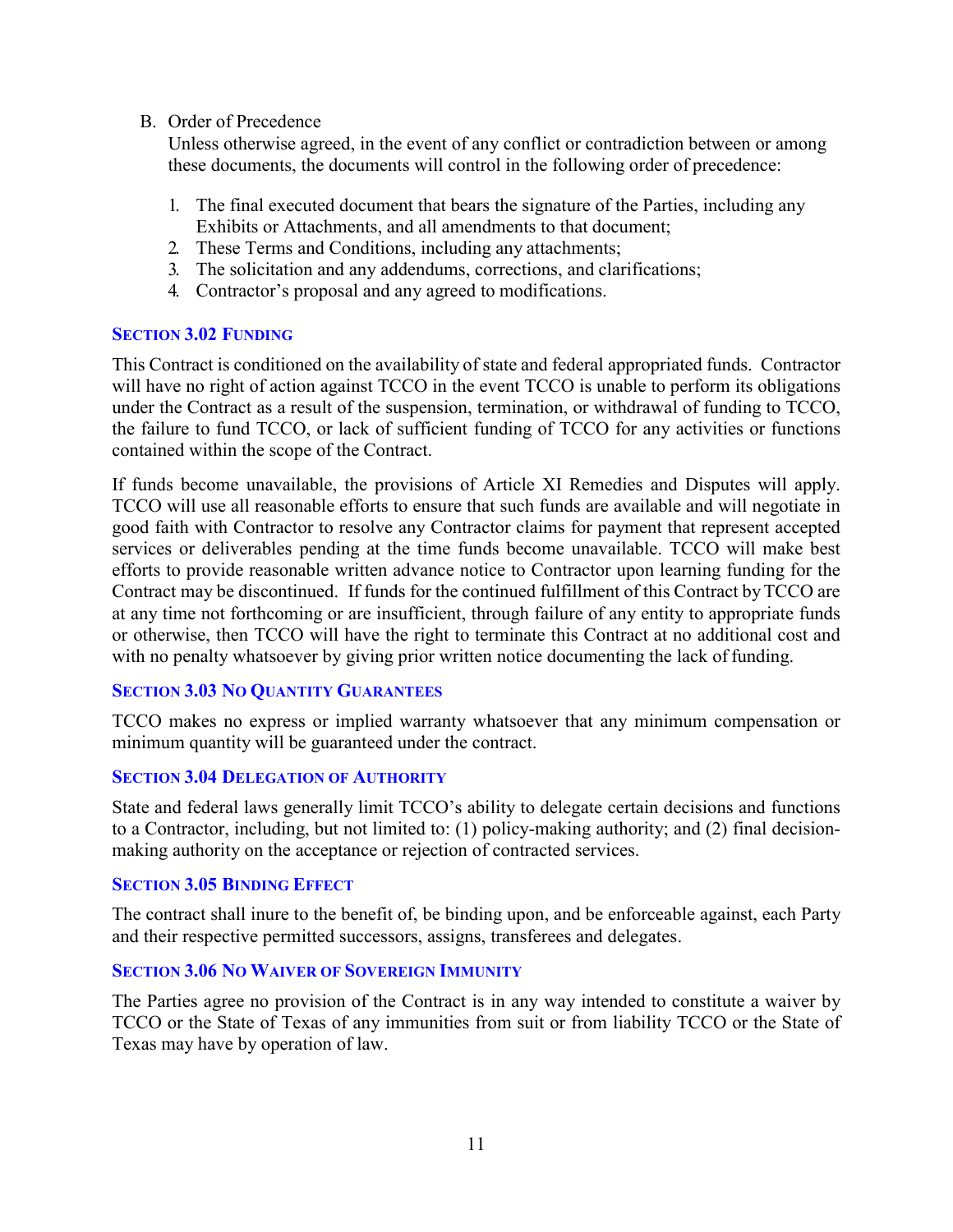#### <span id="page-11-0"></span>**SECTION 3.07 FORCE MAJEURE**

A Party will not be liable for any failure or delay in performing its obligations under the Agreement if such failure or delay is due to any cause beyond the reasonable control of the Party, including, but not limited to, unusually severe weather, strikes, natural disasters, fire, civil disturbance, epidemic, war, court order, or acts of God. The existence of such causes of delay or failure will extend the period of performance in the exercise of reasonable diligence until after the causes of delay or failure have been removed. Each Party must inform the other in writing with proof of receipt within three (3) business days of the existence of a force majeure event as described above or otherwise waive this right as a defense.

#### <span id="page-11-1"></span>**SECTION 3.08 DISASTER RECOVERY PLAN**

Upon request of TCCO, Contractor shall provide copies of its most recent business continuity and disaster recovery plans.

#### <span id="page-11-2"></span>**SECTION 3.09 MOST FAVORED CUSTOMER**

The Contractor agrees that if, during the term of the Contract, the Contractor enters into any agreement with any other governmental customer or any non-affiliated commercial customer by which it agrees to provide equivalent services at lower prices, or additional services at comparable prices, the Contract will, at TCCO's option, be amended to afford equivalent advantage to TCCO.

#### <span id="page-11-3"></span>**SECTION 3.10 PUBLICITY**

A. No Use

Except as provided in the paragraphs below, Contractor must not use the name of, or directly or indirectly refer to, TCCO, the State of Texas, or any other State agency in any media release, public announcement, or public disclosure relating to the Contract or its subject matter, including in any promotional or marketing materials, customer lists, or business presentations (other than proposals or reports submitted to TCCO, an administrative agency of the State of Texas, or a governmental agency or unit of another state or the Federal Government).

B. Limited Exception

Contractor may publish, at its sole expense, results of Contractor performance under the Contract with TCCO's prior review and approval, which TCCO may exercise at its sole discretion. Any publication (written, visual, or sound) will acknowledge the support received from TCCO and any federal agency, as appropriate. Contactor will provide TCCO at least three (3) copies of any such publication prior to public release. Contractor will provide additional copies at the request of TCCO. Contractor may include information concerning the Contract's terms, subject matter, and estimated value in any report to a governmental body to which the Contractor is required by law to report such information.

#### <span id="page-11-4"></span>**SECTION 3.11 ASSIGNMENT**

#### A. Assignment by Contractor

Contractor will not assign all or any portion of its rights under or interests in the Contract or delegate any of its duties without prior written consent of TCCO. Any written request for assignment or delegation must be accompanied by written acceptance of the assignment or delegation by the assignee or delegation by the delegate. Except where otherwise agreed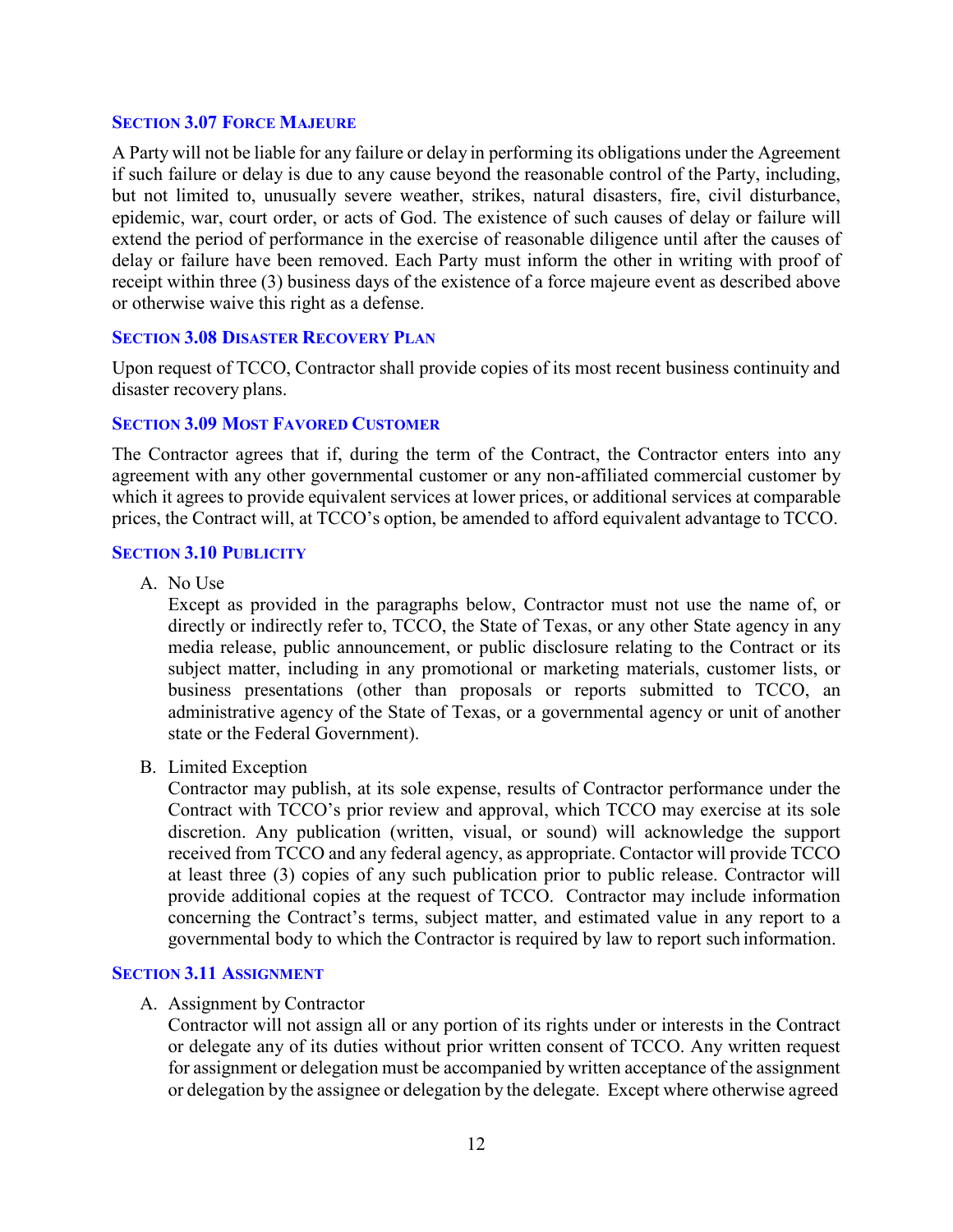in writing by TCCO, assignment or delegation will not release Contractor from its obligations under the Contract.

B. Assignment by TCCO

Contractor understands and agrees TCCO may in one or more transactions assign, pledge, or transfer the Contract. This assignment will only be made to another State agency or a non-state agency contracted to perform agency support.

C. Assumption.

# <span id="page-12-0"></span>**SECTION 3.12 COOPERATION WITH OTHER VENDORS AND PROSPECTIVE VENDORS**

A. Supplemental Contracts

TCCO may award supplemental contracts for work related to the Contract, or any portion thereof, TCCO reserves the right to award the Contract as a joint venture between two or more potential vendors, if such an agreement is in the best interest of TCCO. Contractor agrees to cooperate with such other vendors and will not commit or permit any act that may interfere with the performance of work by any other vendor.

B. Access

At TCCO's request, Contractor will allow parties interested in responding to TCCO solicitations to have reasonable access during business hours to software, systems documentation, and site visits to the Contractor's facilities. All such parties inspecting the facilities and software and systems documentation may be required to agree to use the information so obtained only in the State of Texas and only for the purpose of responding to the solicitation.

## <span id="page-12-1"></span>**SECTION 3.13 RENEGOTIATION AND REPROCUREMENT RIGHTS**

A. Renegotiation of Contract Terms

Notwithstanding anything in the Contract to the contrary, TCCO may at any time during the term of the Contract exercise the option to notify Contractor TCCO has elected to renegotiate certain terms of the Contract within the scope of the Contract and as permitted by law. Upon Contractor's receipt of any notice under this section, Contractor and TCCO will undertake good faith negotiations of the subject terms of the Contract.

B. Reprocurement of the Services or Procurement of Additional Services

Notwithstanding anything in the Contract to the contrary, whether or not TCCO has accepted or rejected Contractor's Services or Deliverables provided during any period of the Contract, TCCO may at any time issue requests for proposals or offers to other potential contractors for performance of any portion of the services covered by the Contract or services similar or comparable to the Services performed byContractor under the Contract.

# C. Termination Rights Upon Reprocurement

If TCCO elects to procure the services or any portion of the services from another vendor in accordance with this section, TCCO will have the termination rights set forth in Article XI.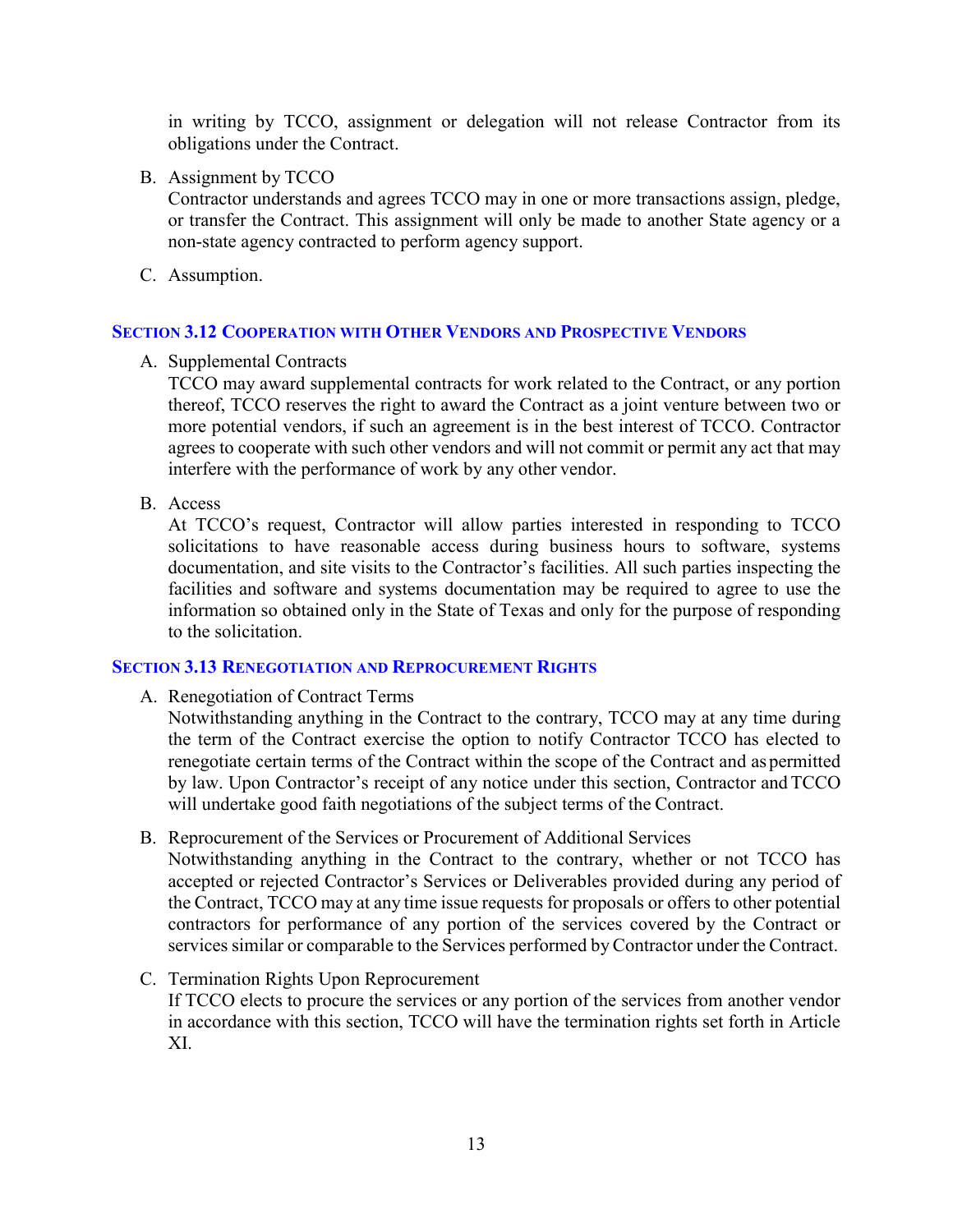#### <span id="page-13-0"></span>**SECTION 3.14 SOLICITATION ERRORS AND OMISSIONS**

Contractor will not take advantage of any errors or omissions in the solicitation or the resulting Contract. Contractor must promptly notify TCCO of any errors or omissions that are discovered. Failure to notify TCCO of any errors will constitute a waiver of those errors.

#### <span id="page-13-1"></span>**SECTION 3.15 ATTORNEYS' FEES**

In the event of any litigation, appeal, or other legal action to enforce any provision of the Contract, Contractor agrees to pay all expenses of such action, including attorneys' fees and costs, if TCCO is the prevailing or substantially prevailing party.

#### <span id="page-13-2"></span>**SECTION 3.16 BUY TEXAS; PREFERENCES UNDER SERVICE CONTRACTS**

In accordance with Texas Government Code Section 2155.4441, the State of Texas requires that during the performance of a contract for services, Contractor shall purchase products and materials produced in the State of Texas when available at a price and time comparable to products and materials produced outside the State.

#### <span id="page-13-3"></span>**SECTION 3.17 ENSURING TIMELY PERFORMANCE**

The Parties acknowledge the need to ensure uninterrupted and continuous performance of the Scope of Work under the Contract; therefore, TCCO may terminate the Contract or apply any other remedy as noted in Article XI Remedies and Disputes if Contractor's performance is not timely.

#### <span id="page-13-4"></span>**SECTION 3.18 FREE EXERCISE OF RELIGION**

Contractor is prohibited from substantially and unduly burdening an employee or TCCO client's Free Exercise of Religion or lack of religion.

## <span id="page-13-5"></span>**SECTION 3.19 STATE USE OF IDEAS**

TCCO reserves the right to use any and all ideas presented in Contractor's proposal unless the Contractor presents a valid legal case that such ideas are trade secret or confidential information and identifies the information as such in its proposal. Contractor may not object to the use of ideas that are not the contractor's intellectual property and so designated in the proposal that: (1) were known to TCCO before the submission of the proposal; (2) were in the public domain through no fault of TCCO; or (3) became properly known to TCCO after proposal submission through other sources or through acceptance of the proposal.

#### <span id="page-13-6"></span>**SECTION 3.20 PROPERTY OF TCCO**

Except as otherwise provided in this contract, all products produced by contractor, including, without limitations, the proposal, all plans, designs, software, and other contract deliverables, become the sole property of TCCO.

#### <span id="page-13-7"></span>**SECTION 3.21 DELAY OF SERVICES**

The Contractor shall meet its obligations to commence services within the time frames defined by the Contract. In the event the Contractor fails to meet those time frames as defined in the Contract, absent extensions from TCCO, TCCO will have the right to obtain the services from another source and charge the cost thereof to the Contractor for each day services are not performed due to delays caused byContractor's nonperformance. TCCO will provide written notification to the Contractor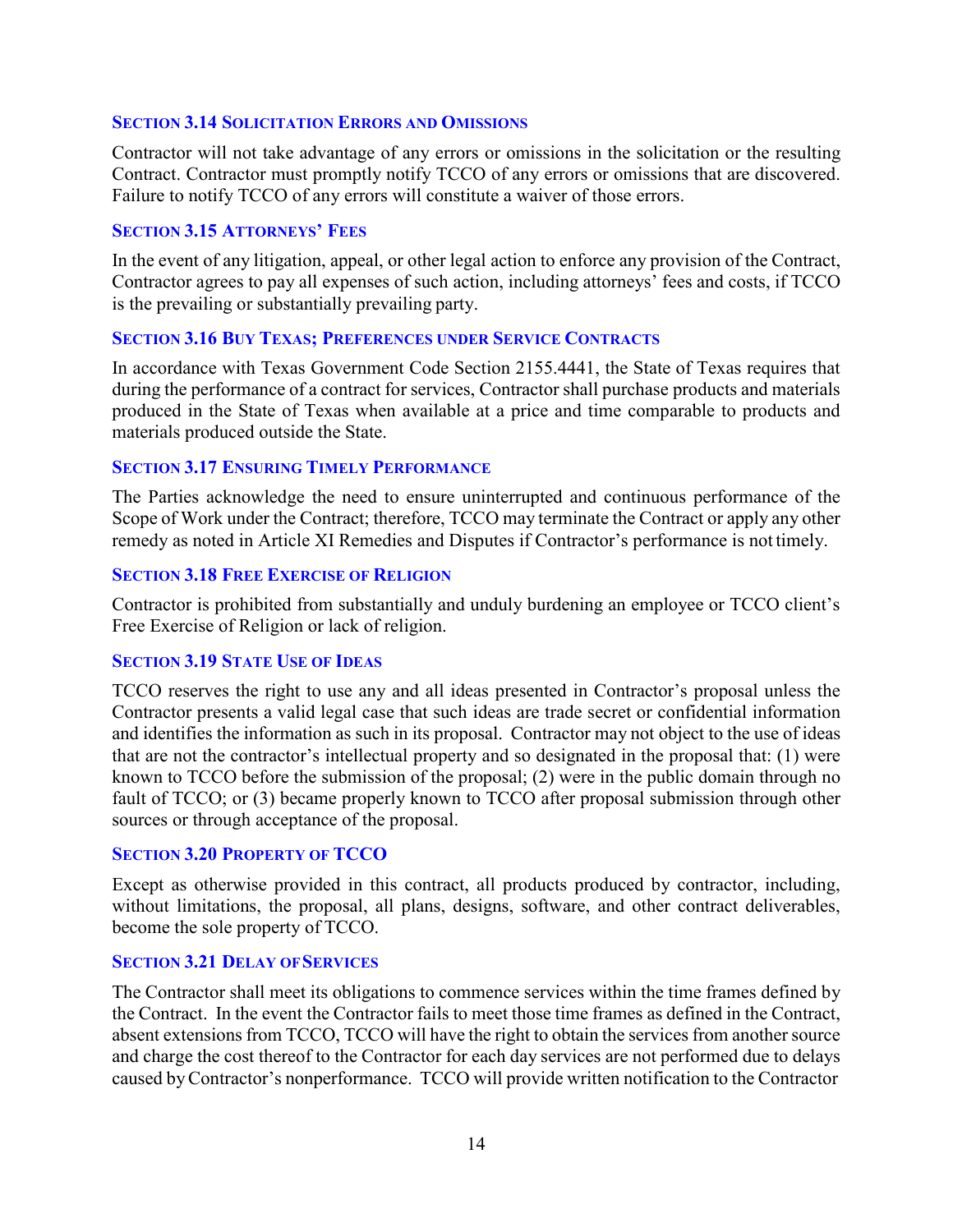by certified mail, return receipt requested, of the charges which will include the date of imposition and the amount that has accrued daily as of the date of the notification.

## <span id="page-14-0"></span>**SECTION 3.22 TECHNICAL GUIDANCE LETTERS**

In the sole discretion of TCCO and in conformance with federal and state law, TCCO may issue instructions, clarifications, or interpretations as may be required during work performance in the form of a Technical Guidance Letter ("TGL"). A TGL must be in writing and may be delivered by regular mail, electronic mail, or facsimile transmission. Any TGL issued by TCCO will be incorporated into the Contract by reference herein for all purposes when it is issued.

## <span id="page-14-1"></span>**SECTION 3.23 TERMS AND CONDITIONS ATTACHED TO RESPONSE**

Any terms and conditions attached to a Response will not be considered unless specifically referred to in the Response.

## <span id="page-14-2"></span>**SECTION 3.24 TEXAS BIDDER AFFIRMATION**

Contractor certifies that if a Texas address is shown as the address of the Contractor on this Response, Respondent qualifies as a Texas Bidder as defined in Texas Government Code Section 2155.444(c).

# <span id="page-14-3"></span>**ARTICLE IV: CONTRACTOR PERSONNEL MANAGEMENT**

## <span id="page-14-4"></span>**SECTION 4.01 QUALIFICATIONS, RETENTION, AND REPLACEMENT OF CONTRACTOR EMPLOYMENT**

Contractor agrees to maintain the organization and administrative capacity and capabilities to carry out all duties and responsibilities under the Contract. The personnel Contractor assigns to perform the duties and responsibilities under the Contract will be properly trained and qualified for the functions they are to perform. Contractor does not warrant the quality of training for which the State is responsible. Notwithstanding transfer or turnover of personnel, Contractor remains obligated to perform all duties and responsibilities under the Contract without degradation and in accordance with the terms of the Contract.

#### <span id="page-14-5"></span>**SECTION 4.02 RESPONSIBILITY FOR CONTRACTOR PERSONNEL**

A. Employment and Agency

Contractor's employees and subcontractors will not in any sense be consideredemployees of TCCO or the State of Texas, but will be considered Contractor's employees for all purposes. Except as provided in the Contract, neither Contractor nor any of Contractor's employees or subcontractors may act in any sense as agents or representatives of TCCO or the State of Texas.

B. E-Verify System

By entering into this Contract, the Contractor certifies and ensures it uses, and will continue to use for the term of the Contract, the U.S. Department of Homeland Security's E-Verify system to determine the eligibility of: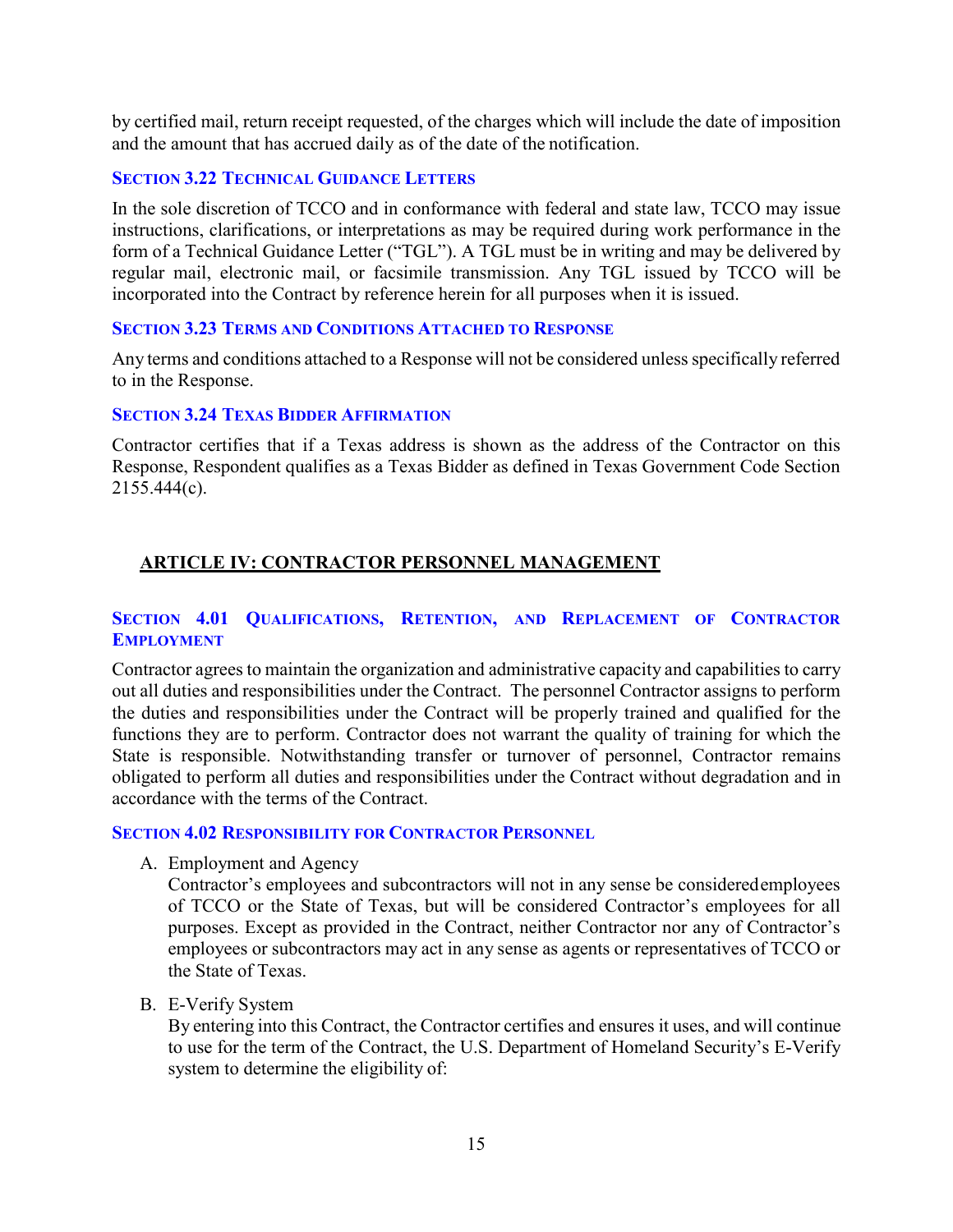- 1. All persons employed to perform duties within Texas during the term of the Contract; and
- 2. All persons (including subcontractors) assigned by Contractor to perform work pursuant to the Contract within the United States of America.
- C. Liability

Contractor's employees must be paid exclusively by Contractor for all services performed. Contractor is responsible for and must complywith all requirements and obligations related to such employees under local, state, or federal law, including minimum wage, social security, unemployment insurance, state and federal income tax, and workers' compensation obligations. Contractor assumes sole and full responsibility for its acts and omissions and the acts and omissions of its personnel and subcontractors.

CONTRACTOR AGREES THAT ANY CLAIM ON BEHALF OF ANY PERSON ARISING OUT OF EMPLOYMENT OR ALLEGED EMPLOYMENT (INCLUDING, BUT NOT LIMITED TO, CLAIMS OF DISCRIMINATION AGAINST CONTRACTOR, ITS OFFICERS, OR ITS AGENTS) ARE THE SOLE RESPONSIBILITY OF CONTRACTOR AND ARE NOT THE RESPONSIBILITY OF TCCO, AND CONTRACTOR WILL INDEMNIFY AND HOLD HARMLESS THE STATE FROM ANY AND ALL SUCH CLAIMS ASSERTED AGAINST THE STATE.

Contractor understands any person who alleges a claim arising out of employment or alleged employment by Contractor will not be entitled to any compensation, rights, or benefits from TCCO (including, but not limited to, tenure rights, medical and hospital care, sick and annual/vacation leave, severance pay, or retirement benefits).

# <span id="page-15-0"></span>**SECTION 4.03 COOPERATION WITH TCCO AND STATE ADMINISTRATIVE AGENCIES**

A. Cooperation with TCCO Contractors

Contractor agrees to reasonably cooperate with and work with the State's contractors, subcontractors, and third-party representatives as requested by TCCO. To the extent permitted by TCCO's financial and personnel resources, TCCO agrees to reasonably cooperate with Contractor and to use its best efforts to ensure TCCO's other program contractors reasonably cooperate with Contractor.

B. Cooperation with State and Federal Administrative Agencies

Contractor must ensure contractor personnel will cooperate with TCCO or other state or federal administrative agency personnel at no charge to TCCO for purposes relating tothe administration of TCCO programs including, but not limited to, the following purposes:

- 1. The investigation and prosecution of fraud, waste, and abuse in TCCO programs;
- 2. Audit, inspection, or other investigative purposes; and
- 3. Testimony in judicial or quasi-judicial proceedings related to the services under the Contract or other delivery of information to TCCO or other agencies' investigators or legal staff.

<span id="page-15-1"></span>**SECTION 4.04 CONDUCT OF AND RESPONSIBILITY FOR CONTRACTOR PERSONNEL**

A. Conduct

While performing the Services or Deliverables, Contractor's personnel and subcontractors must: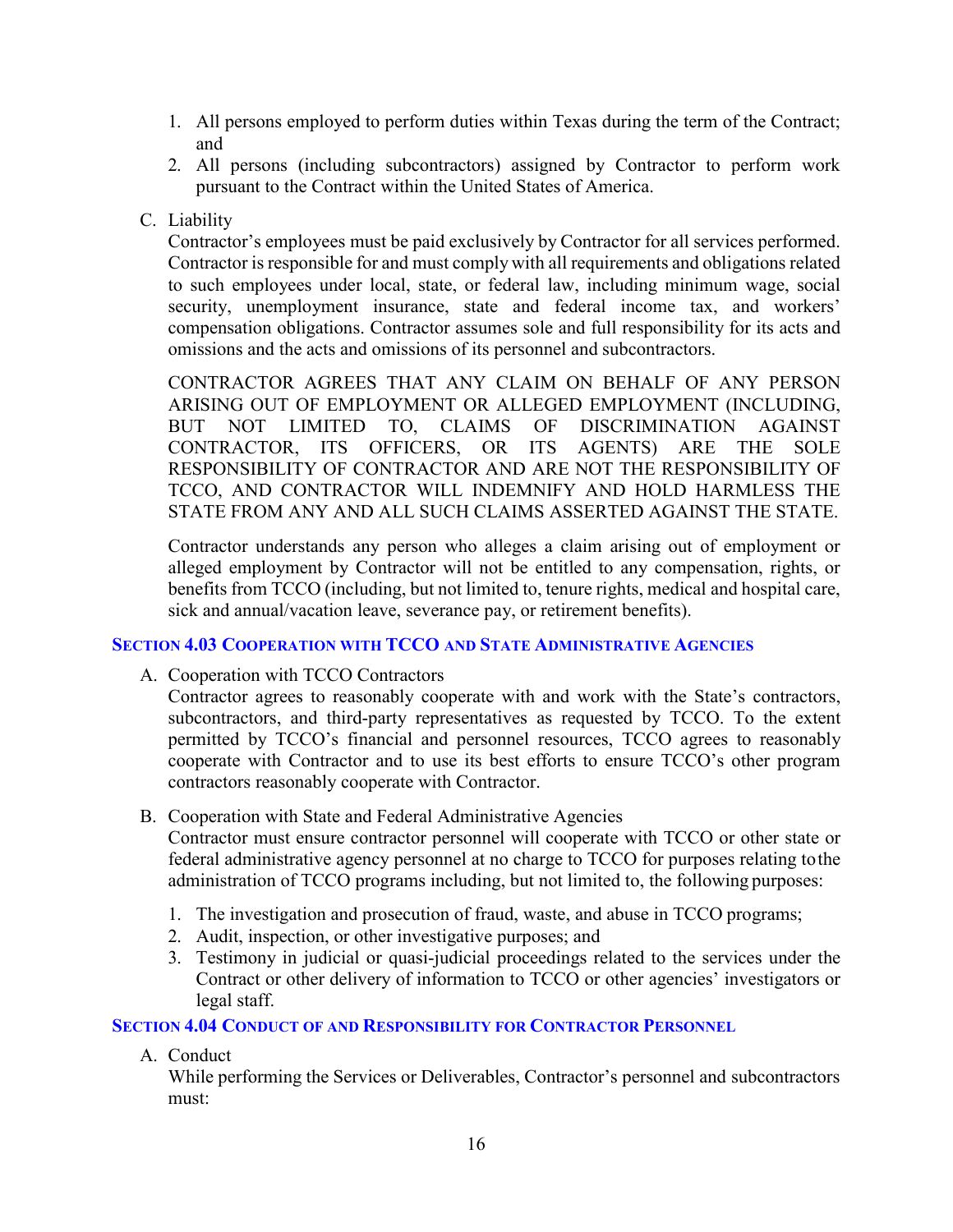- 1. Comply with applicable Contract terms, State and Federal rules, regulations, TCCO policies and TCCO requests regarding personal and professional conduct; and Contractor shall comply, and shall require its subcontractor(s) to comply, with the requirements set forth in this Contract and the Department's rules of general applicability and other applicable state and federal statutes and rules as such statutes and rules currently exist and as they may be lawfully amended.
- 2. Otherwise conduct themselves in a businesslike and professional manner.

# B. Removal

If TCCO determines in good faith a particular employee or subcontractor is not conducting himself or herself in accordance with this Section, TCCO may provide Contractor with notice and documentation concerning such conduct. Upon receipt of such notice, Contractor must promptly investigate the matter and, at TCCO's request, take appropriate action that may include:

- 1. Removing the employee from the project;
- 2. Providing TCCO with written notice of such removal; and
- 3. Replacing the employee with a similarly qualified individual acceptable to TCCO.

Nothing in the Contract will prevent Contractor, at the request of TCCO, from replacing any personnel TCCO determines are not adequately performing their assigned responsibilities or who, in the reasonable opinion of TCCO, after consultation with Contractor, are unable to work effectively with the members of TCCO's staff. In such event, Contractor will provide replacement personnel with equal or greater skills and qualifications as soon as reasonably practicable. Replacement of key personnel will be subject to TCCO review and approval. The parties will work together in the event of any such required replacement so as not to disrupt the overall project schedule.

C. Sole Control

Contractor agrees anyone employed by Contractor to fulfill the terms of the Contract isan employee of Contractor and remains under Contractor's sole direction and control. Contractor agrees to be responsible for the following with respect to its employees:

- 1. Any and all employment taxes or other payroll withholding;
- 2. Damages caused by Contractor's employees acting within or outside the scope of their duties under the Agreement; and
- 3. Determination of the hours to be worked and the duties to be performed by Contractor's employees.

Contractor agrees and will inform its employees and subcontractor(s) there is no right of action against TCCO for any duty owed by Contractor under the Contract. Contractor understands TCCO does not assume liability for the actions of, or judgments rendered against, the Contractor, its employees, agents, or subcontractors. Contractor agrees it has no right to indemnification or contribution from TCCO for any judgments rendered against Contractor or its subcontractors. TCCO's liability to the Contractor's employees, agents, and subcontractors, if any, will be governed by the Texas Tort Claims Act, as amended or modified (Tex. Civ. Prac. & Rem. Code § 101.001 et seq.).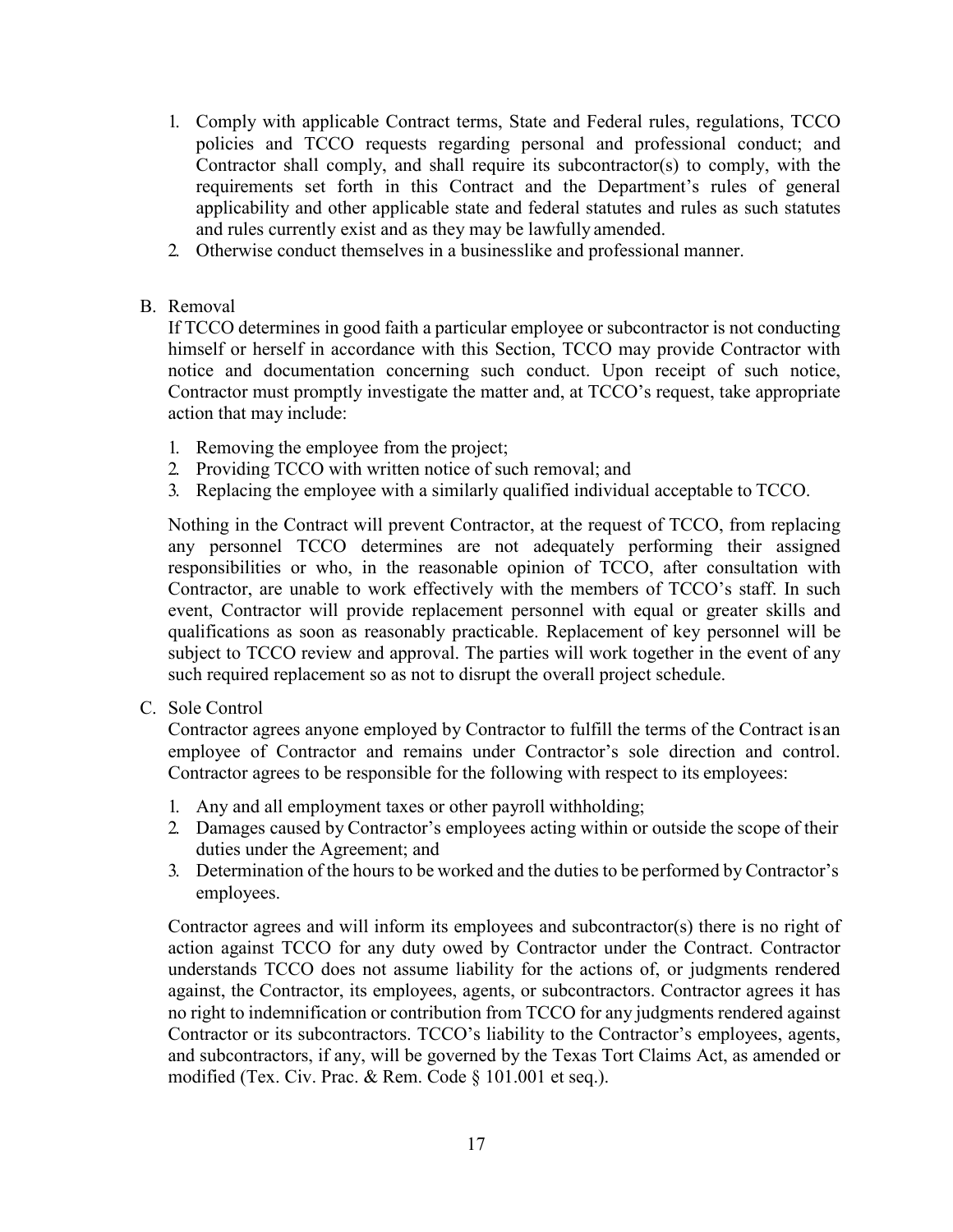#### <span id="page-17-0"></span>**SECTION 4.05 RESPONSIBILITY FOR SUBCONTRACTORS**

- A. The Contractor shall assume full responsibility for all deliverables under the contract. TCCO shall consider the Contractor to be the sole point of contact with regard to contractual matters, including payment of any and all charges under the contract. If any part of the deliverables is planned to be subcontracted, the Contractor shall include a list of all subcontractors, including the firm name, address, and contact person of each subcontractor, a complete description of the deliverables to be subcontracted, financial statements for each subcontractor, and descriptive information concerning each subcontractor's qualifications.
- B. Subcontractors providing services under the contract shall meet the same requirements and level of experience as required of the Contractor. No subcontract under the contract shall relieve the Contractor of the responsibility for ensuring the requested services are provided. Contractors planning to subcontract all or a portion of the work to be performed shall identify the proposed subcontractors.
- C. The Contractor shall not delegate any duties under the contract to a subcontractor unless TCCO has given written consent to the delegation. TCCO shall approve all subcontractors and require the Contractor to replace any subcontractor found, in the opinion of TCCO, either initially or based on performance, to be unacceptable.
- D. The management of any subcontractor shall be the sole responsibility of the Contractor and failure by a subcontractor to perform shall be deemed to be failure of the Contractor. The Contractor shall make all payments to subcontractors and suppliers. TCCO shall not direct payments for deliverables acquired in connection with the contract other than to the Contractor, nor shall TCCO release the Contractor from having to perform any obligations under the contract, notwithstanding the fact a subcontractor may have been engaged by the Contractor to perform those obligations.
- E. The Contractor shall furnish to TCCO copies of all subcontracts. All subcontracts shall include all applicable provisions contained in the contract and any provisions required by law.
- F. Contractor must not disclose Confidential Information of TCCO or the State of Texas to a subcontractor unless and until such subcontractor has agreed in writing to protect the confidentiality of such Confidential Information in the manner required of Contractor under the Contract.
- G. Contractor must identify any subcontractor that is a newly-formed subsidiary or entity, whether or not an affiliate of Contractor, substantiate the proposed subcontractor's ability to perform the subcontracted Services, and certify to TCCO no loss of service will occur as a result of the performance of such subcontractor. The Contractor will assume responsibility for all contractual responsibilities whether or not the Contractor performs them. Further, TCCO considers the Contractor to be the sole point of contact with regard to contractual matters, including payment of any and all charges resulting from the Contract.
- H. At least 30 days prior to executing a Material Subcontract or other agreement with a third party with a value greater than \$100,000.00, Contractor must submit a copy of the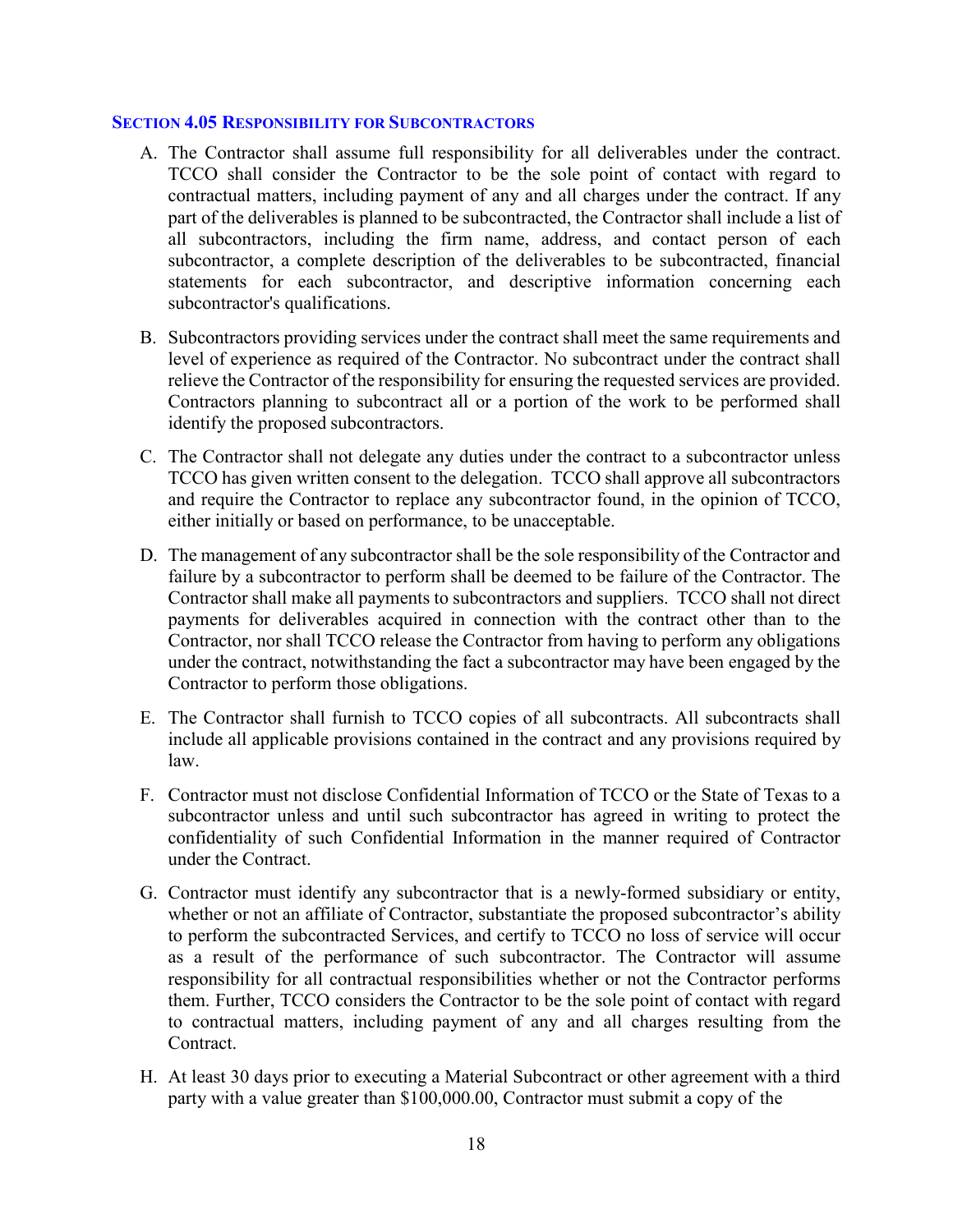agreement to TCCO for TCCO's review. TCCO reserves the right to: (1) reject the agreement or require changes to any provisions that do not comply with the requirements or duties and responsibilities of the Contract or create significant barriers for TCCO in monitoring compliance with the Contract; (2) object to the selection of the subcontractor; or (3) object to the subcontracting of the Services and Deliverables proposed to be subcontracted.

#### <span id="page-18-0"></span>**SECTION 4.06 TCCO'S ABILITY TO CONTRACT WITH SUBCONTRACTORS**

The Contractor may not limit or restrict, through a covenant not to compete, employment agreement or other contractual arrangement, TCCO's ability to contract with subcontractors or former employees of the Contractor.

# <span id="page-18-1"></span>**ARTICLE V: GOVERNING LAW AND REGULATIONS**

## <span id="page-18-2"></span>**SECTION 5.01 GOVERNING LAW AND VENUE**

Regarding all issues related to contract formation, performance, interpretation, and any issues that may arise in any dispute between the Parties, the Contract shall be governed by, and construed in accordance with, the laws of the State of Texas. In the event of a dispute between the Parties, venue for any suit shall be Travis County, Texas, unless the specific venue is otherwise identified in a statute which directly names or otherwise identifies its applicability to the contracting Agency.

All Contractors shall ensure the location where services are provided is in compliance with all applicable local, state, and federal zoning, building, health, fire, and safety standards.

Contractor must comply with all laws, regulations, requirements, and guidelines applicable to a Contractor providing services to the State of Texas as these laws, regulations, requirements, and guidelines currently exist and as they are amended throughout the term of this Contract. TCCO reserves the right, in its sole discretion, to unilaterally amend this Contract throughout its term to incorporate any modifications necessary for TCCO's or Contractor's compliance with all applicable State and federal laws, and regulations.

Contractor shall provide services to TCCO that are in compliance with all applicable, local, state, and federal laws, rules and regulations now in effect or that become effective during the term hereof including but not limited to: the Civil Rights Act of 1964; Section 504 of the Rehabilitation Act of 1973; the Age Discrimination in Employment Act; The Immigration Reform and Control Act of 1986; Code of Federal Regulations, Title 42, Part 2 (regarding information about drug and alcohol abuse); Environmental Protection Agency Rules and Regulations; Texas Health and Safety Code Chapters 85, 595, and 611; the Americans with Disabilities Act of 1990; the Civil Rights Act of 1991; Occupational Safety and Health Act of 1970; Texas Family Code Section 231.006; Texas Government Code Chapters 783, 2254, 2259, and 2260; Health and Safety Code Chapter 841; Texas Administrative Code Title 37, Part 16, Chapter 810; any and all relevant federal and state financial cost principles and audit requirements; and any and all rules, policies, and procedures established from time to time by the TCCO regarding the operations of CRF facilities.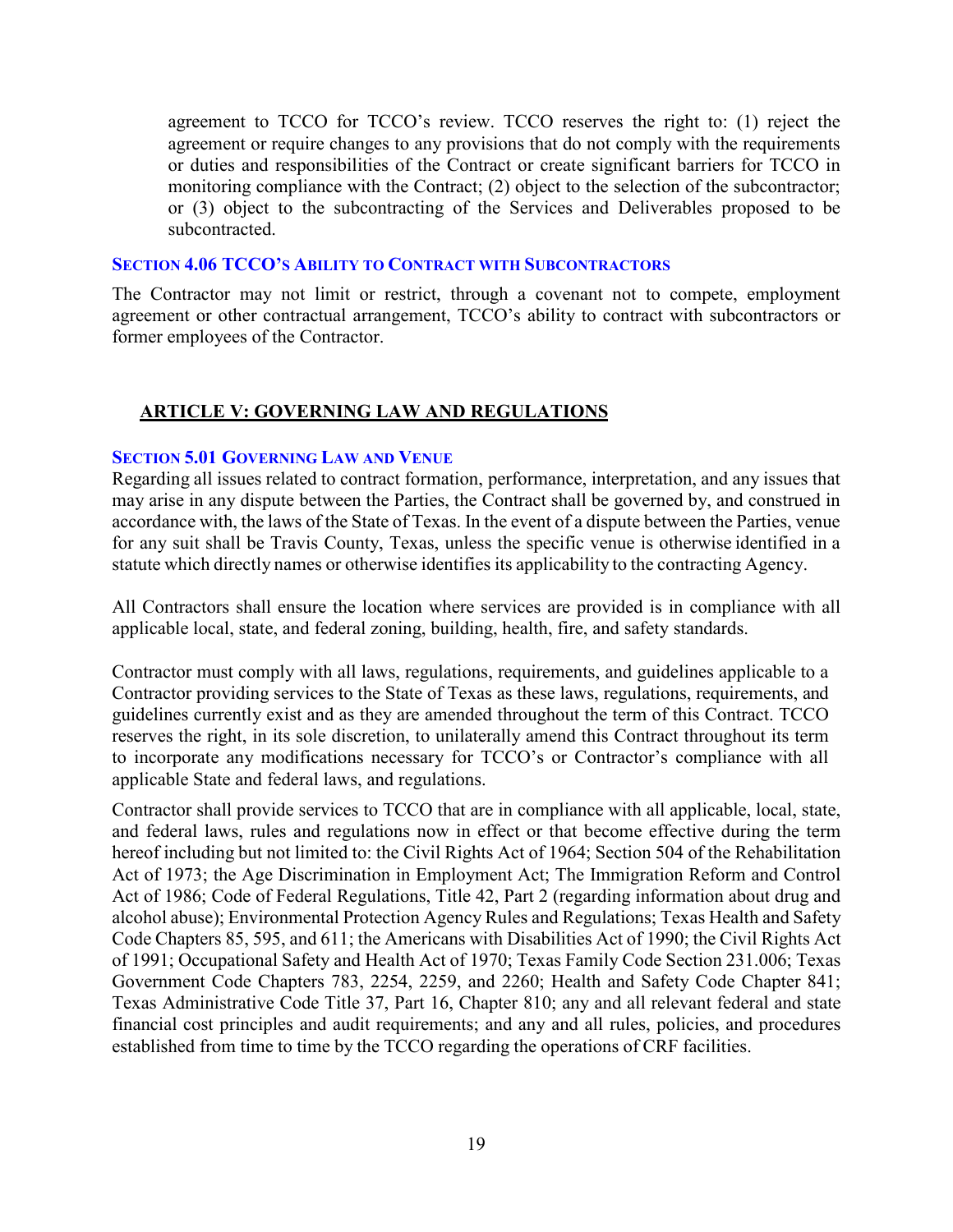# <span id="page-19-0"></span>**SECTION 5.02 CONTRACTOR RESPONSIBILITY FOR COMPLIANCE WITH LAWS AND REGULATIONS**

Contractor is responsible for compliance with all laws, regulations, and administrative rules that govern the performance of the Services including all State and Federal tax laws, State and Federal employment laws, State and Federal regulatory requirements, and licensing provisions.

Contractor is responsible for ensuring each of its employees, agents, or subcontractors who provide Services or Deliverables under the Contract are properly licensed, certified, or have proper permits to perform any activity related to the Services.

Contractor warrants the Services and Deliverables comply with all applicable Federal, State, and County laws, regulations, codes, ordinances, guidelines, and policies. CONTRACTOR WILL INDEMNIFY AND HOLD HARMLESS TCCO FROM AND AGAINST ANY LOSSES, LIABILITY, CLAIMS, DAMAGES, PENALTIES, COSTS, FEES, OR EXPENSES ARISING FROM OR IN CONNECTION WITH CONTRACTOR'S NEGLIGENCE OR CONTRACTOR'S FAILURE TO COMPLY WITH OR VIOLATION OF ANY SUCH LAW, REGULATION, CODE, ORDINANCE, OR POLICY.

#### <span id="page-19-1"></span>**SECTION 5.03 CHANGE IN LAW AND COMPLIANCE WITH LAWS**

Any alterations, additions, or deletions to the terms of the contract required by changes in federal or state law or regulations are automatically incorporated into the contract without written amendment hereto and shall become effective on the date designated by such law or by regulation.

#### <span id="page-19-2"></span>**SECTION 5.04 FORMER TCCO EMPLOYEES**

In accordance with Texas Government Code Section 2252.901, Contractor represents and warrants none of its employees, including, but not limited to, those authorized to provide services under the contract, were former employees of TCCO during the twelve (12) month period immediately prior to the date of execution of the contract.

#### <span id="page-19-3"></span>**SECTION 5.05 DISCLOSURE OF PRIOR STATE EMPLOYMENT**

In accordance with Texas Government Code Section 2254.033 relating to consulting services, Contractor certifies it does not employ an individual who has been employed by TCCO or another agency at any time during the two years preceding the start of the contract or, in the alternative, Contractor has disclosed to TCCO the following: (i) the nature of the previous employment with TCCO or the other agency; (ii) the date the employment was terminated; and (iii) the annual rate of compensation for the employment at the time of its termination.

#### <span id="page-19-4"></span>**SECTION 5.06 COMPLIANCE WITH IMMIGRATION LAWS**

Contractor must comply with the requirements of the Immigration and Nationality Act (8 U.S.C. § 1101 et seq.) and all subsequent immigration laws and amendments.

## <span id="page-19-5"></span>**SECTION 5.07 COMPLIANCE WITH ANTI-DISCRIMINATION LAWS, REGULATIONS, AND RULES**

Contractor shall provide services for TCCO that are in compliance with all applicable local, state, and federal laws, rules, and regulations now in effect or that become effective during the term hereof including but not limited to, Civil Rights Act of 1964; Section 504 of the Rehabilitation Act of 1973; the Age of Discrimination in Employment Act; the Immigration Reform and Control Act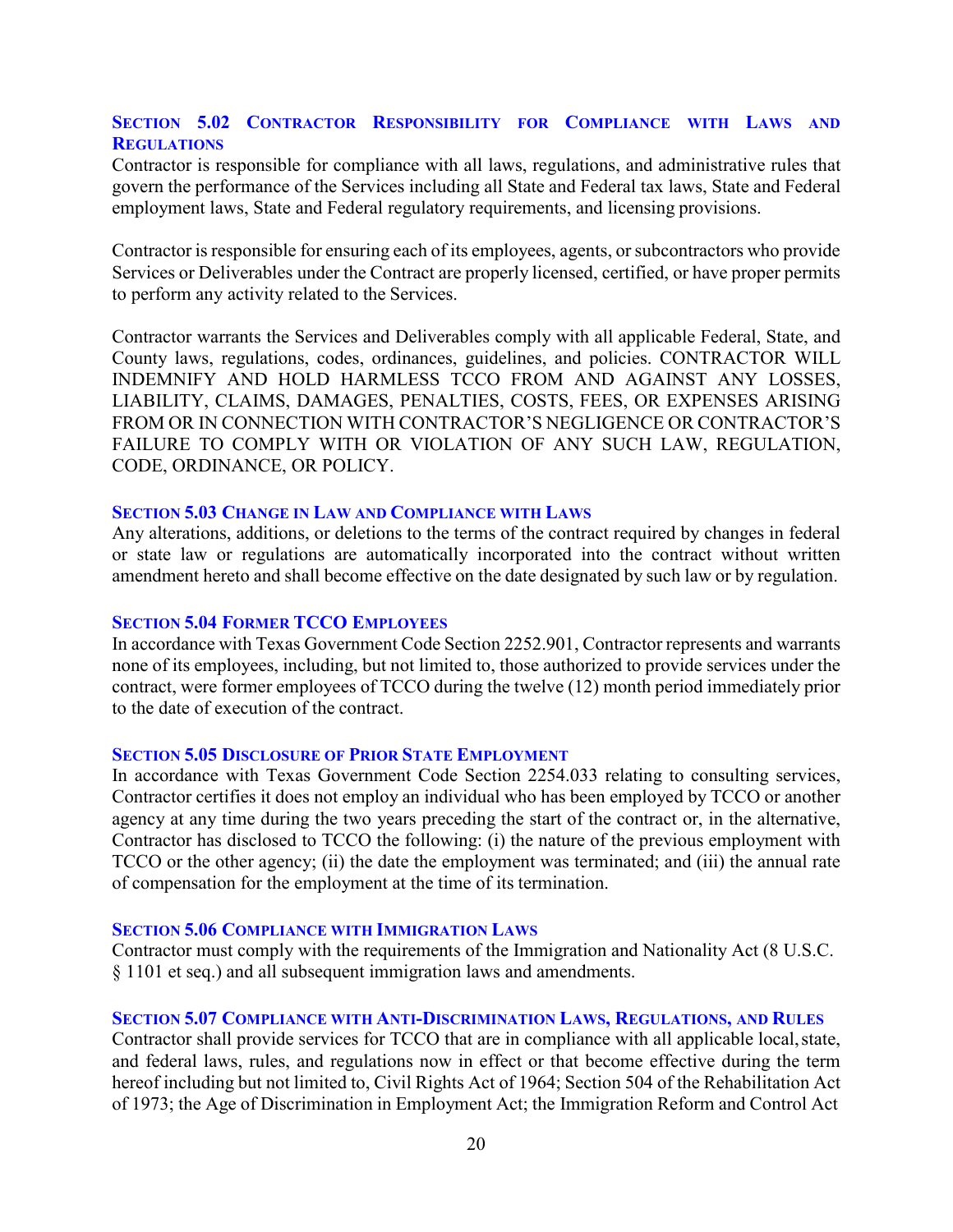of 1986; Code of Federal Regulations, Title 42, Part 2 (regarding information about drug and alcohol abuse); Environmental Protection Agency (EPA) Rules and Regulations; Texas Health and Safety Code Chapters 85, 595, and 611; the Americans with Disabilities Act of 1990; the Civil Rights Act of 1991; Occupational Safety and Health Act (OSHA) of 1970; Texas Family Code Section 231.006; Texas Government Code Chapters 783, 2254, 2259, and 2260; Health and Safety Code Chapter 841; Texas Administrative Code, Title 37, Part 16, Chapter 810; any and all relevant federal and state financial cost principles and audit requirements; and any and all rules, policies, and procedures established from time to time by TCCO.

The Contractor shall not deviate in any material respect from applicable TCCO Policies in the provision of services without the prior written approval of TCCO. Contractor's written request for deviations from said policies shall originate from the Authorized Representative of the Contractor and shall be forwarded to TCCO. The Contractor's written requests for deviation shall contain language which details the specific deviation with reference to the policy number, section, paragraph, etc., as well as the justification for such deviation.

Contractor must comply with all amendments to the above-referenced laws, and all requirements imposed by the regulations issued under these laws. These laws provide in part that no persons in the United States may, on the grounds of race, color, national origin, sex, age, disability, political beliefs, or religion, be excluded from participation in or denied any aid, care, service or other benefits provided by Federal or State funding, or otherwise be subjected to discrimination.

Contractor must comply with Title VI of the Civil Rights Act of 1964, and its implementing regulations at 45 C.F.R. Part 80 and 7 C.F.R. Part 15 prohibiting a contractor from adopting and implementing policies and procedures that exclude or have the effect of excluding or limiting the participation of clients in its programs, benefits, or activities on the basis of national origin. Applicable state and federal civil rights laws require contractors to provide alternative methods for ensuring access to services for applicants and recipients who cannot express themselves fluently in English. Contractor must ensure its policies do not have the effect of excluding or limiting the participation of persons in its programs, benefits, and activities on the basis of national origin. Contractor also must take reasonable steps to provide services and information, both orally andin writing, in appropriate languages other than English in order to ensure persons with limited English proficiency are effectively informed and can have meaningful access to programs, benefits, and activities.

Contractor must comply with Executive Order 13279 and its implementing regulations at 45 C.F.R. Part 87 or 7 C.F.R. Part 16. These provide in part that any organization that participates in programs funded by direct financial assistance from the United States Department of Agriculture or the United States Department of Health and Human Services will not, in providing services, discriminate against a program beneficiary or prospective program beneficiary on the basis of religion or religious belief. Upon request, Contractor will provide TCCO with copies of all of the Contractor's civil rights policies and procedures.

Contractor must notify HHSC's Civil Rights Office of any civil rights complaints received relating to its performance under the Agreement. This notice must be delivered no more than ten calendar days after receipt of a complaint. Notice provided under this section must be directed to: HHSC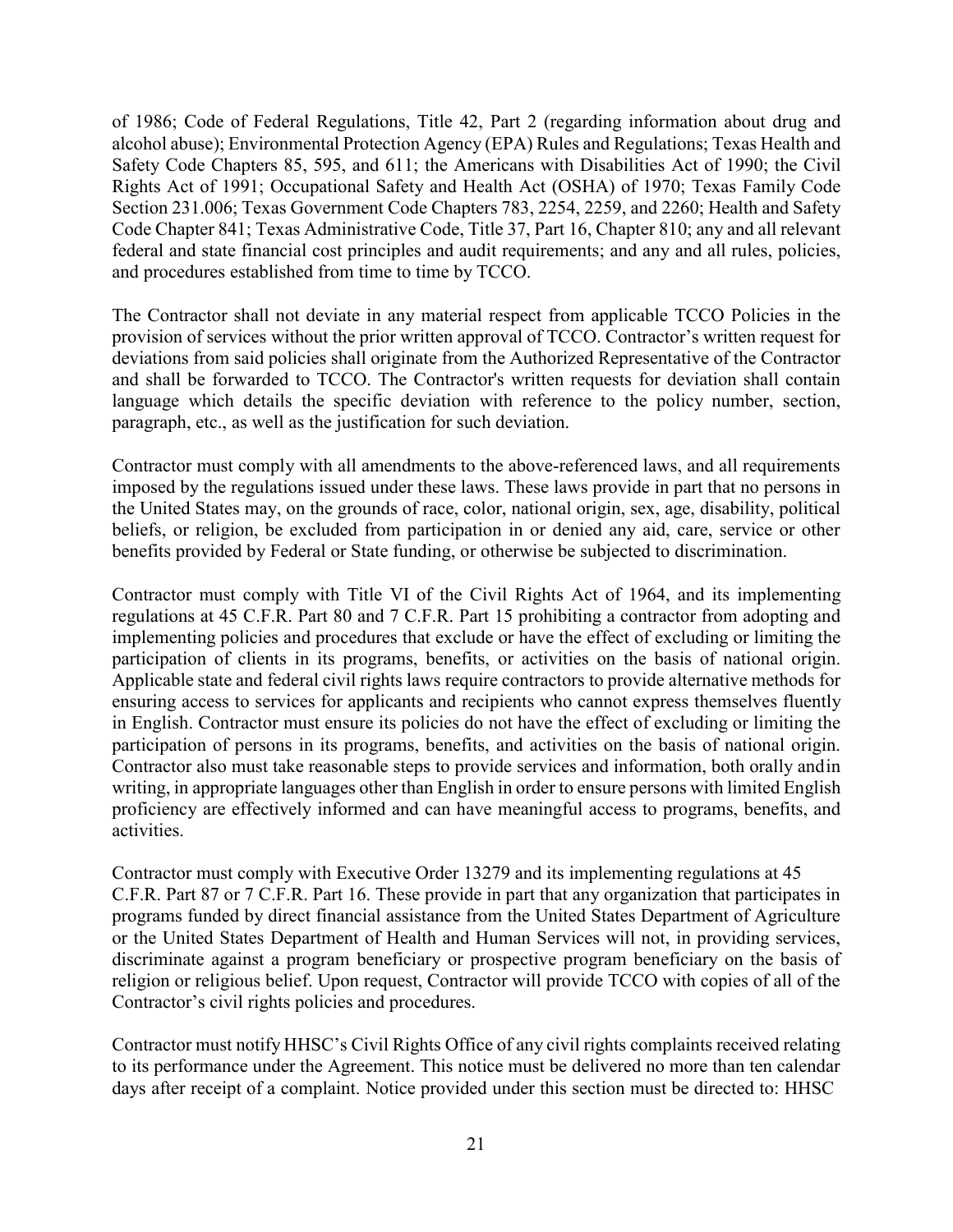Civil Rights Office 701 W. 51st Street, Mail Code W206 Austin, Texas 78751 Phone Toll Free: (888) 388-6332 Phone: (512) 438-4313 TTY Toll Free: (877) 432-7232 Fax: (512) 438-5885.

#### <span id="page-21-0"></span>**SECTION 5.08 COMPLIANCE WITH ENVIRONMENTAL PROTECTION LAWS**

Contractor must comply with state and federal environmental laws, including, without limitation:

- A. Pro-Children Act of 1994. Contractor must comply with the Pro-Children Act of 1994 (20 U.S.C. § 6081 et seq.), as applicable, regarding the provision of a smoke-free workplace and promoting the non-use of all tobacco products.
- B. National Environmental Policy Act of 1969. Contractor must comply with any applicable provisions relating to the institution of environmental quality control measures contained in the National Environmental Policy Act of 1969 (42 U.S.C. § 4321 et seq.) and Executive Order 11514 ("Protection and Enhancement of Environmental Quality").
- C. Clean Air Act and Water Pollution Control Act regulations. Contractor must comply with any applicable provisions relating to required notification of facilities violating the requirements of Executive Order 11738 ("Providing for Administration of the Clean Air Act and the Federal Water Pollution Control Act with Respect to Federal Contracts, Grants, or Loans").
- D. State Clean Air Implementation Plan. Contractor must comply with any applicable provisions requiring conformity of federal actions to State (Clean Air) Implementation Plans under  $\S176(c)$  of the Clean Air Act of 1955, as amended (42 U.S.C.  $\S7401$  et seq.).
- E. Safe Drinking Water Act of 1974. Contractor must comply with applicable provisions relating to the protection of underground sources of drinking water under the Safe Drinking Water Act of 1974, as amended (21 U.S.C. § 349; 42 U.S.C. §§ 300f to 300j- 9).

#### <span id="page-21-1"></span>**SECTION 5.09 COMPLIANCE WITH FRAUD, WASTE AND ABUSE REQUIREMENTS**

In accordance with Texas Government Code Chapter 321, the State Auditor's Office is authorized to investigate specific acts or allegations of impropriety, malfeasance, or nonfeasance in the obligation, expenditure, receipt or use of state funds.

If there is reasonable cause to believe that fraud, waste, or abuse has occurred at this agency, it can be reported to the SAO by calling 1-800-892-8348 or at the SAO's website[:](http://www.sao.state.tx.us/) [http://www.sao.state.tx.us/.](http://www.sao.state.tx.us/)

The Contractor shall comply with the Texas Comptroller of Public Accounts Anti-Fraud Policy found at https://comptroller.texas.gov/about/policies/ethics.php

<span id="page-21-2"></span>**SECTION 5.10 ELECTRONIC AND INFORMATION RESOURCES ACCESSIBILITY STANDARDS**

A. Applicability.

The following Electronic and Information Resources (EIR) requirements apply to the Agreement because Contractor performs services that include EIR that: (i) TCCO employees are required or permitted to access; or (ii) members of the public are required or permitted to access. This Section does not apply to incidental uses of EIR in the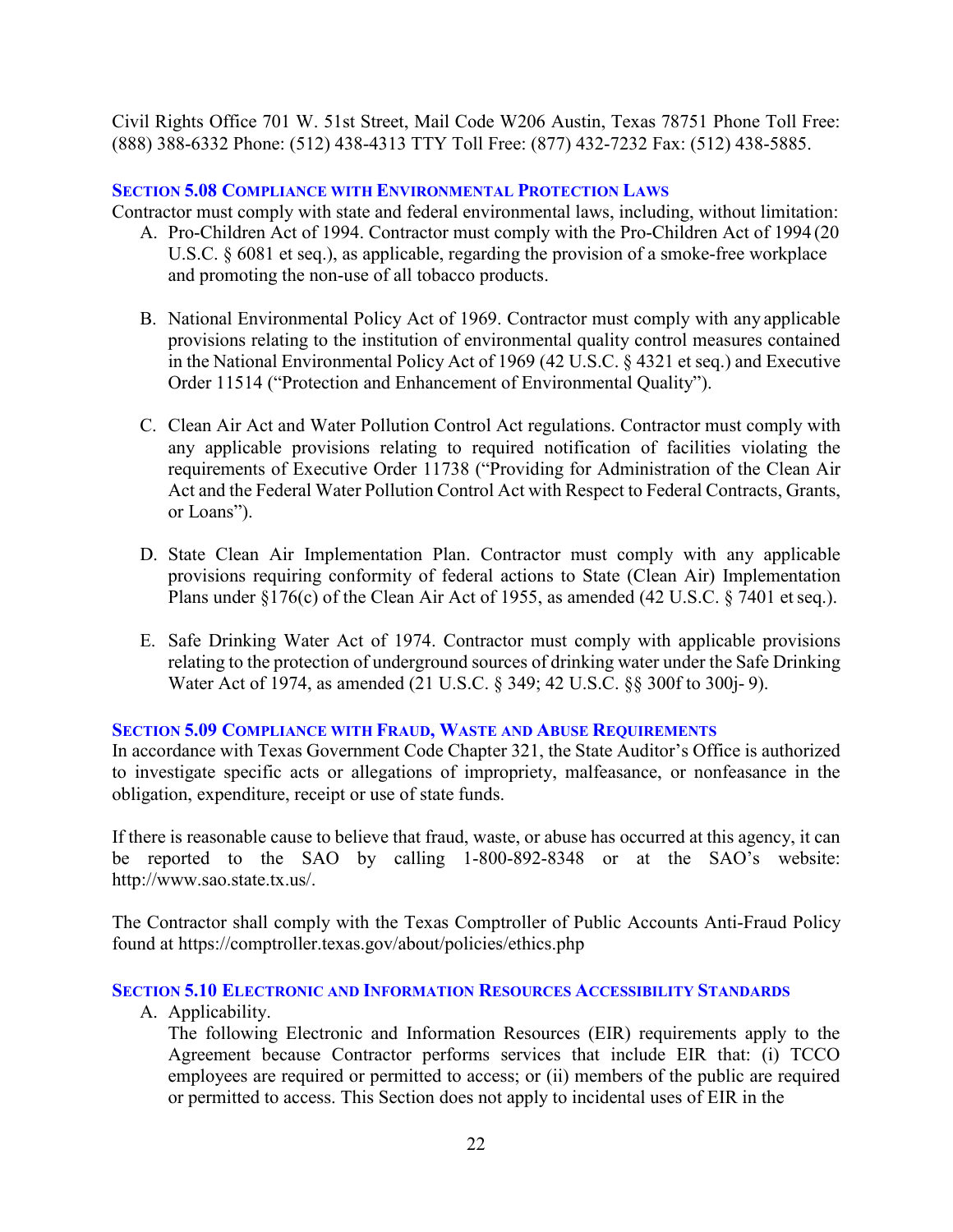performance of the Agreement unless the Parties agree the EIR will become property of the State of Texas or will be used by TCCO's clients or recipients after completion of the Agreement. Nothing in this section is intended to prescribe the use of particular designs or technologies or to prevent the use of alternative technologies, provided they result in substantially equivalent or greater access to and use of a Product.

## B. Definitions.

For purposes of this Section:

"Accessibility Standards" means accessibility standards and specifications for Texas agency and institution of higher education websites and EIR set forth in Texas Administrative Code Title 1, Chapter 206 and/or Chapter 213

"Electronic and Information Resources" means information resources, including information resources technologies, and any equipment or interconnected system of equipment that is used in the creation, conversion, duplication, or delivery of data or information. The term includes telephones and other telecommunications products, information kiosks, transaction machines, Internet websites, multimedia resources, and office equipment, including copy machines and fax machines.

"Electronic and Information Resources Accessibility Standards" means the accessibility standards for electronic and information resources contained in Texas Administrative Code Title 1, Chapter 213.

"Product" means information resources technology that is, or is related to, EIR.

"Web Site Accessibility Standards/ Specifications" means standards contained in Texas Administrative Code Title 1, Chapter 206. Accessibility Requirements. Under Texas Government Code Chapter 2054, Subchapter M, and implementing rules of the Texas Department of Information Resources, TCCO must procure Products and services that comply with the Accessibility Standards when those Products are available in the commercial marketplace or when those Products are developed in response to a procurement solicitation. Accordingly, Contractor must provide electronic and information resources and associated Product documentation and technical support that comply with the Accessibility Standards.

# C. Evaluation, Testing, and Monitoring

1. TCCO may review, test, evaluate and monitor Contractor's Products and services as set forth in this Solicitation, as well as associated documentation and technical support for compliance with the Accessibility Standards. Review, testing, evaluation and monitoring may be conducted before and after the award of a contract. Testing and monitoring may include user acceptance testing. Neither (1) the review, testing (including acceptance testing), evaluation or monitoring of any Product or service,nor (2) the absence of review, testing, evaluation or monitoring, will result in a waiver of the State's right to contest the Contractor's assertion of compliance with the Accessibility Standards.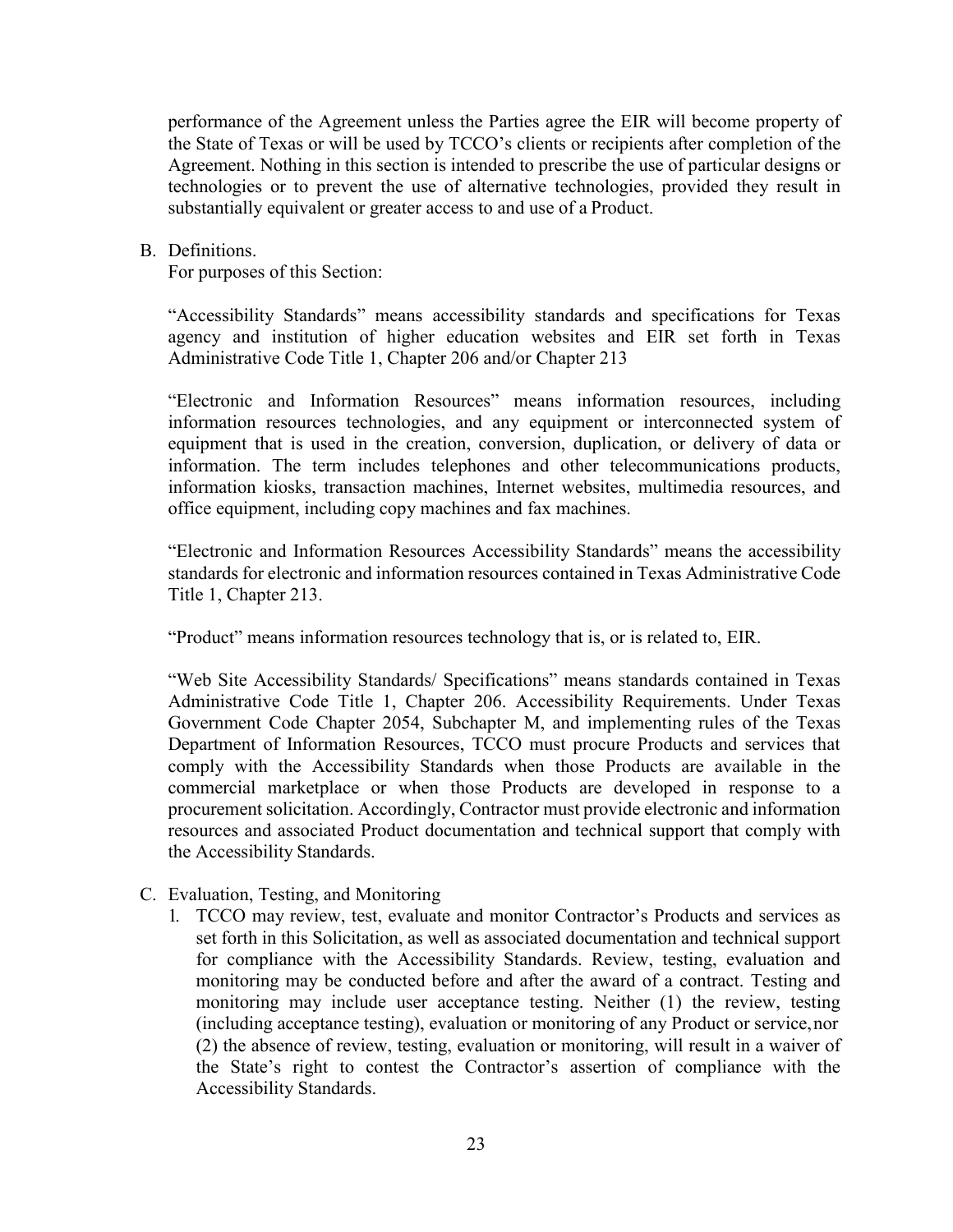- 2. Contractor agrees to cooperate fully and provide TCCO and its representatives timely access to Products, records, and other items and information needed to conduct such review, evaluation, testing, and monitoring.
- D. Representations and Warranties
	- 1. Contractor represents and warrants that: (i) as of the Effective Date of the Contract, the Products and associated documentation and technical support comply with the Accessibility Standards as they exist at the time of entering the Contract, unless and to the extent the Parties otherwise expressly agree in writing; and (ii) if the Products will be in the custody of the state or TCCO's client or recipient after the Contract expiration or termination, the Products will continue to comply with Accessibility Standards after the expiration or termination of the Contract Term, unless TCCO or its clients or recipients, as applicable, use the Products in a manner that renders it noncompliant.
	- 2. In the event Contractor becomes aware, or is notified the Product or service and associated documentation and technical support do not comply with the Accessibility Standards, Contractor represents and warrants it will, in a timely manner and at no cost to TCCO, perform all necessary steps to satisfy the Accessibility Standards, including remediation, replacement, and upgrading of the Product or service, or providing a suitable substitute.
	- 3. Contractor acknowledges and agrees these representations and warranties areessential inducements on which TCCO relies in awarding this Contract.
	- 4. Contractor's representations and warranties under this subsection will survive the termination or expiration of the Contract and will remain in full force and effect throughout the useful life of the product.
- E. Remedies
	- 1. Under Texas Government Code Section 2054.465, neither contractor nor any other person has cause of action against TCCO for a claim of a failure to comply with Texas Government Code Chapter 2054, Subchapter M, and rules of the Department of Information Resources.
	- 2. In the event of a breach of Contractor's representations and warranties, Contractor will be liable for direct, consequential, indirect, special, or liquidated damages and any other remedies to which TCCO may be entitled under this Contract and other applicable law. This remedy is cumulative of any other remedies to which TCCO may be entitled under this Contract and other applicable law.

## <span id="page-23-0"></span>**SECTION 5.11 CRIMINAL HISTORY RECORD INFORMATION**

The parties hereto acknowledge and agree that in order for the Contractor to perform the services contemplated herein, TCCO may have to provide the Contractor with or the Contractor may have access to, certain information regarding TCCO clients and former TCCO clients known as "criminal history record information" ("CHRI").

CHRI means information collected about a person by a criminal justice agency that consists of identifiable descriptions and notations of arrests, detentions, indictments, information and other formal charges and their dispositions. The term does not include information as to convictions, fingerprint information, and driving records.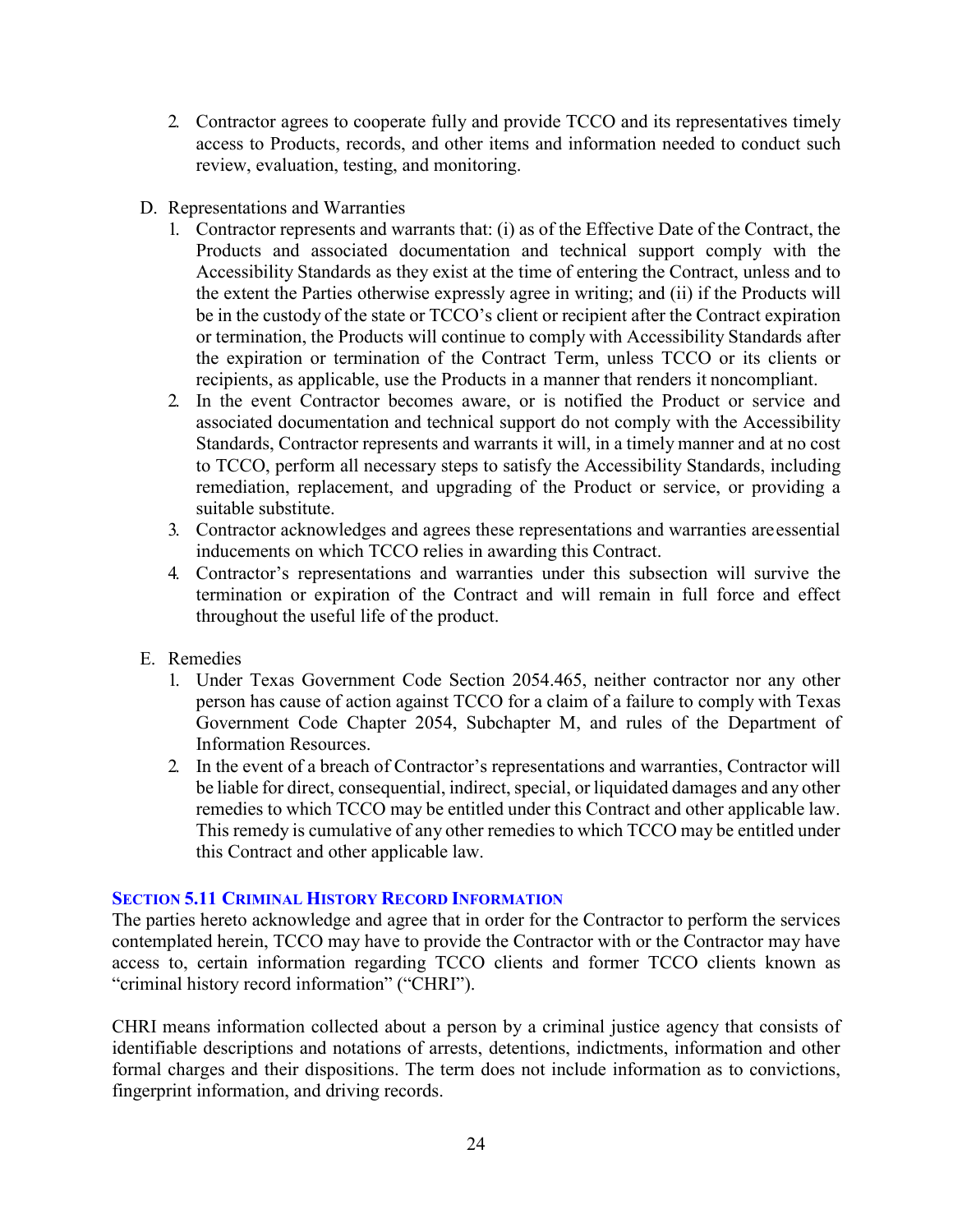In the event TCCO provides the Contractor with CHRI, the Contractor agrees to comply with all confidentiality requirements of 28 CFR Parts 20 and 906, Texas Government Code Section 411.084, the FBI Criminal Justice Information Services (CJIS) Security Policy, and all other applicable federal and state statutes, rules, and regulations.

More specifically the Contractor agrees and acknowledges as follows:

- A. TCCO hereby specifically authorizes the Contractor to have access to criminal justice history to the extent such access is necessary or appropriate to enable the Contractor to perform the services contemplated herein.
- B. The Contractor agrees to limit the use of such information for the purposes set forth herein.
- C. The Contractor agrees to maintain the confidentiality and security of the CHRI in compliance with state and federal statues, rules and regulations, and to return or destroy such information when it is no longer needed to perform the services contemplated herein.
- D. In the event that the Contractor's employee fails to comply with the terms hereof, the Contractor shall take corrective action with the employee(s). Such corrective action must be acceptable to TCCO. An intentional or knowing violation may also result in civil and criminal violations under federal and state laws. Additionally, the Contractor shall submit for TCCO's approval the Contractor's corrective action plan to ensure full compliance with the terms hereof.

# <span id="page-24-0"></span>**SECTION 5.12 PROHIBITION AGAINST PERFORMANCE OUTSIDE THE CONTIGUOUS UNITED STATES**

A. Authority

TCCO is responsible for administering programs that require the collection and maintenance of information relating to TCCO clients. The information consists of, among other things, personal financial and medical information, and information designated "Confidential Information." Some of this information may, within the limits of the law and this Contract, be shared from time to time with Contractor or a subcontractor for purposes of performing the Services or providing the Deliverables under this Contract.

TCCO is responsible for maintaining the confidentiality and integrity of information relating to TCCO clients and ensuring any person or entity that receives suchinformation, including Contractor and any subcontractor, is similarly bound by these obligations.

B. Prohibition

In view of these obligations and to ensure accountability, integrity, and security of the information maintained by or for TCCO and the work performed on behalf of TCCO, TCCO determines it is necessary and appropriate to require:

1. All work performed under this Contract must be performed exclusively within the contiguous United States; and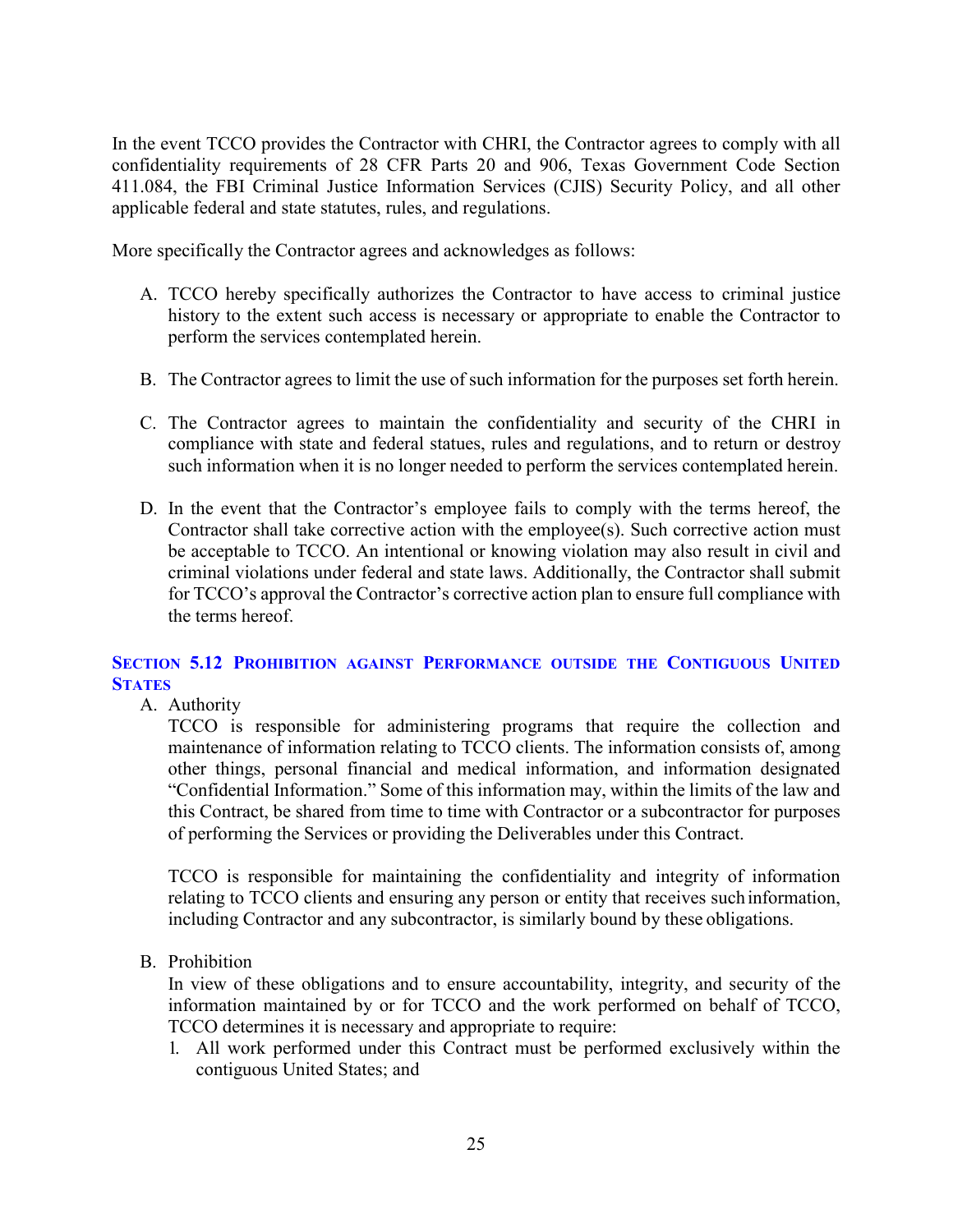2. All information obtained by Contractor or a subcontractor under this Contract must be maintained exclusively within the contiguous United States.

TCCO, without prior written approval, forbids the performance of any work or the maintenance of any information relating or obtained pursuant to this Contract to occur outside the contiguous United States except as specifically authorized or approved by TCCO.

- C. Meaning of "within the contiguous United States" and "outside the contiguous United States"
	- 1. As used in this Section, the term "within the contiguous United States" means any location within the 48 coterminous states of the United States and the District of Columbia.
	- 2. Conversely, the phrase "outside the contiguous United States" means any location not within any of the 48 coterminous states in the United States or the District of Columbia.
- D. Maintenance of Confidential Information
	- 1. Contractor and all subcontractors, vendors, agents, and service providers of or for Contractor must not allow any Confidential Information that Contractor receives from or on behalf of TCCO to leave the United States by any means (physical orelectronic) at any time, for any period of time, for any reason.
	- 2. Contractor and all subcontractors, vendors, agents, and service providers of or for Contractor must not permit any person to have remote access to TCCO information, systems, or Deliverables from a location outside the United States.
- E. Performance of Work under Agreement

Unless otherwise approved in advance by TCCO in writing and subject to the exceptions specified in paragraph (e) of this Section, Contractor and all subcontractors, vendors, agents, and service providers of or for Contractor must perform all services under this Contract, including all tasks, functions, and responsibilities assigned and delegated to Contractor under this Contract, within the Contiguous United States. This obligation includes all services including, but not limited to, information technology services, processing, transmission, storage, archiving, data center services, disaster recovery sites and services, customer support, medical, dental, laboratory, and clinical services. All custom software prepared for performance of this Contract and all modifications of custom, third party, or vendor proprietary software must be performed within the Contiguous United States.

Unless otherwise approved in advance by TCCO in writing and subject to the exceptions specified in this Section, Contractor and all subcontractors, vendors, agents, and service providers of or for Contractor must not permit any person to perform work under this Contract from a location outside the Contiguous United States.

- F. Exceptions
	- 1. COTS Software. The foregoing requirements will not preclude the acquisition or use of commercial off-the-shelf (COTS) software that is developed outside the Contiguous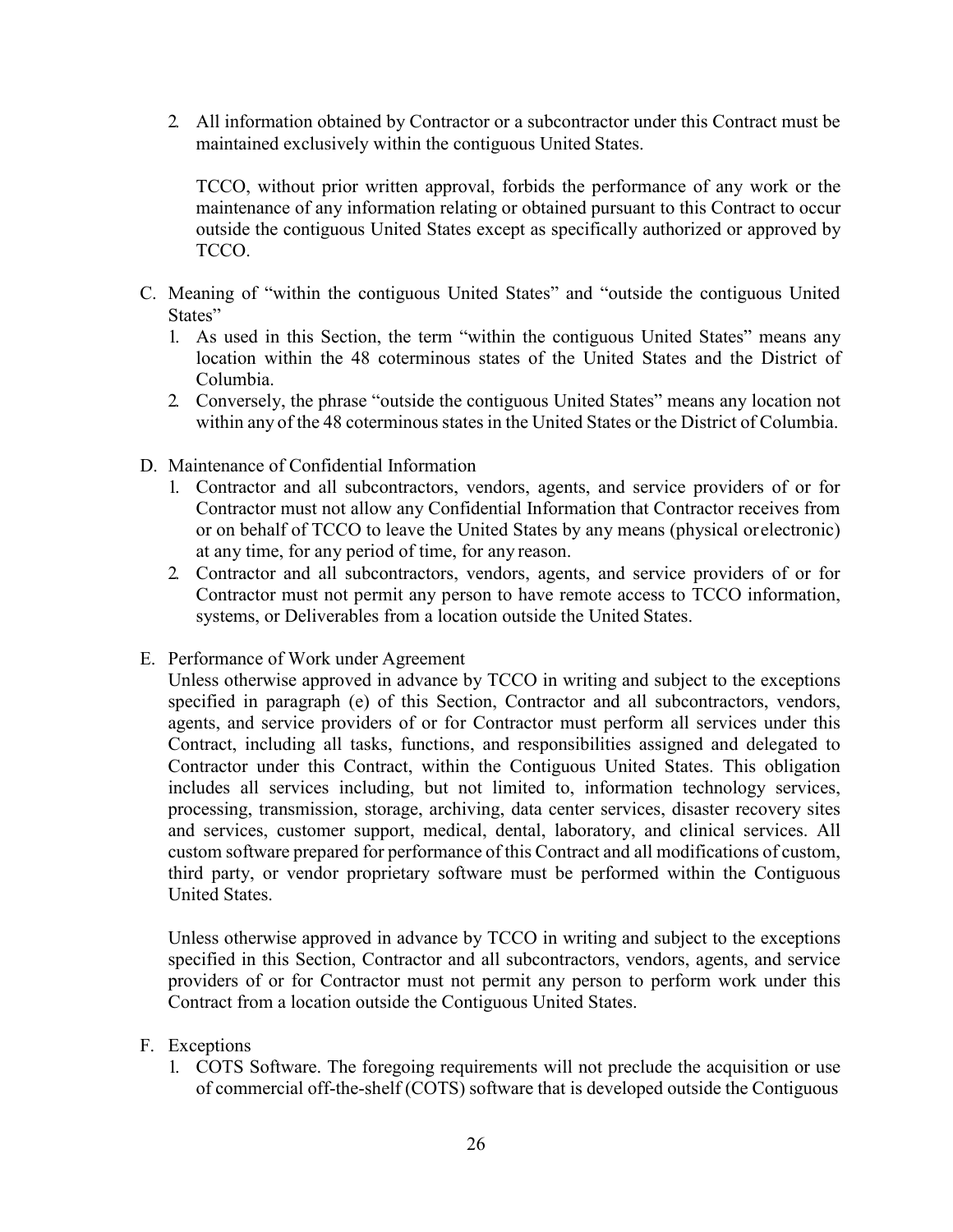United States or hardware that is generically configured outside the Contiguous United States.

- 2. Foreign-made Products and Supplies. The foregoing requirements will not preclude Contractor from acquiring, using, or reimbursing products or supplies manufactured outside the Contiguous United States, provided such products or supplies are commercially available within the Contiguous United States for acquisition or reimbursement by TCCO.
- 3. TCCO Prior Approval. The foregoing requirements will not preclude Contractor from performing work outside the United States that TCCO has approved in writing and that TCCO has confirmed will not involve the sharing of Confidential Information outside the United States.
- G. Disclosure

Contractor must disclose all Services and Deliverables under or related to this Contract that Contractor intends to perform or has performed outside the Contiguous United States, whether directly or via subcontractors, vendors, agents, or service providers.

H. Remedy

Contractor's violation of this Section will constitute a material breach of the Contract. Contractor will be liable to TCCO for all actual and consequential damages in accordance with these terms and conditions. For breach of the requirements under this Section, TCCO may terminate the Contract with notice to Contractor at least one calendar day before the effective date of such termination.

# <span id="page-26-0"></span>**SECTION 5.13 PROHIBITION OF A STATE AGENCY CONTRACTING WITH COMPANIES THAT BOYCOTT ISRAEL**

If Contractor is required to make a certification pursuant to Texas Government Code Section 2271.001, Contractor certifies Contractor does not boycott Israel and will not boycott Israel during the term of the contract resulting from this solicitation. If Contractor does not make that certification, Contractor must indicate that in its Response and state why the certification is not required.

# <span id="page-26-1"></span>**SECTION 5.14 PROHIBITION OF A STATE AGENCY CONTRACTING WITH COMPANIES ENGAGED IN BUSINESS WITH IRAN, SUDAN, OR FOREIGN TERRORIST ORGANIZATIONS**

The Contractor certifies they are in compliance with Texas Government Code Chapter 2252.152 relating to the prohibition of a State Agency contracting with companies engaged in business with Iran, Sudan, or foreign terrorist organizations. The Contractor certifies the individual or business entity named in this offer or Contract is not ineligible to receive the specified Contract and acknowledges this Contract may be terminated and Payment withheld if this certification is inaccurate.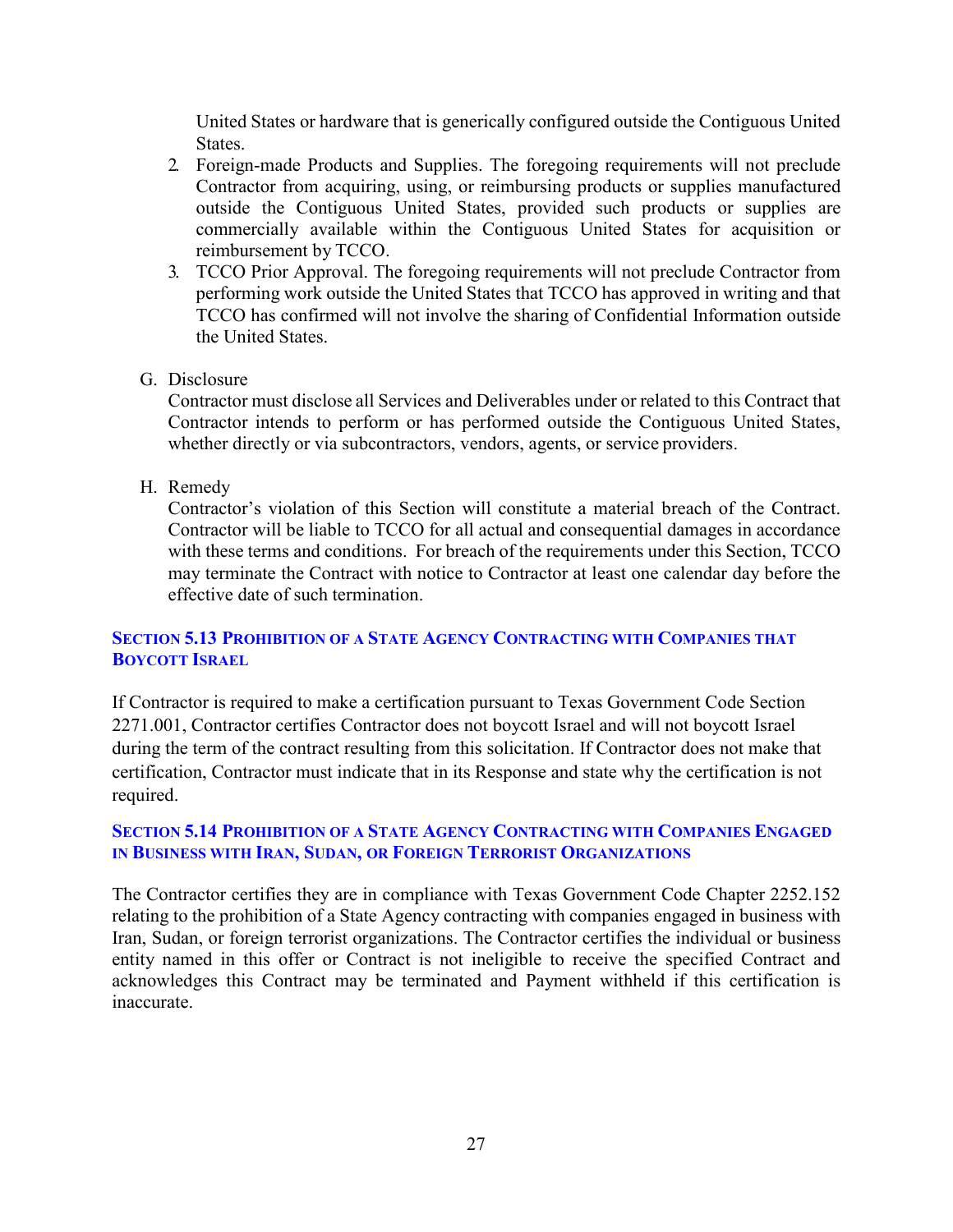#### <span id="page-27-0"></span>**SECTION 5.15 HUMAN TRAFFICKING PROHIBITION**

Pursuant to Texas Government Code Section 2155.0061, the Contractor certifies the individual or business entity named in this Contract is not ineligible to receive the specified Contract and acknowledges this Contract may be terminated and Payment withheld if this certification is inaccurate.

#### <span id="page-27-1"></span>**SECTION 5.16 SUSPENSION AND DEBARMENT**

Contractor certifies it and its principals are not suspended or debarred from doing business with the state or federal government as listed on the State of Texas Debarred Vendor List maintained by the Texas Comptroller of Public Accounts and the System for Award Management (SAM) maintained by the General Services Administration.

#### <span id="page-27-2"></span>**SECTION 5.17 SUSPENSION, DEBARMENT, AND TERRORISM**

TCCO is federally mandated to adhere to the directions provided in the President's Executive Order (EO) 13224, Executive Order Blocking Property and Prohibiting Transactions With PersonsWho Commit, Threaten to Commit, or Support Terrorism, effective 9/24/2001 and any subsequent changes made to it via cross-referencing respondents/vendors with the Federal General Services Administration's System for Award Management (SAM, https://www.sam.gov), which is inclusive of the United States Treasury's Office of Foreign Assets Control (OFAC) Specially Designated National (SON) list.

## <span id="page-27-3"></span>**SECTION 5.18 CONTRACTING WITH EXECUTIVE HEAD OF STATE AGENCY**

- A The Contractor represents and certifies they follow Texas Government Code Section 669.003 relating to contracting with the executive head of a State Agency.
- B. If Texas Government Code Section 669.003 applies, the Contractor shall complete the following information for the offer to be evaluated:

Name of Former Executive:

Name of State Agency: \_

Date of Separation from State Agency:

| Date of Employment with Contractor: |  |
|-------------------------------------|--|
|-------------------------------------|--|

## <span id="page-27-4"></span>**SECTION 5.19 FINANCIAL PARTICIPATION PROHIBITED AFFIRMATION**

Pursuant to Texas Government Code Section 2155.004(a), Contractor certifies neither Contractor nor any person or entity represented by Contractor has received compensation from Agency to participate in the preparation of the specifications or solicitation on which this Response or contract is based. Under Texas Government Code Section 2155.004(b), Contractor certifies the individual or business entity named in this Response or contract is not ineligible to receive the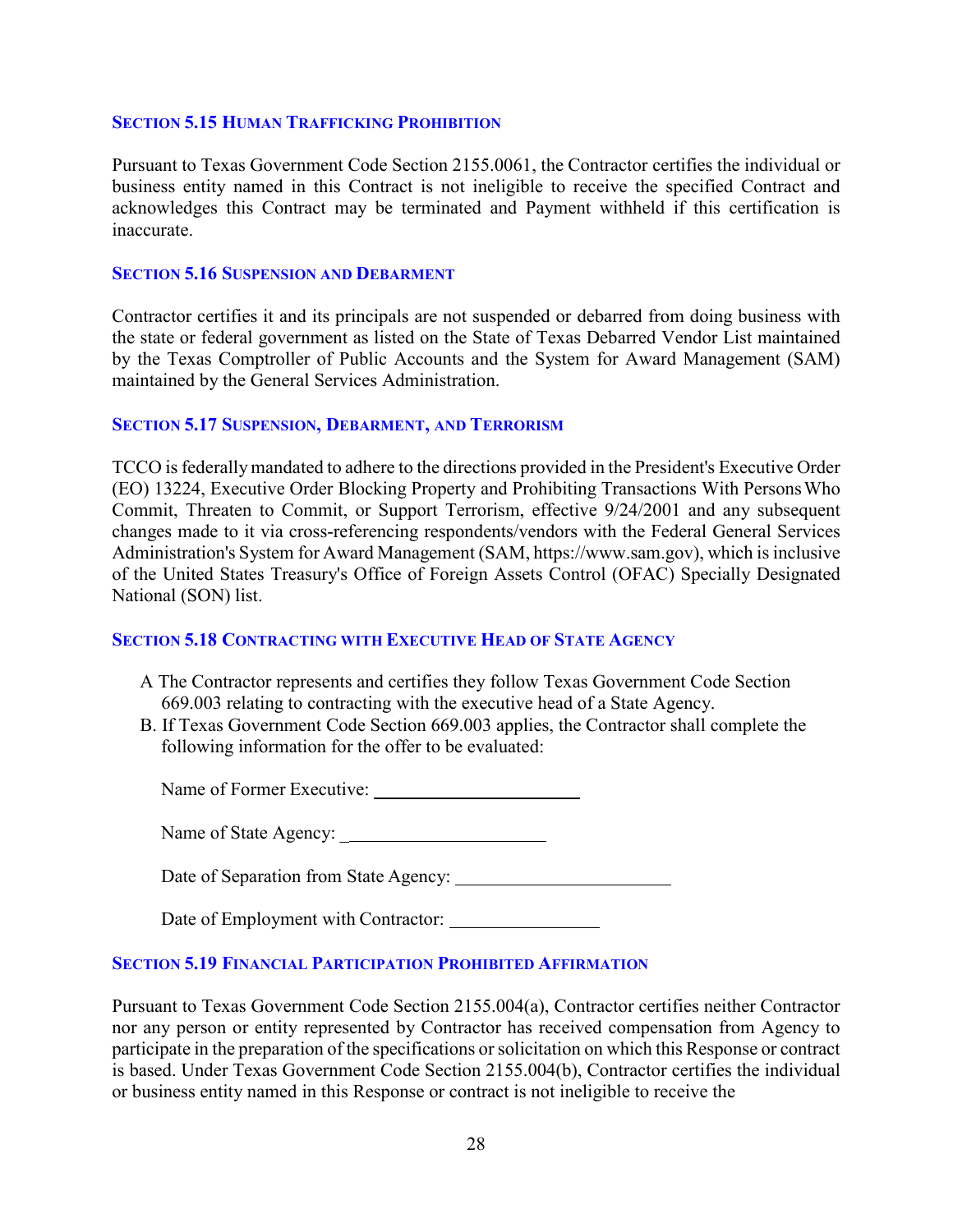specified contract and acknowledges the contract may be terminated and payment withheld if this certification is inaccurate. This Section does not prohibit a Contractor or contract participant from providing free technical assistance.

# <span id="page-28-0"></span>**SECTION 5.20 SPECIFIC DUTIES AND OBLIGATIONS**

The Contractor shall provide services in accordance with applicable federal and state law, including all constitutional, legal and court ordered requirements, whether now in effect or hereinafter implemented. The Contractor shall comply with TCCO policies and regulations during the contract term. The Contractor shall comply with TCCO's safety requirements and reporting procedures, as well as all applicable local and state standards, codes and regulations, including zoning, building, fire, health and sanitation.

# <span id="page-28-1"></span>**ARTICLE VI: CONTRACT MANAGEMENT AND PERFORMANCE MEASUREMENT**

## <span id="page-28-2"></span>**SECTION 6.01 CONTRACT MANAGEMENT**

To ensure full performance of the Contract and compliance with applicable law, TCCO may take actions including:

- A. Suspending all or part of the Contract;
- B. Requiring the Contractor to take specific corrective actions in order to remain in compliance with the term of the Contract;
- C. Recouping payments made to the Contractor found to be in error;
- D. Suspending, limiting, or placing conditions on the continued performance of Work;
- E. Imposing any other remedies authorized under this Contract; and
- F. Imposing any other remedies, sanctions, or penalties permitted by federal or state statute, law, regulation, or rule.

## <span id="page-28-3"></span>**SECTION 6.02 PERFORMANCE MEASUREMENT**

Satisfactory performance of the Contract will be measured by:

- A. Adherence to the Contract, including all representations and warranties;
- B. Compliance with project work plans, schedules and milestones as proposed by Contractor in its Proposal an as revised by Contractor and finally approved by TCCO;
- C. Delivery of the Services and Deliverables in accordance with the service levels and availability proposed in Contractor's proposal and as finally approved or accepted by TCCO;
- D. Results of audits performed by TCCO or its representatives in accordance with Article 8;
- E. Timeliness, completeness, and accuracy of required Deliverables; and
- F. Achievement of performance measures developed by Contractor and TCCO and as modified from time to time by written agreement during the initial term of theContract.

## <span id="page-28-4"></span>**SECTION 6.03 DEFAULT BY THE CONTRACTOR**

Each of the following shall constitute an Event of Default on the part of the Contractor.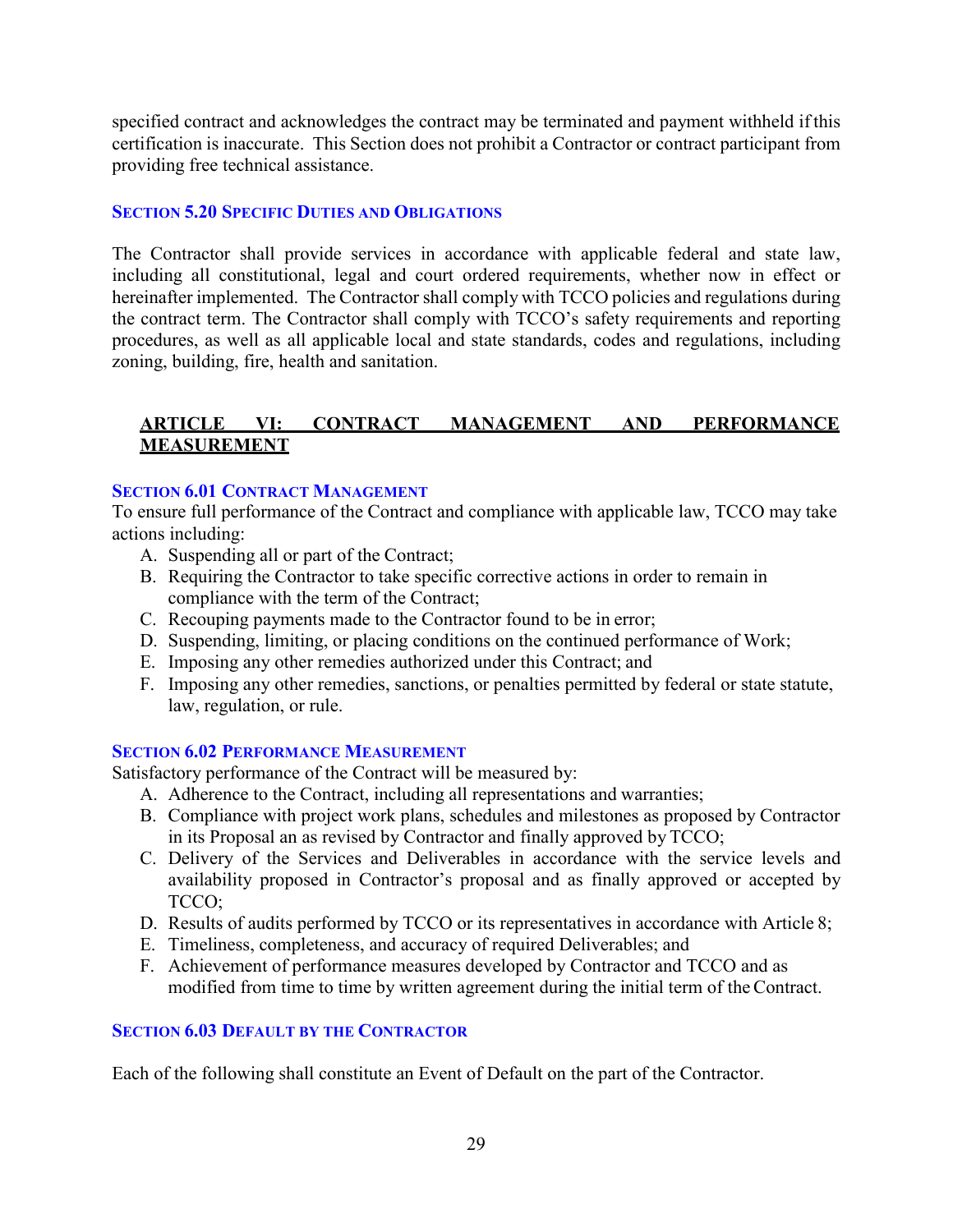- A. A Material Failure to keep, observe, perform, meet, or comply with any covenant, agreement, term, or provision of this Contract to be kept, observed, met, performed, or complied with by the Contractor hereunder, when such failure continues for a period of twenty (20) Days after the Contractor's receipt of written notice thereof.
- B. A Material Failure to meet or comply with TCCO Policy, any Court Order, federal or state requirement or law, when such failure continues for a period of twenty (20) Days afterthe Contractor's receipt of written notice thereof.
- C. A Material Failure to secure and maintain any required business permits or licenses.
- D. A Material Failure to comply with any TCCO Policies for which the Contractor has been expressly required to comply, and for which the Contractor has not received a prior written waiver from the TCCO, when such failure continues for a period of twenty (20) Days after the Contractor's receipt of written notice thereof.
- E. Insolvency of the Contractor as evidenced by any of the following occurrences:
	- 1. Its inability to pay its debts;
	- 2. Any general assignment for the benefit of creditors;
	- 3. Any decree or order appointing a receiver or trustee for it or substantially all its property to be entered and, if entered without its consent, not to be stayed or discharged within sixty (60) Days;
	- 4. Any proceedings under any law relating to bankruptcy, insolvency, or the reorganization or relief of debtors to be instituted by or against it and, if contested by it, not to be dismissed or stayed within sixty (60) Days; or
	- 5. Any judgment, writ of attachment or execution, or any similar process to be issued or levied against a substantial part of its property which is not released, stayed, bonded, or vacated within sixty (60) Days after issue or levy.
- F. The discovery by TCCO that any statement, representation, or warranty in this Contract is false, misleading, or erroneous in any material respect

G. A failure by the Contractor to comply with contractual terms and conditions, resulting in a breach of security or health and safety standards. This Event of Default may result in the immediate termination of this Contract.

# <span id="page-29-0"></span>**ARTICLE VII: AMENDMENTS, MODIFICATIONS, AND CHANGE ORDER REQUESTS**

## <span id="page-29-1"></span>**SECTION 7.01 AMENDMENTS AND MODIFICATIONS**

- A. Amendments and Modifications Resulting from Changes in Law or Contract
	- The Contract may be amended by mutual written agreement of the Parties if changes in federal or state laws, rules, regulations, policies, guidelines or circumstances affect the performance of the work. The Parties will develop a business plan for negotiating appropriate change order and amendment procedures.
- B. Modifications Resulting from Imposition of Remedies The Contract may be modified under the terms of Article XI relating to Remedies and Disputes.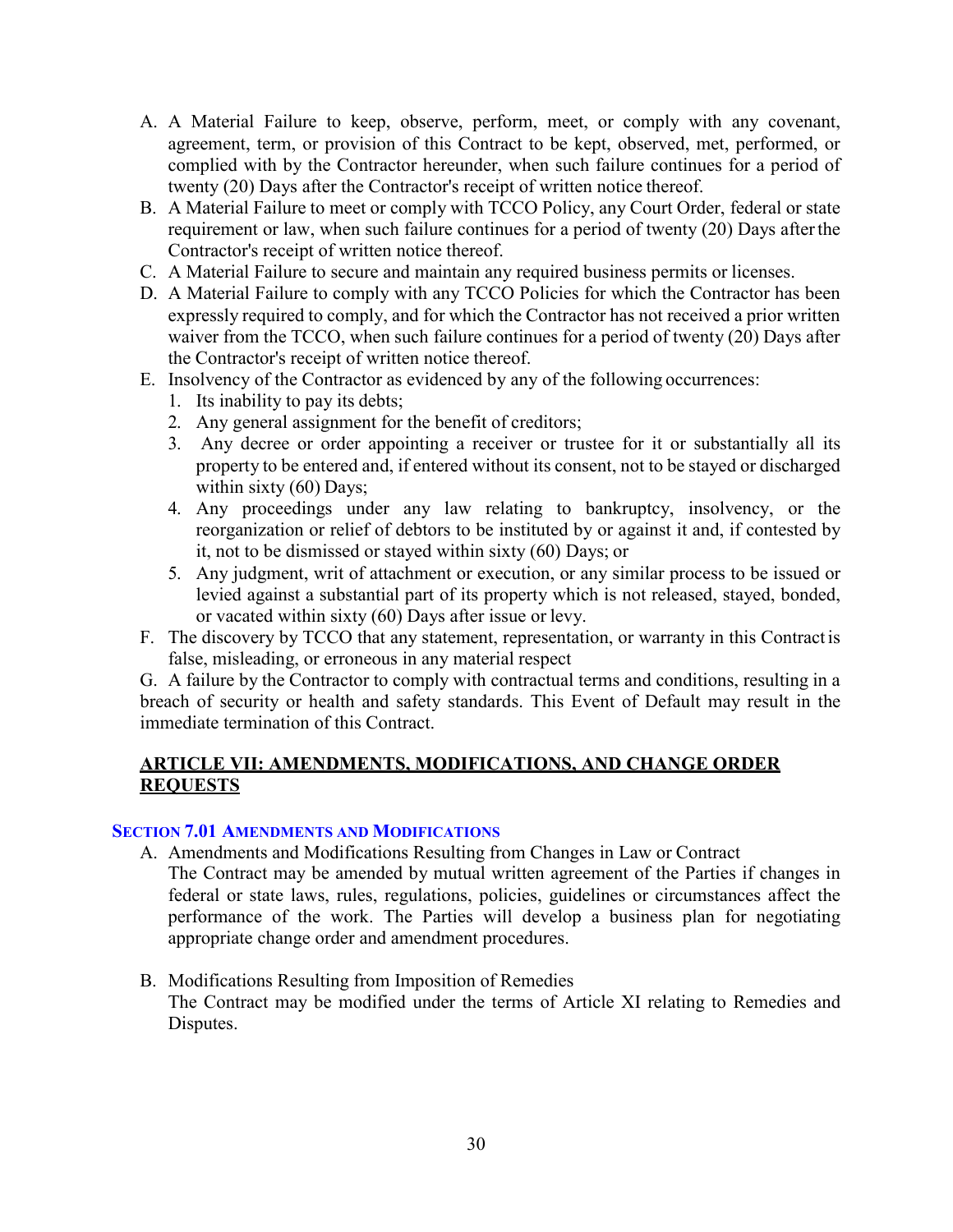#### <span id="page-30-0"></span>**SECTION 7.02 REQUIRED COMPLIANCE WITH AMENDMENT MODIFICATION PROCEDURES**

No different or additional services, work, or products will be authorized or performed except those that are within scope and that are memorialized in an amendment or modification of the Contract that is executed in compliance with this article. No waiver of any term, covenant, or condition of the Contract will be valid unless executed in compliance with this article. Contractor will not be entitled to payment for any services, work or products that are not authorized by a properly executed Contract amendment or modification, or through the express authorization of TCCO.

# <span id="page-30-1"></span>**ARTICLE VIII: AUDIT AND FINANCIAL COMPLIANCE**

#### <span id="page-30-2"></span>**SECTION 8.01 RECORD RETENTION AND AUDIT**

Contractor must maintain, and require its subcontractors to maintain, supporting information and documents that are adequate to ensure that payments are made and paid in accordance with applicable Federal and State requirements, and are sufficient to ensure the accuracy and validity of Contractor invoices. These documents, including all original claims forms, will be maintained and retained by Contractor or its subcontractors for a period of seven years after the date of submission of the final billing or until the resolution of all litigation, claim, financial management review, or audit pertaining to the Contract, whichever is longer. Contractor agrees to timelyrepay any undisputed audit exceptions taken by TCCO in any audit of the Contract.

#### <span id="page-30-3"></span>**SECTION 8.02 ACCESS TO RECORDS, BOOKS, AND DOCUMENTS**

A. Notice

Upon reasonable notice, Contractor must provide, and cause its subcontractors to provide, the officials and entities identified in this Section with prompt, reasonable, and adequate access to any records, books, documents, and papers that are directly pertinent to the performance of the Contract.

B. Access

Contractor and its subcontractors must provide the access described in this section upon TCCO's request. This request may include the following purposes:

- 1. Examination;
- 2. Audit;
- 3. Investigation;
- 4. Contract administration; or
- 5. The making of copies, excerpts, or transcripts.

In addition to any right of access arising by operation of law, Contractor, and any of Contractor's affiliate or subsidiary organizations or subcontractors shall permit the Department or any of its duly authorized representatives, as well as duly authorized federal, state or local authorities, including the Office of the Inspector General at HHSC (OIG) and the State Auditor's Office (SAO), unrestricted access to and the right to examine any site where business is conducted or services are performed and all records (including client and patient records, if any), books, papers or documents related to the Contract.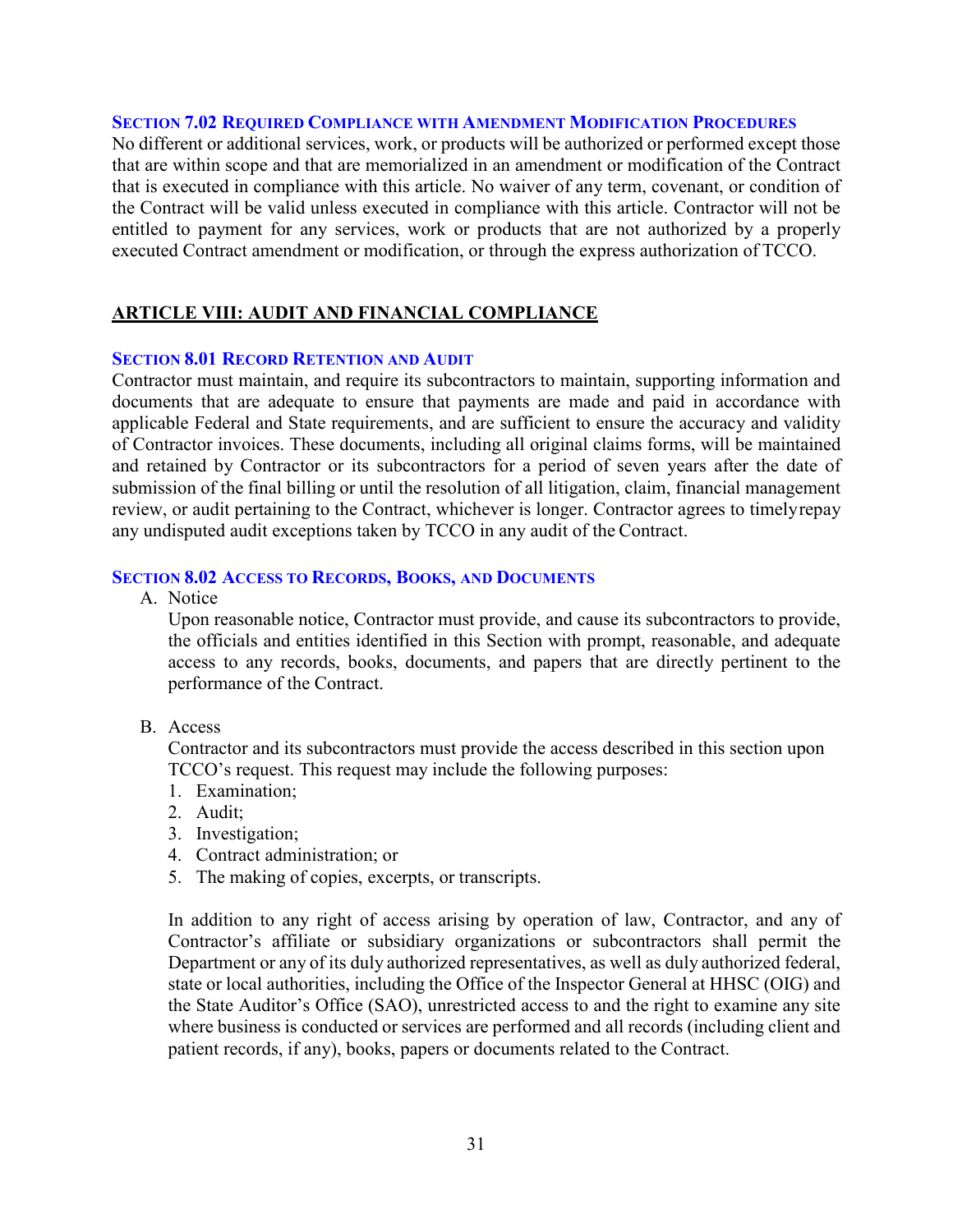# C. Entities

Contractor shall provide entry at all times by TCCO's authorized employees/agents for inspections, and any other official purposes. The Governor, members of the Legislature and all other members of the Executive and Judicial departments of the State, as well as any other persons designated by TCCO, will be admitted into Contractor's place of business at any time.

# D. Accommodations

Contractor agrees to provide the access described wherever Contractor maintains the books, records, and supporting documentation described above. Contractor further agrees to provide such access in reasonable comfort and to provide any furnishings, equipment, or other conveniences deemed reasonably necessary to fulfill the purposes described in this Section. Contractor will require its subcontractors to provide comparable access and accommodations.

Upon request, Contractor must provide copies of the information described in this Section free of charge to TCCO and the entities described in subsection (c).

# <span id="page-31-0"></span>**SECTION 8.03 AUDITS AND INSPECTIONS OF SERVICES AND DELIVERABLES**

Upon notice from TCCO where possible, Contractor will provide, and will cause its subcontractors to provide, such auditors and inspectors as TCCO may from time to time designate with access to:

- A. Contractor service locations, facilities, or installations;
- B. Contractor software and equipment; and
- C. Contractor records.

Contractor must provide as part of the Services any assistance that such auditors and inspectors reasonably may require to complete such audits or inspections.

## <span id="page-31-1"></span>**SECTION 8.04 RESPONSE/COMPLIANCE WITH AUDIT OR INSPECTION FINDINGS**

- A. Contractor must take action to ensure its or a subcontractor's compliance with a correction of any finding of noncompliance with any law, regulation, audit requirement, or generally accepted accounting principle relating to the Services and Deliverables or any other deficiency contained in any audit, review, or inspection conducted under the Contract. This action will include Contractor's delivery to TCCO, for TCCO's approval, a Corrective Action Plan that addresses deficiencies identified in any audit(s), review(s), or inspection(s) within thirty (30) calendar days of the close of the audit(s), review(s), or inspection(s).
- B. Contractor must bear the expense of compliance with any finding of noncompliance under the Contract that is:
	- 1. Required by a Texas or federal law, regulation, rule or other audit requirement relating to Contractor's business;
	- 2. Performed by Contractor as part of the Services and Deliverables; or
	- 3. Necessary due to Contractor's noncompliance with any law, regulation, rule or audit requirement imposed on Contractor.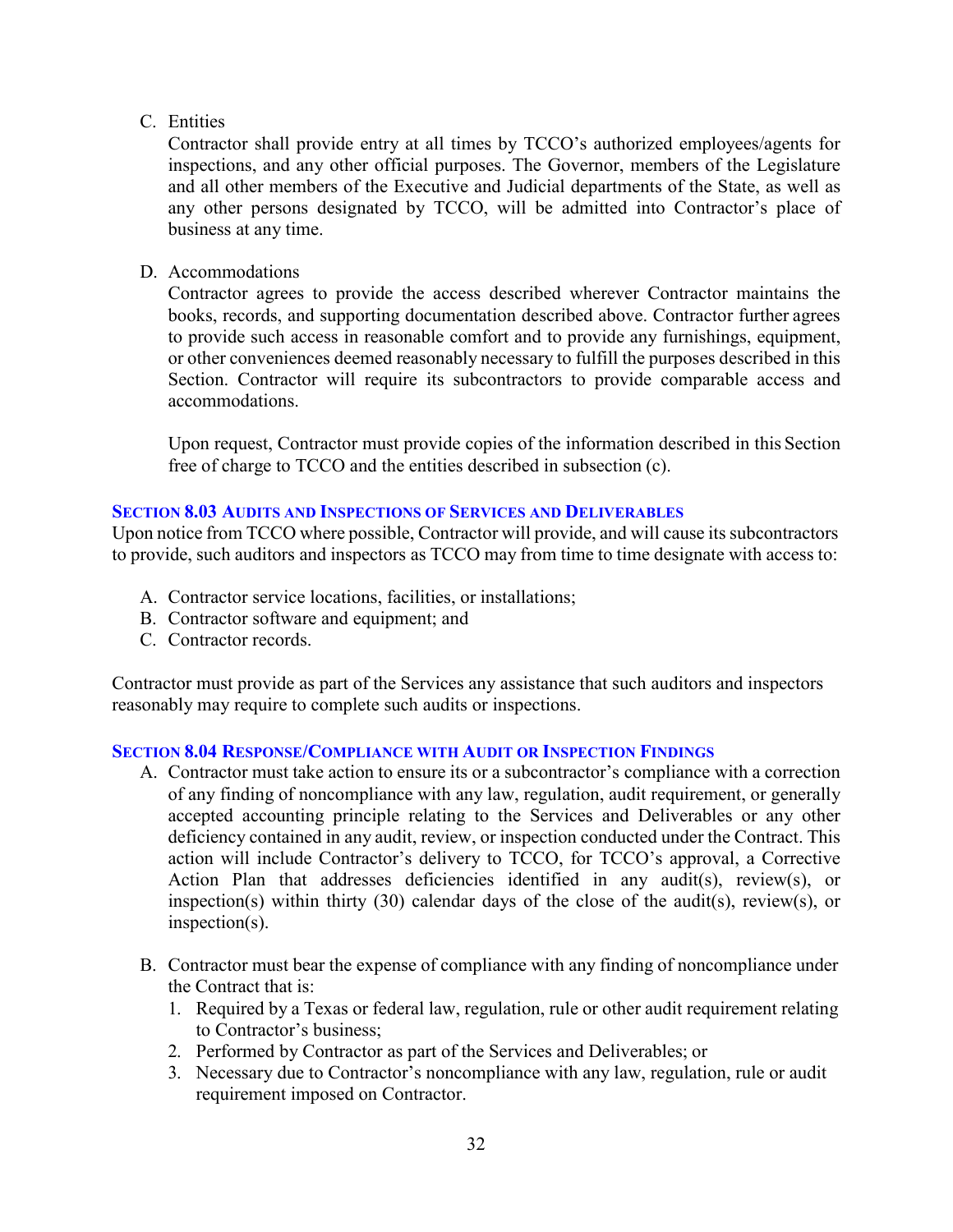C. As part of the services, Contractor must provide to TCCO upon request a copy of those portions of Contractor's and subcontractor's internal audit reports relating to the Services and Deliverables provided to the State under the Agreement.

## <span id="page-32-0"></span>**SECTION 8.05 AUDIT OF CONTRACTOR FEES**

- A. Contractor will provide, and will cause its subcontractors to provide, to TCCO and its designees access to financial records and supporting documentation reasonably requested by TCCO.
- B. In addition to the normal monthly review and payment of administrative vouchers, TCCO may audit the fees charged to TCCO to determine whether such fees are accurate and in accordance with the Contract.
- C. If, as a result of such audit, TCCO determines that Contractor has overcharged the State, TCCO will notify Contractor of the amount of such overcharge and Contractor will promptly pay to TCCO the amount of the overcharge, plus interest. Interest on such overpayment amount will be calculated from the date of receipt by the Contractor of the overcharged amount until the date of payment to TCCO, and will be calculated at the Department of Treasury's Median Rate (resulting from the Treasury's auction of 13-week bills) for the week in which liability is assessed, but no in no event to exceed the highest lawful rate of interest. In the event any such audit reveals an overcharge to TCCO, Contractor will reimburse TCCO for the cost of such audit.

## <span id="page-32-1"></span>**SECTION 8.06 SAO AUDIT**

Contractor understands that acceptance of funds under this Contract acts as acceptance of the authority of the State Auditor's Office (SAO), or any successor agency, to conduct an investigation in connection with those funds. The Contractor further agrees to cooperate fully with the SAO or its successor in the conduct of the audit or investigation, including providing all records requested. The Contractor will ensure that this clause concerning the authority to audit funds received indirectly by subcontractors through Contractor and the requirement to cooperate is included in any subcontract it awards.

Contractor shall reimburse the State of Texas for all costs associated with enforcing this provision.

# <span id="page-32-2"></span>**ARTICLE IX: TERMS AND CONDITIONS OF PAYMENT**

## <span id="page-32-3"></span>**SECTION 9.01 PAYMENT**

TCCO will pay Contractor in accordance with the Prompt Payment Act, Texas Government Code Chapter 2251.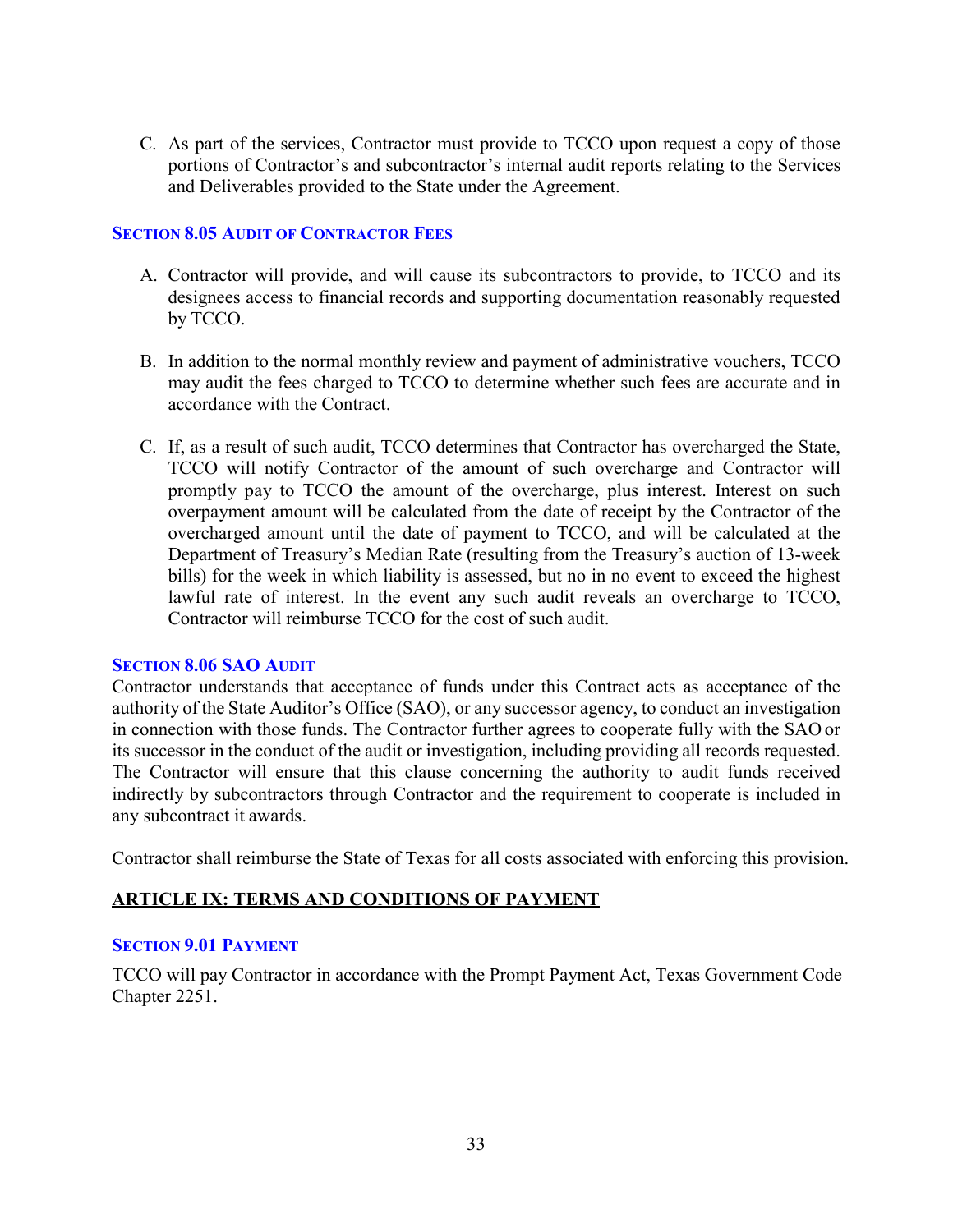#### <span id="page-33-0"></span>**SECTION 9.02 RIGHTS OF SET-OFF**

A. General Right of Set-Off

With respect to any undisputed amount that a part in good faith determines should be reimbursed to it or is otherwise payable to it by the other party under the Contract, the party seeking the set-off may deduct the entire amount owed against charges otherwise payable or expenses owed to it under the Contract until such time as the entire amount determined to be owed has been paid.

B. Duty to Make Payments

TCCO will be relieved of its obligation to make any payments to the Contractor until such time as all set-off amounts have been credited to TCCO and the Contractor will be relieved of its obligation to make any payments to TCCO until such time as such amounts have been created to the Contractor.

#### <span id="page-33-1"></span>**SECTION 9.03 EXPENSES**

Except as provided in the Contract, all other expenses incurred by the Contractor in connection with its provision of the Services or Deliverables will not be reimbursed by TCCO unless agreed to by TCCO. Contractor will be responsible for payment of all expenses related to salaries, benefits, employment taxes, and insurance for its staff. In addition, the costs associated with transportation, delivery, and insurance for each Deliverable will be paid by Contractor.

#### <span id="page-33-2"></span>**SECTION 9.04 DISPUTED FEES**

If TCCO disputes payment of all or any portion of an invoice from the Contractor, TCCO will notify the Contractor of the dispute and both parties will attempt in good faith to resolve the dispute. TCCO will not be required to pay any disputed portion of a Contractor invoice unless and until the dispute is resolved. Notwithstanding any such dispute, the Contractor must continue to perform the Services and produce Deliverables in compliance with the terms of the Contract pending resolution of such dispute so long as all undisputed amounts continue to be paid to Contractor.

#### <span id="page-33-3"></span>**SECTION 9.05 LIABILITY FOR TAXES**

TCCO is not responsible in any way for the payment of any federal, state or local taxes related to or incurred in connection with the Contractor's performance of the Contract. Contractor must pay and discharge any and all such taxes, including any penalties and interest. In addition, TCCO is exempt from Federal excise taxes, and will not pay for any personal property taxes or income taxes levied on Contractor or on any taxes levied on employee wages.

#### <span id="page-33-4"></span>**SECTION 9.06 LIABILITY FOR EMPLOYMENT-RELATED CHARGES AND BENEFITS**

Contractor will perform work under the Contract as an independent contractor and not as agentor representative of TCCO. Contractor is solely and exclusively liable for all taxes and employmentrelated charges incurred in connection with the performance of the Contract. TCCO will not be liable for any employment-related charges or benefits of Contractor, such as workers' compensation benefits, unemployment insurance and benefits, or fringe benefits.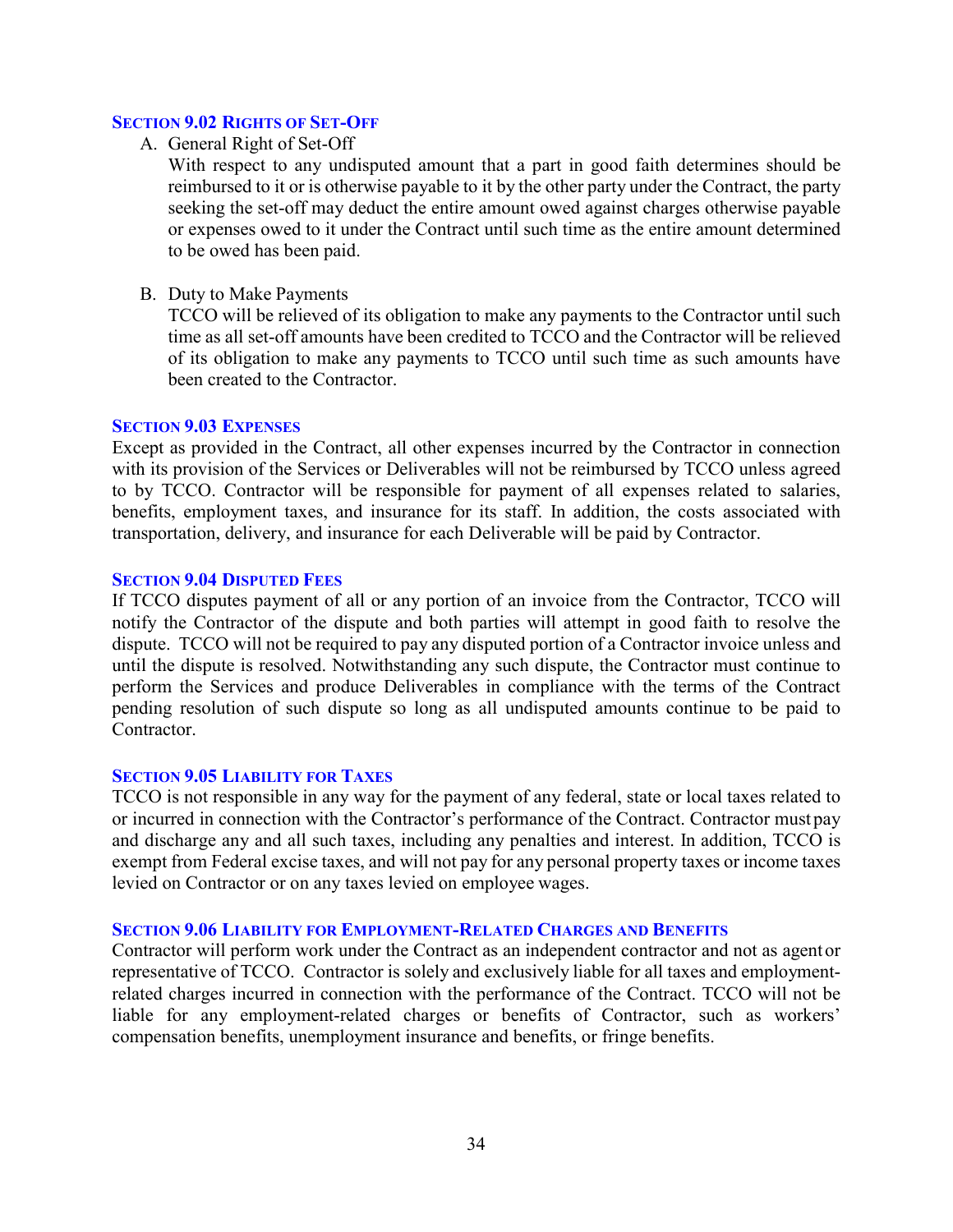#### <span id="page-34-0"></span>**SECTION 9.07 NO ADDITIONAL CONSIDERATION**

Contractor will not be entitled to nor receive from TCCO any additional consideration, compensation, salary, wages, or any other type of remuneration for services rendered under the Contract. Contractor will not be entitled by virtue of the Contract to consideration in the form of overtime, health insurance benefits, retirement benefits, disability retirement benefits, sick leave, vacation time, paid holidays, or other paid leaves of absence of any type or kind whatsoever. In addition, the costs associated with transportation, delivery, and insurance relating to the Contractor's performance of the Contract will be paid for by the Contractor.

#### <span id="page-34-1"></span>**SECTION 9.08 NO INCREASE IN RATES**

Contractor will not increase rates during the term of the Contract, except as authorized in Article 7.

#### <span id="page-34-2"></span>**SECTION 9.09 NO DEBT AGAINST THE STATE**

The Contract will not be construed as creating any debt by or on behalf of the State of Texas.

## <span id="page-34-3"></span>**ARTICLE X: DISCLOSURE AND CONFIDENTIALITY OF INFORMATION**

#### <span id="page-34-4"></span>**SECTION 10.01 CONTRACTING INFORMATION RESPONSIBILITIES**

In accordance with Texas Government Code Section 552.372, Contractor agrees to (1) preserve all contracting information related to the contract as provided by the records retention requirements applicable to TCCO for the duration of the contract, (2) promptly provide to TCCO any contracting information related to the contract in the custody or possession of the Contractor on request of TCCO, and (3) on termination or expiration of the contract, either provide at no cost to TCCO all contracting information related to the contract in the custody or possession of the Contractor, or preserve the contracting information related to the contract as provided by the records retention requirements applicable to TCCO. Except as provided by Texas Government Code Section 552.374(c), the requirements of Government Code Chapter 552, Subchapter J, may apply to the contract and the Contractor agrees the contract can be terminated if the Contractor knowingly or intentionally fails to comply with a requirement of that subchapter.

#### <span id="page-34-5"></span>**SECTION 10.02 HHSC DATA USE AGREEMENT**

The HHSC Data Use Agreement, available at: https://hhs.texas.gov/sites/default/files/documents/doing-business-with-hhs/providers/long-termcare/nf/data-use-agreement.pdf is incorporated into the Contract and describes Contractor's rights and obligations with respect to the Confidential Information and limited purposes for which Contractor may create, receive, maintain, use, disclose, or have accessto Confidential Information.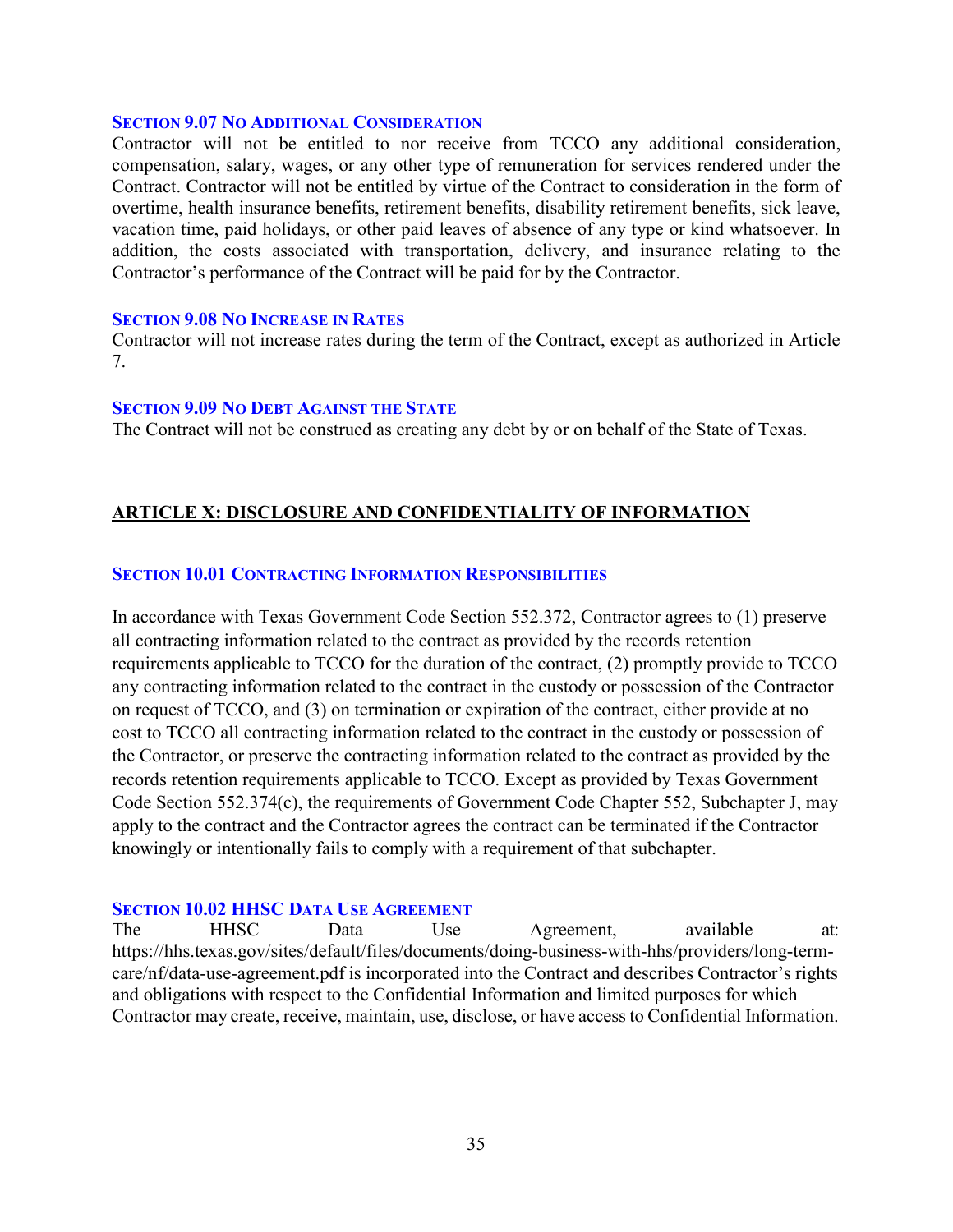#### <span id="page-35-0"></span>**SECTION 10.03 REQUESTS FOR PUBLIC INFORMATION**

- A. Notwithstanding any provisions of the Contract to the contrary, Contractor understands that TCCO will comply with the Texas Public Information Act, Texas Government Code Chapter 552 as interpreted by judicial opinions and opinions of the Attorney General of Texas.
- B. TCCO agrees to notify Contractor in writing within a reasonable time from receipt of a request for information related to Contractor's work under this Contract.
- C. Contractor shall cooperate with TCCO in the production of documents responsive to the request. TCCO will make a determination whether to submit a Public Information Act Opinion request to the Attorney General. Contractor shall notify TCCO General Counsel within twenty-four (24) hours of receipt of any third party requests for information that were provided by the State of Texas for use in performing this Contract.
- D. The Agreement and all data and other information generated or otherwise obtained in its performance may be subject to the Texas Public Information Act.
- E. Contractor agrees to maintain the confidentiality of information received from the State of Texas during the performance of this Agreement, including information which discloses confidential personal information, particularly, but not limited to social security numbers.
- F. With respect to any information the subject to a request for disclosure, Contractor is required to demonstrate to the Texas Office of Attorney General the specific reasons why the requested information is confidential or otherwise excepted from required public disclosure under law. Contractor will provide TCCO with copies of all such communications.
- G. Contractor must make information defined as public information not otherwise excepted from disclosure under the Texas Public Information Act, Texas Government Code Chapter 552, available to TCCO in a format agreeable to TCCO, accessible by the public, and at no additional charge to TCCO.
- H. To the extent authorized under the Texas Public Information Act, TCCO agrees to safeguard from disclosure information received from Contractor that the Contractor believes to be Confidential Information. Contractor must clearly mark such information as Confidential Information or provide written notice to TCCO that it considers the information confidential.
- I. To the extent allowed under the Texas Public Information Act, Texas Government Code Chapter 552, Contractor agrees that any consultant reports received by TCCO in connection with the Agreement, may be distributed by TCCO, in its discretion, to any other state agency and the Texas legislature. Any distribution may include posting on TCCO's website or the website of a standing committee of the legislature.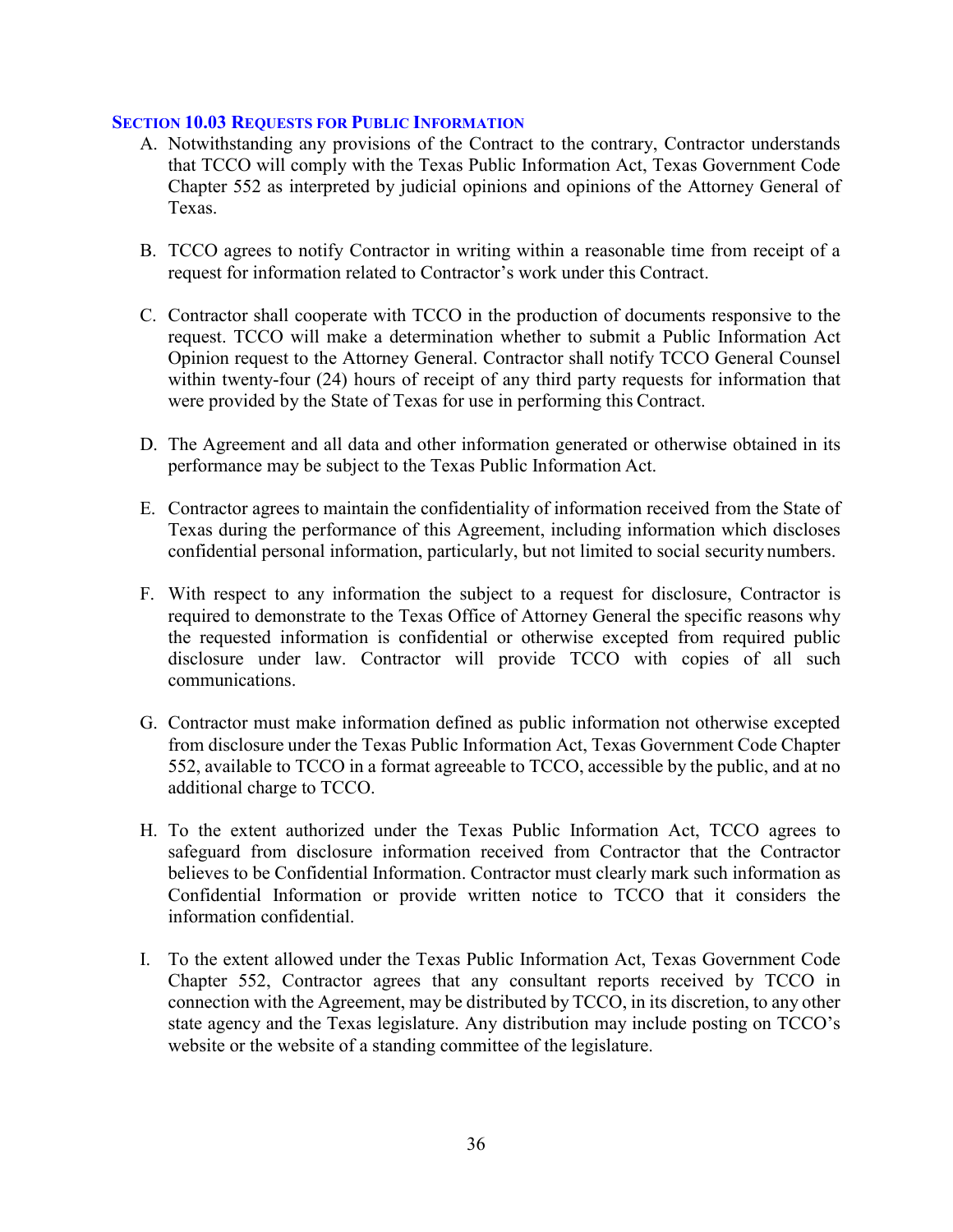J. Information, documentation, and other material in connection with this Solicitation or any resulting contract may be subject to public disclosure pursuant to Texas Government Code Chapter 552 (the "Public Information Act"). In accordance with Texas GovernmentCode Section 2252.907, Contractor is required to make any information created or exchanged with the State pursuant to the contract, and not otherwise excepted from disclosure under the Texas Public Information Act, available in a format that is accessible by the public at no additional charge to the State.

## <span id="page-36-0"></span>**SECTION 10.04 PRIVILEGED WORK PRODUCT**

- A. Contractor acknowledges that TCCO asserts that Privileged Work Product may be prepared in anticipation of litigation and that Contractor is performing the Services with respect to Privileged Work Product as an agent of TCCO, and that all matter related thereto is protected from disclosure by the Texas Rules of Civil Procedure, Texas Rules of Evidence, Federal Rules of Civil Procedure, or Federal Rules of Evidence.
- B. TCCO will notify Contractor of any Privileged Work Product to which Contractor has or may have access. After the Contractor is notified or otherwise becomes aware that such documents, data, database, or communications are Privileged Work Product, only Contractor personnel for whom such access is necessary for the purposes of providing the Services may have access to Privileged Work Product.
- C. If Contractor receives notice of any judicial or other proceeding seeking to obtain access to TCCO's Privileged Work Product, Contractor will: (1) Immediately notify TCCO; and (2) Use all reasonable efforts to resist providing such access.
- D. If Contractor resists disclosure of TCCO's Privileged Work Product in accordance with this Section, TCCO will, to the extent authorized under Civil Practices and Remedies Code or other applicable State law, have the right and duty (i) to represent Contractor in such resistance; (ii) to retain counsel to so represent Contractor; or (iii) to reimburseContractor for reasonable attorneys' fees and expenses incurred in resisting such access. TCCO will make the sole determination as to which of the preceding duties it will undertake.
- E. If a court of competent jurisdiction orders Contractor to produce documents, disclose data, or otherwise breach Contractor's confidentiality obligations or maintenance obligations regarding the confidentiality, proprietary nature, and secrecy of Privileged Work Product, Contractor will not be liable for breach of such obligation.

## <span id="page-36-1"></span>**SECTION 10.05 UNAUTHORIZED ACTS**

Each Party agrees to:

- A. Notify the other Party promptly of any unauthorized possession, use, or knowledge, or attempt thereof, of any of the other Party's Confidential Information by any person or entity that may become known to it;
- B. Promptly furnish to the other Party full details of the unauthorized possession, use, or knowledge, or attempt thereof, and use reasonable efforts to assist the other Party in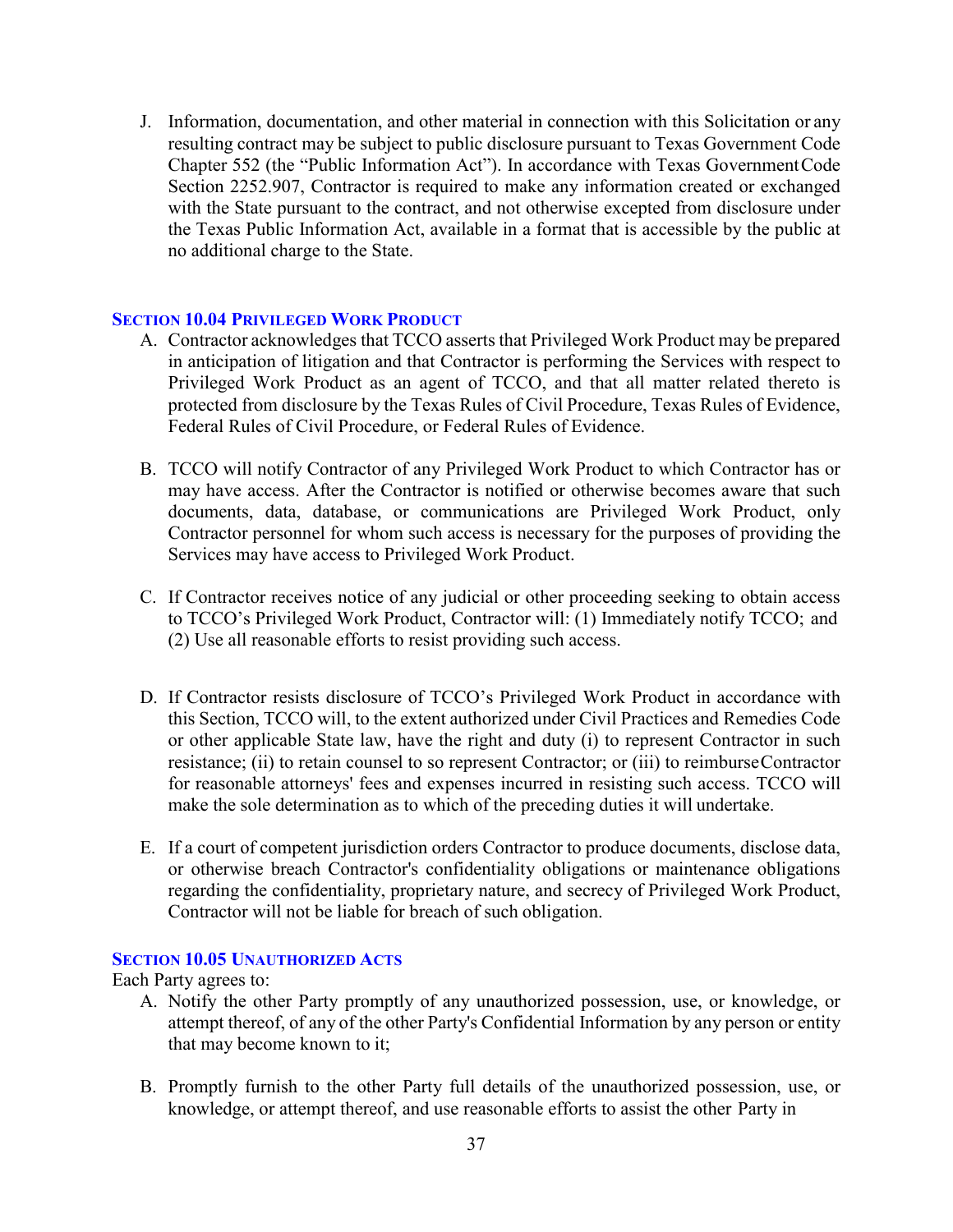investigating or preventing the reoccurrence of any unauthorized possession, use, or knowledge, or attempt thereof, of Confidential Information;

- C. Cooperate with the other Party in any litigation and investigation against third Parties deemed necessary by such Party to protect its proprietary rights; and
- D. Promptly prevent a reoccurrence of any such unauthorized possession, use, or knowledge of Confidential Information.

#### <span id="page-37-0"></span>**SECTION 10.06 LEGAL ACTION**

A party may not commence any legal action or proceeding with a third party with respect to any unauthorized possession, use, or knowledge, or attempt thereof, of the other Party's Confidential Information by any such person or entity, if that action or proceeding identifies the other Party or its Confidential Information without such Party's consent.

# <span id="page-37-1"></span>**ARTICLE XI: REMEDIES AND DISPUTES**

#### <span id="page-37-2"></span>**SECTION 11.01 UNDERSTANDING AND EXPECTATIONS**

The remedies described in this Article are directed to Contractor's timely and responsive performance of the Services and Deliverables, and to the creation of a flexible and responsive relationship between the Parties.

#### <span id="page-37-3"></span>**SECTION 11.02 TAILORED REMEDIES**

A. Understanding of the Parties

Contractor agrees and understands that TCCO may pursue tailored contractual remedies for noncompliance with the Contract. At any time and at its discretion, TCCO may impose or pursue one or more remedies for each action of noncompliance and will determine remedies on a case-by-case basis. TCCO's pursuit or non-pursuit of a tailored remedy does not constitute a waiver of any other remedy that TCCO may have at law or equity.

- B. Notice and Opportunity to Cure for Non-Material Breach
	- 1. TCCO will notify Contractor in writing of specific areas of Contractor performance that fail to meet performance expectations, standards, or schedules but that, in the determination of TCCO, do not result in a material deficiency or delay in the implementation or operation of the Services.
	- 2. Contractor will, within three (3) business days (or another date approved by TCCO) of receipt of written notice of a non-material deficiency, provide TCCO a written response that:
		- a. Explains the reasons for the deficiency, Contractor's plans to address or cure the deficiency, and the date and time by which the deficiency will be cured; or
		- b. If Contractor disagrees with TCCO's findings, explains its reasons for disagreeing with TCCO's findings.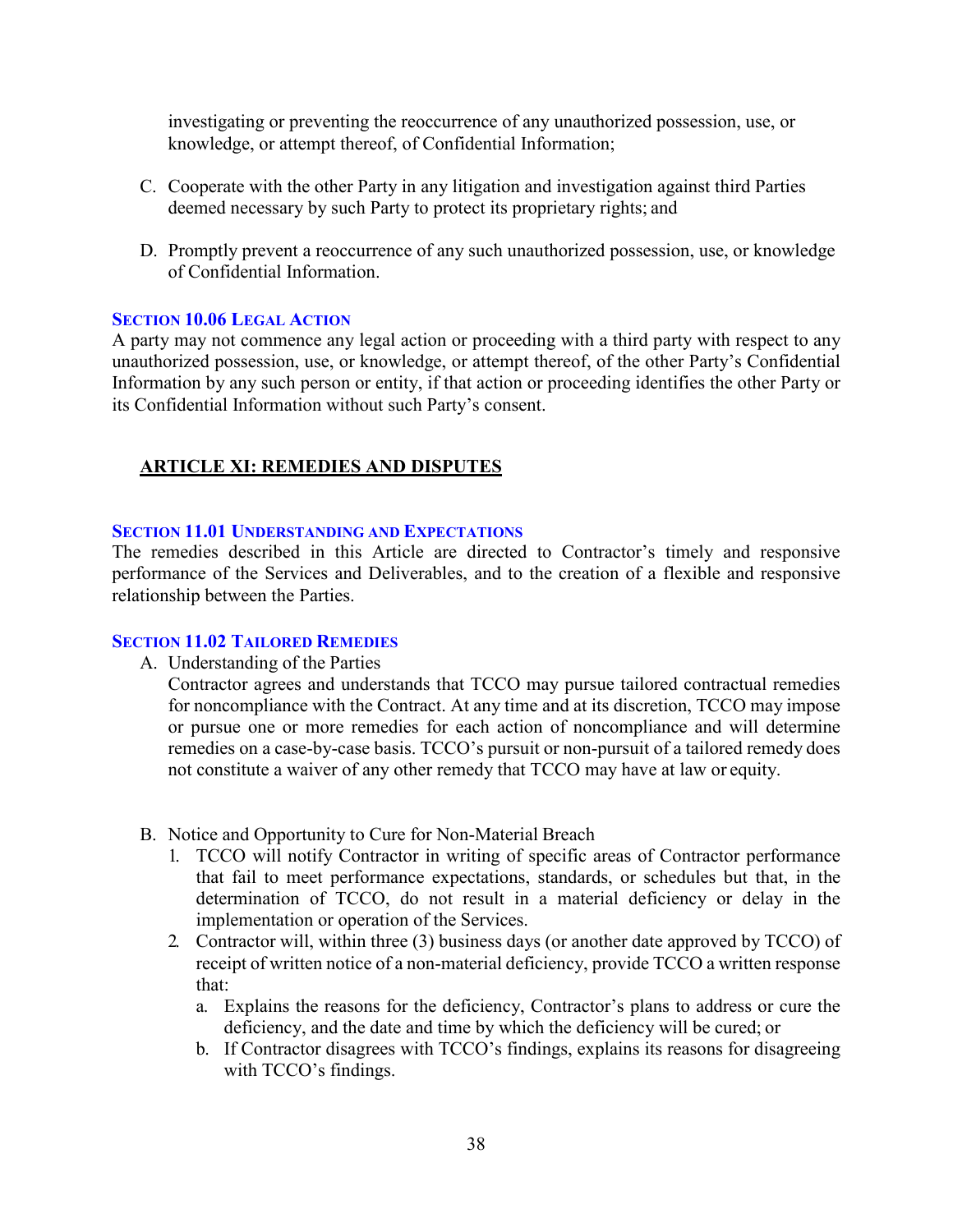- 3. Contractor's proposed cure of a non-material deficiency is subject to the approval of TCCO. Contractor's repeated commission of non-material deficiencies or repeated failure to resolve any such deficiencies may be regarded by TCCO as a material deficiency and entitle TCCO to pursue any other remedy provided in the Contract or any other appropriate remedy TCCO may have at law or equity.
- C. Corrective Action Plan
	- 1. At its option, TCCO may require Contractor to submit to TCCO a detailed written plan (the "corrective action plan") to correct or resolve a material deficiency or breach of the Contract.
	- 2. The Corrective Action Plan must provide:
		- a. A detailed explanation of the reasons for the cited deficiency;
		- b. Contractor's assessment or diagnosis of the cause;
		- c. A specific proposal to cure or resolve the deficiency; and
		- d. Contractor's timeline for cure or resolution of the deficiency.
	- 3. The Corrective Action Plan must be submitted by the deadline set forth in TCCO's request for a Corrective Action Plan. The Corrective Action Plan is subject to approval by TCCO, which will not be withheld unnecessarily.
	- 4. TCCO will notify Contractor in writing of TCCO's final disposition of TCCO's concerns regarding the Corrective Action Plan. If TCCO accepts Contractor's proposed Corrective Action Plan, TCCO may:
		- a. Condition such approval on completion of tasks in the order of priority that TCCO may prescribe;
		- b. Disapprove portions of Contractor's proposed Corrective Action Plan; or
		- c. Require additional or different corrective action(s).
	- 5. At any time during this remedial process, TCCO reserves the right to:
		- a. Suspend all, or part of, the Contract, and to withhold further payment for the suspended portions of the Contract; or
		- b. Prohibit Contractor from incurring additional obligations of funds during investigation of the pending corrective action, if necessary by Contractor or a decision by TCCO to terminate the Contract for cause.
	- 6. If TCCO rejects Contractor's written explanation or proposed Corrective Action Plan, TCCO may issue a Stop Work Order to Contractor or any of its subcontractors or suppliers. TCCO may delay the implementation of the Stop Work Order if it affects the completion of any of the Services in accordance with the approved scheduled or work plan.
	- 7. TCCO's acceptance of a Corrective Action Plan under this Section will not:
		- a. Excuse Contractor's prior substandard performance;
		- b. Relieve Contractor of its duty to comply with performance standards; or
		- c. Prohibit TCCO from assessing additional tailored remedies or pursuing other appropriate remedies for continued substandard performance.
- D. Administrative Remedies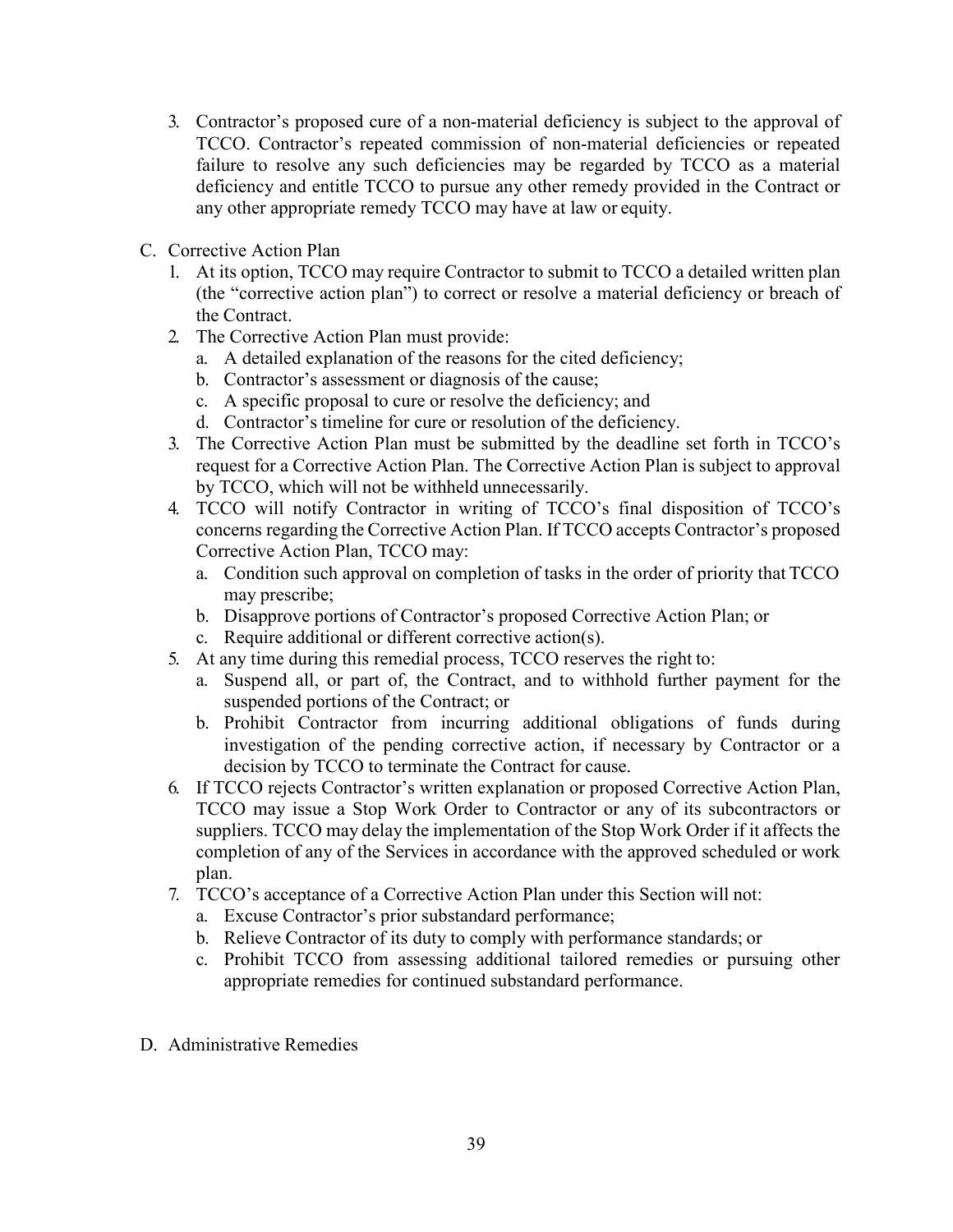- 1. At its discretion, TCCO may impose one or more of the following remedies for each item of noncompliance and will determine the scope and severity of the remedy on a case-by-case basis:
	- a. Assess liquidated damages in accordance with the terms of the Contract if provided in the Contract;
	- b. Conduct accelerated monitoring of the Contractor. Accelerated monitoring includes more frequent or more extensive monitoring by TCCO or its agent;
	- c. Require additional, more detailed, financial or programmatic reports to be submitted by Contractor;
	- d. Decline to renew or extend the Contract;
	- e. Withhold or recoup payment for the noncompliant Service or Deliverable; or
	- f. Terminate the Contract in accordance with Section 11.03.
- 2. For purposes of the Contract, an item of noncompliance means a specific action of Contractor that:
	- a. Violations a provision of the Contract;
	- b. Fails to meet an agreed measure of performance; or
	- c. Represents a failure of Contractor to be reasonably responsive to a reasonable request of TCCO relating to the Services and Deliverables for information, assistance, or support within the timeframe specified by TCCO.
- 3. TCCO will provide notice to Contractor of the imposition of an administrative remedy in accordance with this Section, with the exception of accelerated monitoring, which may be unannounced. TCCO may require Contractor to file a written response as part of the Tailored Remedy approach.
- 4. The Parties agree that a State or Federal statute, rule, regulation, or Federal guideline will prevail over the provisions of this Section unless the statute, rule, regulation, or guidelines can be read together with this Section to give effect to both.
- E. Damages
	- 1. TCCO will be entitled to actual and consequential damages resulting from the Contractor's failure to comply with any of the terms of the Contract.
	- 2. In some cases, the actual damage to TCCO or the State of Texas as a result of Contractor's failure to meet any aspect of the responsibilities of the Contract or to meet specific performance standards set forth in the Contract are difficult or impossible to determine with precise accuracy. Therefore, liquidated damages may be assessed in writing against and paid by the Contractor for failure to meet any aspect of the responsibilities of the Contract or to meet the specific performance standards identified by TCCO. Liquidated damages may be assessed if HHSC determines such failure is the fault of the Contractor (including the Contractor's subcontractors or consultants) and is not materially caused or contributed to by TCCO or its agents. If at any time, TCCO determines the Contractor has not met any aspect of the responsibilities of the Agreement or the specific performance standards due to mitigating circumstances, TCCO reserves the right to waive all or part of the liquidated damages. All such waivers must be in writing, contain the reasons for the waiver, and be signed by the appropriate executive of TCCO. The liquidated damages prescribed in this Section are not intended to be in the nature of a penalty, but are intended to be reasonable estimates ofTCCO's projected financial loss and damage resulting from the Contractor's nonperformance,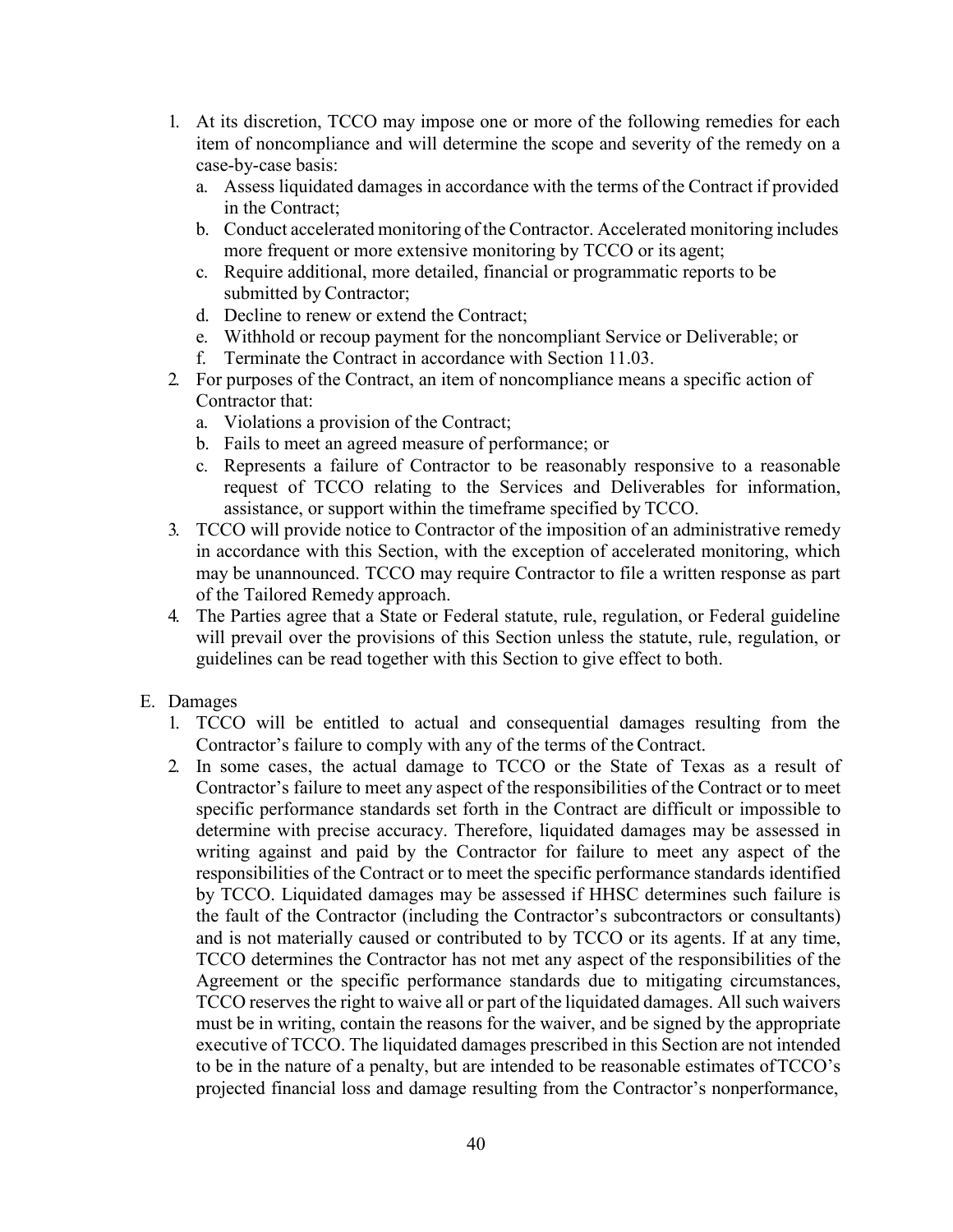including financial loss as a result of project delays. Accordingly, in the event Contractor fails to perform in accordance with the Agreement, TCCO may assess liquidated damages as provided in this Section.

- 3. If Contractor fails to perform any of the Services described in the Contract, TCCO may assess liquidated damages for each occurrence of a liquidated damages event, to the extent consistent with TCCO's tailored approach to remedies and Texas Law.
- 4. TCCO may elect to collect liquidated damages:
	- a. Through direct assessment and demand for payment delivered to Contractor; or
	- b. By deduction of amounts assessed as liquidated damages as set-off against payments then due to Contractor for the Services or Deliverables or that become due at any time after assessment of liquidated damages. TCCO will make deductions until the full amount payable by Contractor is received by the State.
- F. Equitable Remedies
	- 1. Contractor acknowledges that, if Contractor breaches (or attempts or threatens to breach) its obligation under the Contract, the State will be irreparably harmed. In such a circumstance, TCCO may proceed directly to court.
	- 2. If a court of competent jurisdiction finds that Contractor breached (or attempted or threatened to breach) any such obligations, Contractor agrees that without any additional findings of irreparable injury or other conditions to injunctive relief, it will not oppose the entry of an appropriate order compelling performance by Contractor and restraining it from any further breaches (or attempted or threatened breaches).
- G. Suspension of Contract
	- 1. TCCO may suspend performance of all or any part of the Contract if:
		- a. TCCO determines that Contractor has committed a material breach of the Contract;
		- b. TCCO has reason to believe that Contractor has committed, assisted in the commission of, or failed to take appropriate action concerning fraud, abuse, malfeasance, misfeasance, or nonfeasance by any party concerning the Contract; or
		- c. TCCO determines that suspension of the Contract in whole or in part is convenient or in the best interests of the State of Texas or the TCCO Programs.
	- 2. TCCO will notifyContractor in writing of its intention to suspend the Contract in whole or in part. Such notice will:
		- a. Be delivered in writing to Contractor;
		- b. Include a concise description of the facts or matter leading to TCCO's decision; and
		- c. Unless TCCO is suspending the contract for convenience, request a Corrective Action Plan from Contractor or describe actions that Contractor must take toavoid the contemplated suspension of the Contract.

## <span id="page-40-0"></span>**SECTION 11.03 TERMINATION OF CONTRACT**

In addition to other provisions of this article allowing termination, the Contract will terminate upon the expiration date unless extended in accordance with the terms of the Contract, or terminated sooner under the terms of the Contract. Prior to completion of the Initial Term and any extensions or renewal thereof, all or a part of the Contract may be terminated for any of the following reasons: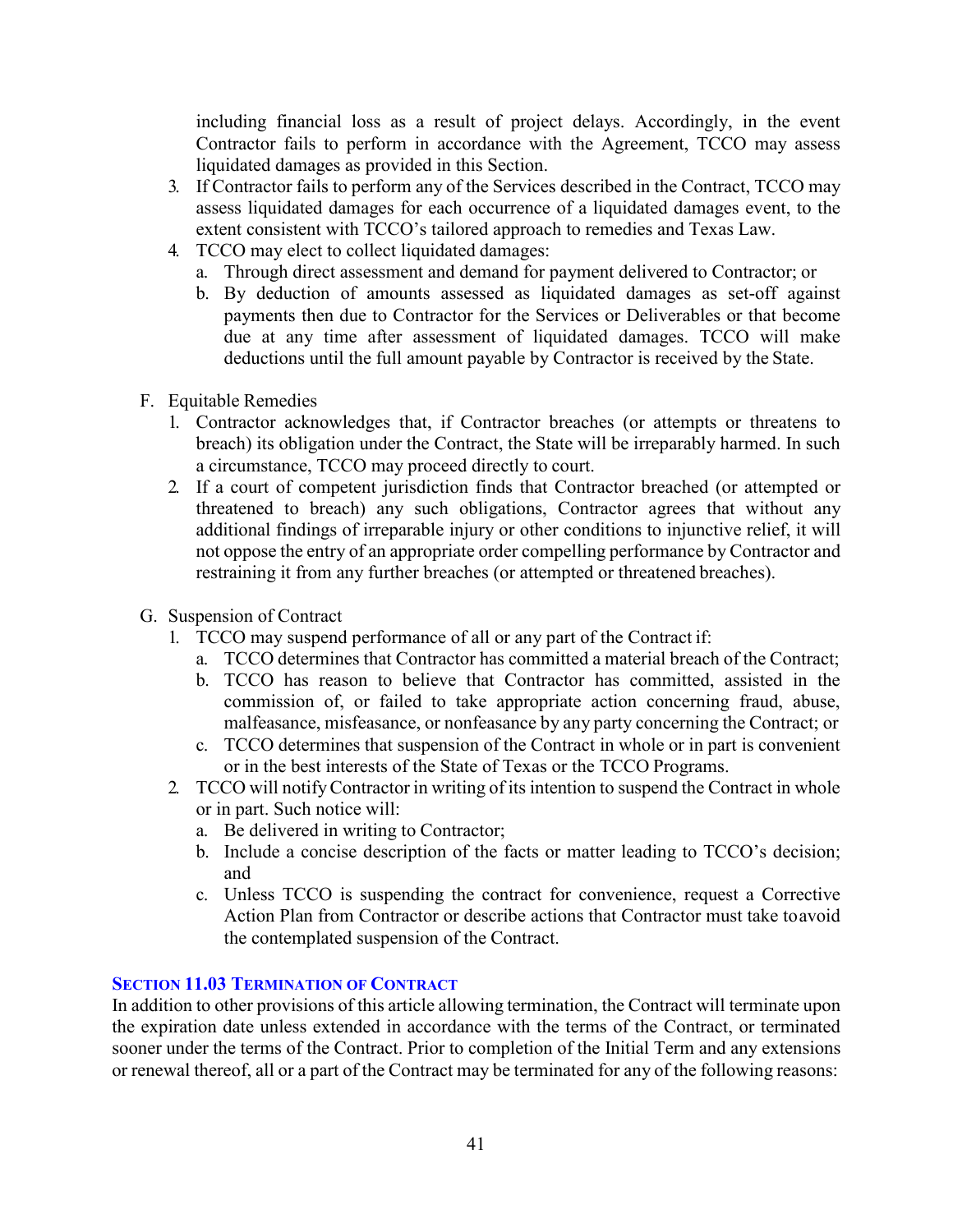A. Termination by Mutual Agreement of the Parties.

The Contract may be terminated by mutual agreement of the Parties. Such agreement must be in writing.

B. Termination for Convenience.

TCCO may, in its sole discretion, terminate this Contract with or without cause, by providing the Contractor with sixty (60) Days prior written notice of such termination.

C. Termination in the Best Interest of the State.

TCCO may terminate the Contract at any time when, in its sole discretion, TCCO determines that termination is in the best interests of the State of Texas. The termination will be effective on the date specified in TCCO's notice of termination.

D. Termination for Cause.

Except as otherwise provided by the U.S. Bankruptcy Code, or any successor law, TCCO may terminate the Contract, in whole or in part, upon the following conditions:

- 1. Assignment for the benefit of all or substantially all of its creditors, appointment of receiver, or inability to pay debts. TCCO may terminate the Contract ifContractor:
	- a. Makes an assignment for the benefit of its creditors;
	- b. Admits in writing its inability to pay its debts generally as they become due; or
	- c. Consents to the appointment of a receiver, trustee, or liquidator of Contractor orof all or any part of its property.
- 2. Failure to adhere to laws, rules, ordinances, or orders. TCCO may terminate the Contract if a court of competent jurisdiction finds Contractor failed to adhere to any laws, ordinances, rules, regulations or orders of any public authority having jurisdiction and such violation prevents or substantially impairs performance of Contractor's duties under the Contract.
- 3. Breach of confidentiality. TCCO may terminate the Contract if Contractor breaches confidentiality obligations with respect to the Services and Deliverables provided under the Contract.
- 4. Failure to maintain adequate personnel or resources. TCCO may terminate the Contract if, after providing notice and an opportunity to correct, TCCO determines that Contractor has failed to supply personnel or resources and such failure results in Contractor's inability to fulfill its duties under the Contract.
- 5. Termination for gifts and gratuities.
	- a. TCCO may terminate the Contract following the determination by a competent judicial or quasi-judicial authority and Contractor's exhaustion of all legal remedies that Contractor, its employees, agents or representatives have either offered or given anything of value to an officer or employee of TCCO or the State of Texas in violation of state law.
	- b. Contractor must include a similar provision in each of its subcontracts and will enforce this provision against a subcontractor who has offered or given anything of value to any of the persons or entities described in this Section, whether or not the offer or gift was in Contractor's behalf.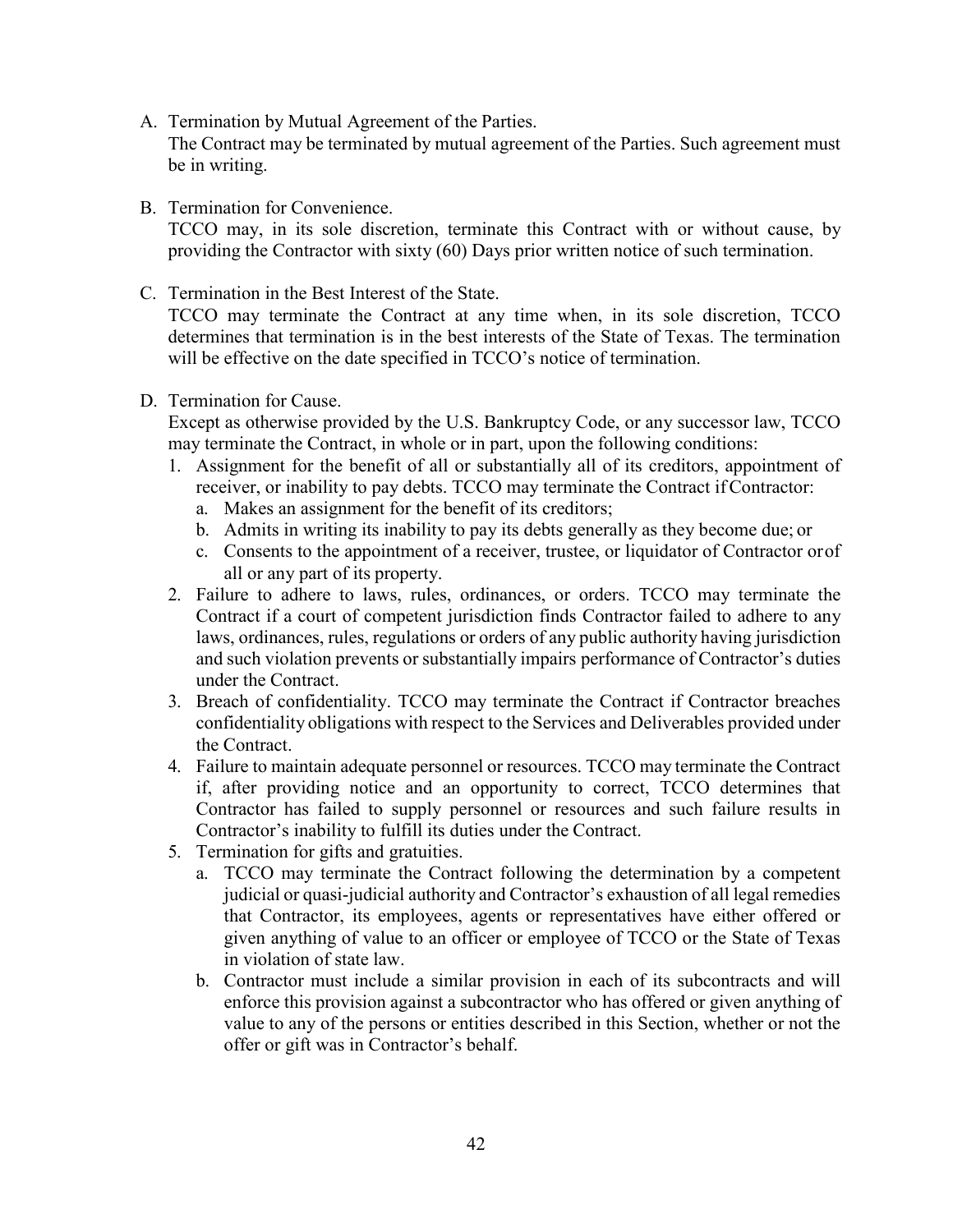- c. Termination of a subcontract by Contractor under this provision will not be a cause for termination of the Contract unless Contractor fails to replace such terminated subcontractor within a reasonable time.
- d. For purposes of this Section, a "thing of value" means any item of tangible or intangible property that has a monetary value of more than \$50.00 and includes, but is not limited to, cash, food, lodging, entertainment, and charitable contributions. The term does not include contributions to holders of public office or candidates for public office that are paid and reported in accordance with State or Federal law.
- e. Contractor certifies that it has not given, offered to give, nor intends to give at any time hereafter, any economic opportunity, present or future employment, gift, loan, gratuity, special discount, trip, favor, or service to a HHSC or TCCO official or employee in connection with this Contract.
- 6. Termination for non-appropriation of funds. Notwithstanding any other provision of the Contract, if funds for the continued fulfillment of the Contract by TCCO are at any time not forthcoming or are insufficient, through failure of any entity to appropriate funds or otherwise, then TCCO will have the right to terminate the Contract at no additional cost and with no penalty whatsoever. TCCO will make best efforts to provide reasonable written advance notice to Contractor upon learning that funding for the Contract may be discontinued.
- 7. Termination for lack of financial viability. TCCO may terminate the Contract if, in its sole discretion, TCCO has a good faith belief that Contractor no longer maintains the financial viability required to complete the Services and Deliverables, or otherwise fully perform the Contract.
- 8. Judgment and execution.
	- a. TCCO may terminate the Contract if judgment for the payment of money in excess of \$500,000.00 that is not covered by insurance, is rendered by any court or governmental body against Contractor, and Contractor does not:
		- i. Discharge the judgment or provide for its discharge in accordance with the terms of the judgment;
		- ii. Procure a stay of execution of the judgment within 30 days from the date of entry thereof; or
		- iii. Perfect an appeal of such judgment and cause the execution of such judgment to be stayed during the appeal, providing such financial reserves as may be required under generally accepted accounting principles.
	- b. If a writ or warrant of attachment or any similar process is issued by any court against all or any material portion of the property of Contractor, and such writ or warrant of attachment or any similar process is not released or bonded within 30 days after its entry, TCCO may terminate the Contract in accordance with this Section.
- 9. Termination for Contractor's material breach of the Contract. TCCO will have the right to terminate the Contract in whole or in part if TCCO determines, at its sole discretion, that Contractor has materially breached the Contract.
- 10. Termination Procedures.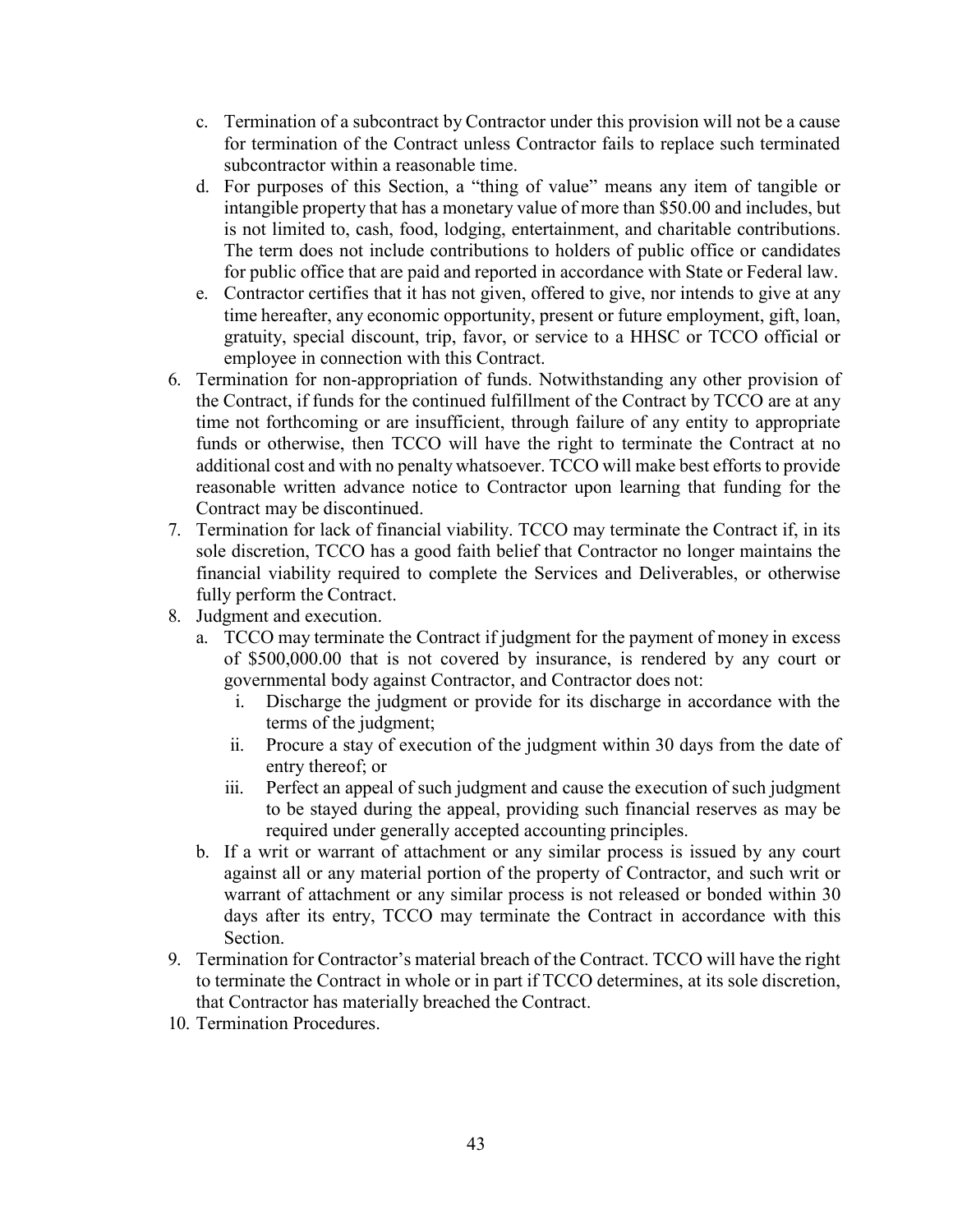- E. Upon Termination for Default, Termination for Convenience, Termination by Mutual Agreement, or Termination for Unavailability of Funds as heretofore mentioned, the following procedures will be adhered to.
	- 1. TCCO will immediately notify the Contractor in writing specifying the effective termination date.
	- 2. After receipt of the Notice of Termination, the Contractor shall immediately proceed with the following obligations, regardless of any delay in determining or adjusting any amounts due at that point in the Contract:
		- a. Place no further subcontracts or orders in support of this Contract;
		- b. Terminate all subcontracts; and
		- c. Cancel all orders as applicable.
- F. Upon termination, the Contractor shall be entitled to receive from TCCO Payment for all Services satisfactorily furnished under this Contract, up to and including the date of termination. Claims submitted after one hundred eighty (180) Days from the date of termination will not be considered.

## <span id="page-43-0"></span>**SECTION 11.04 EFFECTIVE DATE OF TERMINATION**

Except as otherwise provided in the Contract, termination will be effective as of the date specified in the notice of termination.

#### <span id="page-43-1"></span>**SECTION 11.05 EXTENSION OF TERMINATION EFFECTIVE DATE**

TCCO may extend the effective date of termination one or more times as it elects, in its sole discretion.

## <span id="page-43-2"></span>**SECTION 11.06 PAYMENT AND OTHER PROVISIONS AT CONTRACT TERMINATION**

- A. If TCCO terminates the Contract, TCCO will pay Contractor on the effective date of termination (or as soon as possible thereafter taking into account appropriation and fund accounting requirements) any undisputed amounts due for all completed, approved, and accepted Services or Deliverables.
- B. TCCO further agrees to negotiate in good faith with Contractor to equitably adjust and settle any accrued or outstanding liabilities for any unaccepted Service or deliverable and Change Order Requests that:
	- 1. Is due or delivered prior to or upon contract termination;
	- 2. Is complete or substantially complete, or for which Contractor can document to the satisfaction of TCCO substantial progress; and
	- 3. Benefits TCCO or the State of Texas, notwithstanding its unaccepted status.
- C. Contractor must provide TCCO all reasonable access to records, facilities, and documentation as is required to efficiently and expeditiously close out the Services under the Contract.
- D. Contractor must prepare a turnover plan, which is acceptable to and approved by TCCO. That turnover plan will be implemented during the time period between receipt of notice and the termination date.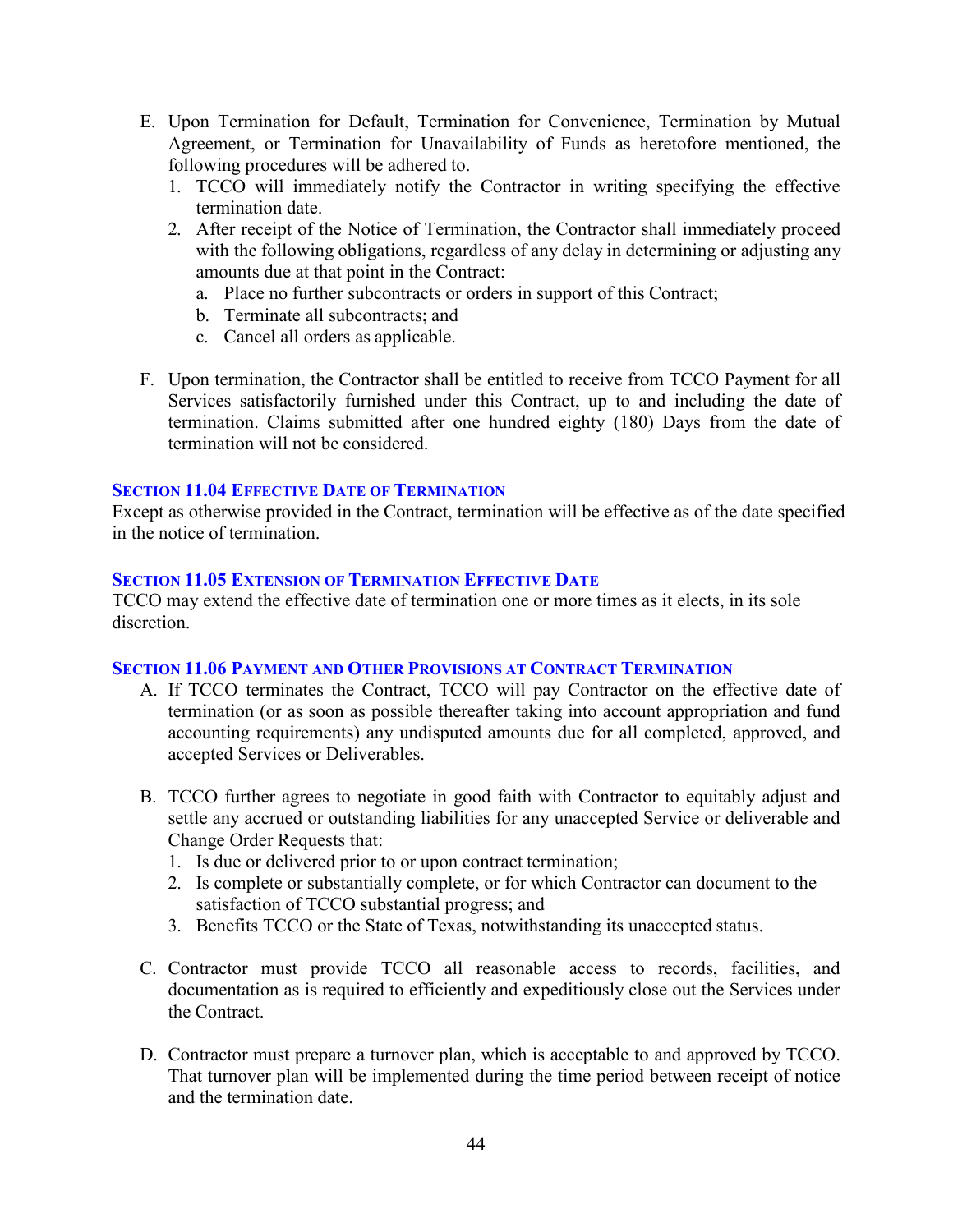#### <span id="page-44-0"></span>**SECTION 11.07 MODIFICATION OF CONTRACT IN THE EVENT OF REMEDIES**

TCCO may propose a modification of the Contract in response to the imposition of a remedy under this article. Any modifications under this Section must be reasonable, limited to the matters causing the exercise of a remedy, within the scope of the Contract, and in writing. Contractor must negotiate such proposed modifications in good faith.

#### <span id="page-44-1"></span>**SECTION 11.08 TURNOVER ASSISTANCE**

Upon receipt of notice of termination of the Contract by TCCO, Contractor will provide any turnover assistance reasonably necessary to enable TCCO or its designee to effectively close out the Contract and move the work to another vendor or to perform the work by itself.

## <span id="page-44-2"></span>**SECTION 11.09 RIGHTS UPON TERMINATION OR EXPIRATION OF CONTRACT**

In the event that the Contract is terminated for any reason, or upon its expiration, TCCO will, at TCCOs discretion, retain ownership of any and all associated work products, Deliverables or Documentation in whatever form that they exist.

For the purposes of this Contract, the term "work" is defined as all reports, statistical analyses, work papers, work products, materials, approaches, designs, specifications, systems, documentation, methodologies, concepts, research, materials, intellectual property, or other property developed, produced, or generated, in connection with this Contract.

All work performed pursuant to this Contract is made the exclusive property of TCCO. All right, title, and interest in and to said property shall vest in TCCO upon creation and shall be deemed to be a work for hire and made in the course of the services rendered pursuant to this Contract. To the extent that title to any such work may not, by operation of law, vest in TCCO, or such work may not be considered a work made for hire, all rights, title and interest therein are hereby irrevocably assigned to TCCO. TCCO shall have the right to obtain and to hold in its name any and all patents, copyrights, registrations or such other protection as may be appropriate to the subject matter, and any extensions and renewals thereof. Contractor must give TCCO and/or the State of Texas, as well as any person designated by TCCO and/or the State of Texas, all assistance required to perfect the rights defined herein without any charge or expense beyond those amounts payable to Contractor for the services rendered under this Contract.

Contractor shall maintain and retain supporting fiscal and any other documents relevant to showing that any payments under this Contract funds were expended in accordance with the laws and regulations of the State of Texas, including but not limited to, requirements of the Comptroller of the State of Texas and the State Auditor. Contractor shall maintain all such documents and other record relating to this Contract and the State's property for a period of four (4) years after the date of submission of the final invoices or until a resolution of all billing questions, whichever islater.

Contractor shall make available at reasonable times and upon reasonable notice, and for reasonable periods, all documents and other information related to the Work as defined above. Contractor and any subcontractors shall provide the State Auditor with any information that the State Auditor deems relevant to any investigation or audit. Contractor must retain all work and othersupporting documents pertaining to this Contract, for purposes of inspecting, monitoring, auditing or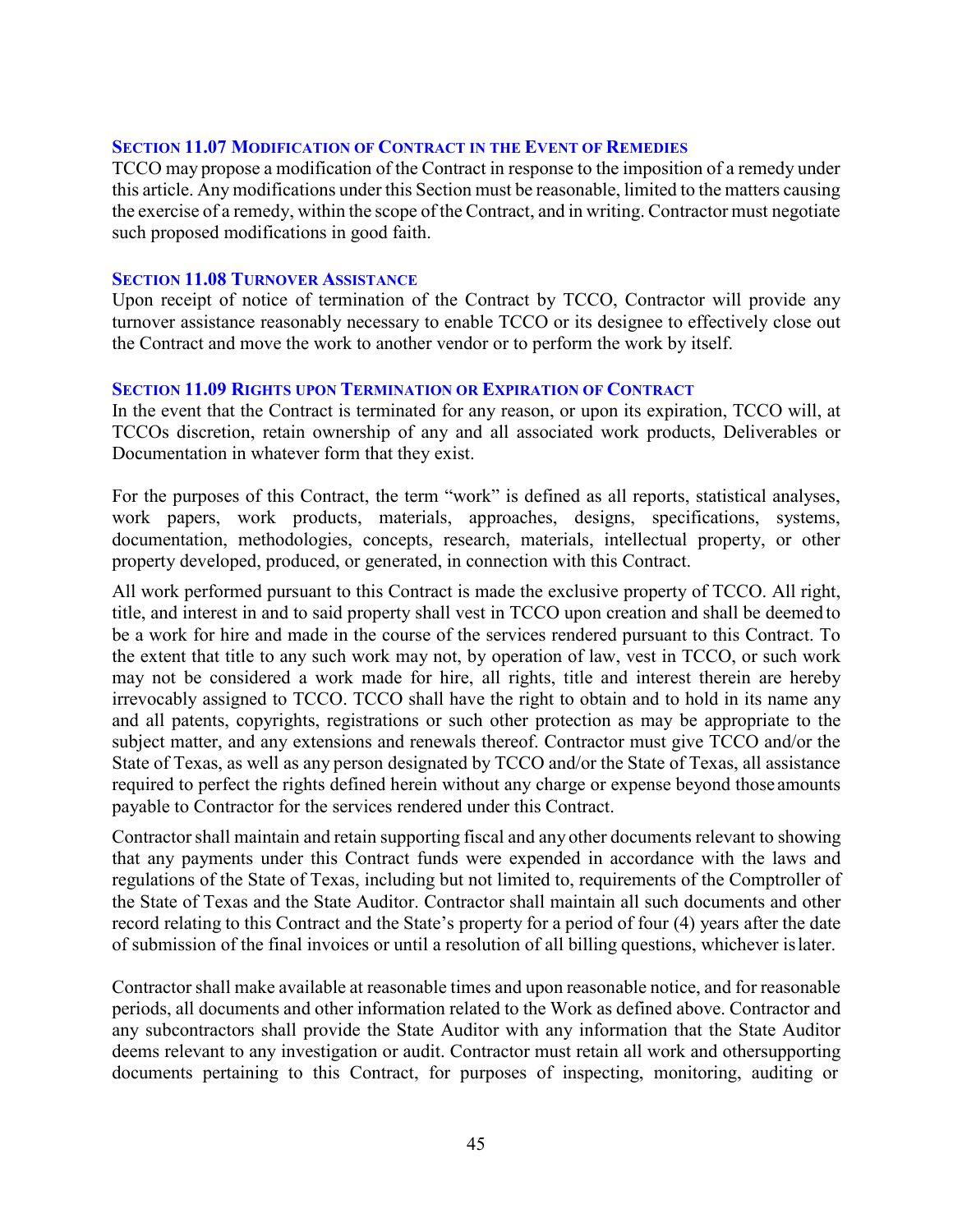evaluating by TCCO and any authorized agency of the State of Texas, including an investigation or audit by the State Auditor.

## <span id="page-45-0"></span>**SECTION 11.10 CONTRACTOR RESPONSIBILITY FOR ASSOCIATED COSTS**

If TCCO terminates the Contract for Cause, the Contractor will be responsible to TCCO for all costs incurred by TCCO, the State of Texas, or any of its administrative agencies to replace the Contractor. These costs include, but are not limited to, the costs of procuring a substitute vendor and the cost of any claim or litigation that is reasonably attributable to Contractor's failure to perform any Service in accordance with the terms of the Contract.

## <span id="page-45-1"></span>**SECTION 11.11 DISPUTE RESOLUTION**

Any claims for breach of this Contract by Contractor the Parties cannot resolve in the ordinary course of business shall be submitted to the negotiation process provided in Government Code Chapter 2260, subchapter B. To initiate the process, Contractor shall submit written notice, as required by Subchapter B, to the Office of General Counsel, Texas Civil Commitment Office, 4616 West Howard Lane, Building 2, Suite 350, Austin, Texas 78728. Said notice shall also be given to all other representatives of TCCO and Contractor otherwise entitled to notice under this contract. Compliance by Contractor with Subchapter B is a condition precedent to the filing of a contested case proceeding under Government Code Chapter 2260, Subchapter C, and TCCO rules.

## <span id="page-45-2"></span>**SECTION 11.12 LIABILITY OF CONTRACTOR**

- A. Contractor bears all risk of loss or damage due to:
	- 1. Defects in products, Services or Deliverables;
	- 2. Unfitness or obsolescence of products, Services or Deliverables; or
	- 3. The negligence or intentional misconduct of Contractor or its employees, agents, subcontractors, or representatives.
- B. CONTRACTOR MUST, AT THE CONTRACTOR'S OWN EXPENSE, DEFEND WITH COUNSEL APPROVED BY THE STATE, INDEMNIFY, AND HOLD HARMLESS THE STATE AND STATE EMPLOYEES, OFFICERS, DIRECTORS, CONTRACTORS AND AGENTS FROM AND AGAINST ANY LOSSES, LIABILITIES, DAMAGES, PENALTIES, COSTS, FEES, INCLUDING WITHOUT LIMITATION REASONABLE ATTORNEYS' FEES, AND EXPENSES FROM ANY CLAIM OR ACTION FOR PROPERTY DAMAGE, BODILY INJURY OR DEATH, TO THE EXTENT CAUSED BY OR ARISING FROM THE NEGLIGENCE OR INTENTIONAL MISCONDUCT OF THE CONTRACTOR AND ITS EMPLOYEES, OFFICERS, AGENTS, OR SUBCONTRACTORS.
- C. Contractor will not be liable to TCCO for any loss, damages or liabilities attributable to or arising from:
	- 1. The failure of TCCO or any state agency or TCCO Contractor to perform a service or activity in connection with the Contract; or
	- 2. Contractor's prudent and diligent performance of the Services in compliance with instructions given by TCCO in accordance with Section 1.03 (relating to implied authority) and Section 3.03 (relating to delegation of authority) of the Contract.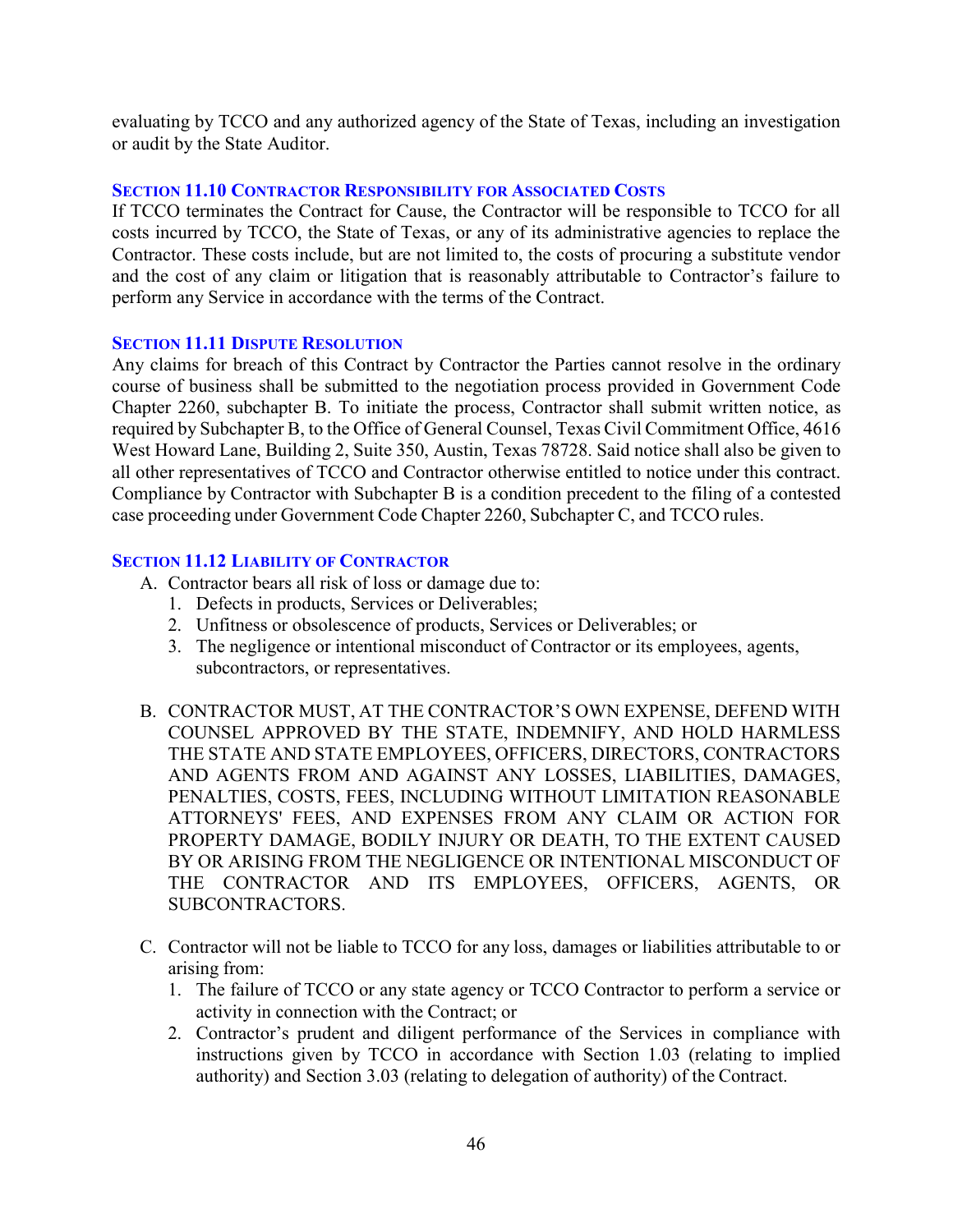D. Contractor will ship all Equipment and Software purchased and Third Party Software licensed under the Contract, freight prepaid, Free on Board Destination (FOB) TCCO's destination. The method of shipment will be consistent with the nature of the Equipment and Software and hazards of transportation. Regardless of FOB point, Contractor agrees to bear all risks of loss, damage, or destruction of Deliverables, in whole or in part, ordered hereunder that occurs prior to Acceptance, except loss or damage attributable to TCCO's fault or negligence; and such loss, damage, or destruction will not release Contractorfrom any obligation hereunder. After Acceptance, the risk of loss or damage will be borne by TCCO, except loss or damage attributable to Contractor's fault or negligence.

# <span id="page-46-0"></span>**ARTICLE XII: ASSURANCES AND CERTIFICATIONS**

## <span id="page-46-1"></span>**SECTION 12.01 PROPOSAL CERTIFICATIONS**

Contractor acknowledges its continuing obligation to comply with the requirements of any certifications contained in the Contract, and will immediately notify TCCO of any changes in circumstances affecting those certifications.

Contractor certifies the individual or business entity named in this Contract is not ineligible to receive this Contract under Texas Government Code § 2155.004 (concerning financial participation by a person who received compensation from HHSC related to this transaction) or Texas Government Code §§ 2155.006 or 2261.053 (concerning certain federal disaster-related contracts) and acknowledges that this Contract may be terminated and payment withheld if these certifications are inaccurate. Contractor further certifies that neither Contractor nor its principals is disqualified or ineligible for participation in a federal or state assistance program; neither Contractor nor its principals is debarred, suspended, or voluntarily excluded from participation in this transaction by federal or state department or agency.

Contractor certifies by execution of this Contract to the following:

- a. it is not disqualified under 2 CFR § 376.935 or ineligible for participation in federal or state assistance programs;
- b. neither it, nor its principals, are presently debarred, suspended, proposed for debarment, declared ineligible, or voluntarily excluded from participation in this transaction by any federal or state department or agency in accordance with 2 CFR Parts 376 and 180 (parts A-I), 45 CFR Part 76 (or comparable federal regulations);
- c. it has not knowingly failed to pay a single substantial debt or a number of outstanding debts to a federal or state agency;
- d. it is not subject to an outstanding judgment in a suit against Contractor for collection of the balance of a debt;
- e. it is in good standing with all state and/or federal agencies that have a contracting or regulatory relationship with Contractor;
- f. that no person who has an ownership or controlling interest in Contractor or who is an agent or managing employee of Contractor has been convicted of a criminal offense related to involvement in any program established under Medicare, Medicaid, or a federal block grant;
- g. neither it, nor its principals have within the three (3)-year period preceding this Contract,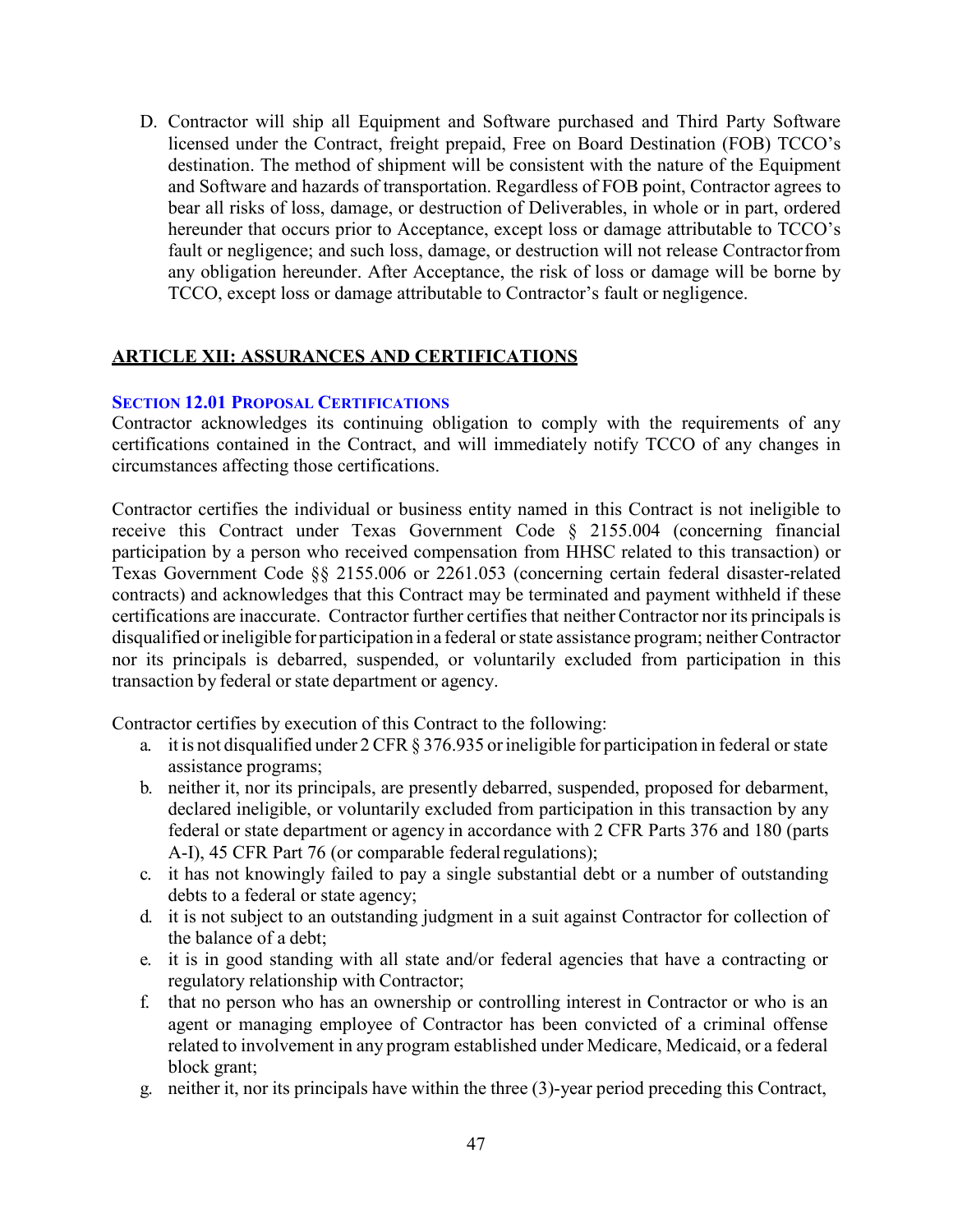has been convicted of or had a civil judgment rendered against them for commission of fraud or a criminal offense in connection with obtaining, attempting to obtain, or performing a private or public (federal, state or local) transaction or contract under a private or public transaction, violation of federal or state antitrust statutes(including those proscribing price-fixing between competitors, allocation of customers between competitors and bid-rigging), or commission of embezzlement, theft, forgery, bribery, falsification or destruction of records, making false statements or false claims, tax evasion, obstruction of justice, receiving stolen property or any other offense indicating a lack of business integrity or business honesty that seriously and directly affects the present responsibility of Contactor or its principals;

- h. neither it, nor its principals are presently indicted or otherwise criminally or civilly charged by a governmental entity (federal, state or local) with the commission of any of the offenses enumerated in subsection g) of this section; and
- i. neither it, nor its principals within a three (3)-year period preceding this Contract has had one or more public transaction (federal, state or local) terminated for cause or default.

Contractor shall include these certifications in this Contract, without modification (except as required to make applicable to the subcontractor), in all subcontracts and solicitations for subcontracts. Where Contractor is unable to certify to any of the statements in this Contract, Contractor shall submit an explanation to the contract manager assigned to the Program Attachment. If Contractor's status with respect to the items certified in this Contract changes during the term of this Contract, Contractor shall immediately notify the contract manager assigned to the Program Attachment.

The dispute resolution process provided for in Texas Government Code, Chapter 2260 shall be used by TCCO and Contractor to resolve any dispute arising under the Contract.

The dispute resolution process provided for in Chapter 2260 shall be used, as further described herein, to attempt to resolve a claim for breach asserted by Contractor. If the Contractor's claim for breach cannot be resolved by the parties in the ordinary course of business, it shall be submitted to the negotiation process provided in Chapter 2260. To initiate the process, Contractor shall submit written notice, as required by Chapter 2260 to the Deputy Comptroller or his or her designee. The notice shall also be given to the individual identified in the Contract for receipt of notices. Compliance by the Contractor with Chapter 2260 is a condition precedent for the filing of a contested case proceeding under Chapter 2260.

The contested case process provided in Chapter 2260 is the Contractor's sole and exclusive process for seeking a remedy for an alleged breach by the TCCO if the parties are unable to resolve their disputes as described above.

Compliance with the contested case process provided in Chapter 2260 is a condition precedent to seeking consent to sue from the Legislature under Chapter 107, Civil Practice and Remedies Code. Neither the execution of this Contract by the TCCO nor any other conduct of any representative of the TCCO relating to the Contract shall be considered a waiver of sovereign immunity tosuit.

For all other specific breach claims or disputes under the Contract, the TCCO and the Contractor shall first attempt to resolve them through direct discussions in a spirit of mutual cooperation. If the parties' attempts to resolve their disagreements through negotiations fail, the dispute will be mediated by a mutually acceptable third party to be chosen by the TCCO and the Contractor within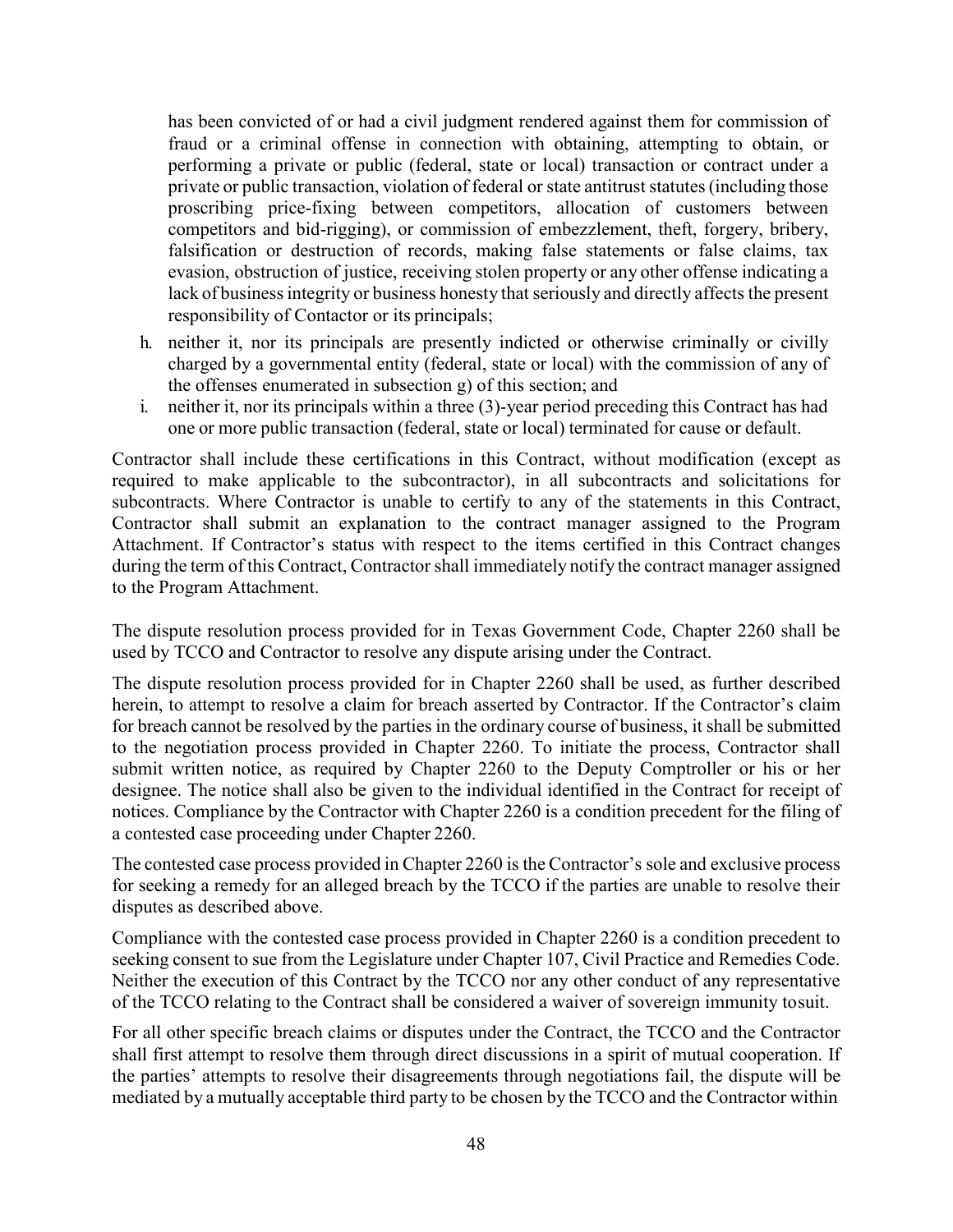fifteen (15) days after written notice by one of them demanding mediation under this Section. Contractor shall pay all costs of the mediation unless the TCCO in its sole good faith discretion approves its payment of all or part of such costs. By mutual agreement, the TCCO and the Contractor may use a non-binding form of dispute resolution other than mediation. The purpose of this section is to reasonably ensure that the TCCO and the Contractor shall, in good faith, utilize mediation or another non-binding dispute resolution process before pursuing litigation. The TCCO participation in or, or the results of, any mediation or other non-binding dispute resolution process under this Section or the provisions of this Section shall not be construed as a waiver by the TCCO of 1) anyrights, privileges, defenses, remedies or immunities available to the TCCO as an agency of the State of Texas or otherwise available to the TCCO; 2) the TCCO termination rights; or 3) other termination provisions or expiration dates of the Contract.

Notwithstanding any other provision of the Contract to the contrary, unless otherwise requested or approved in writing by the TCCO the Contractor shall continue performance and shall not be excused from performance during the period of any breach of contract claim or dispute is pending under either of the above processes; however, the Contractor may suspend performance during the pendency of such claim or dispute if the Contractor has complied with all provisions of Section 2251.051, Texas Government Code, and such suspension of performance is expressly applicable and authorized under that law.

## <span id="page-48-0"></span>**SECTION 12.02 CONFLICTS OF INTEREST**

- A. Representation. Contractor agrees to comply with applicable state and federal laws, rules, and regulations regarding conflicts of interest in the performance of its duties under the Contract. Contractor warrants that it, its subcontractors, and employees, officers, directors and agents of Contractor and Contractor's subcontractors have no interest and will not acquire any direct or indirect interest that would conflict in any manner or degree with its performance under the Contract.
- B. General duty regarding conflicts of interest. Contractor will establish safeguards to prohibit employees from using their positions for a purpose that constitutes or presents the appearance of personal or organizational conflict of interest, or personal gain. Contractor will operate with complete independence and objectivity without actual, potential or apparent conflict of interest with respect to the activities conducted under the Contract with the State of Texas.
- C. Contractor has disclosed in writing to TCCO all existing or potential conflicts of interest relative to the performance of the contract.

## <span id="page-48-1"></span>**SECTION 12.03ORGANIZATIONAL CONFLICTS OF INTEREST**

- A. Definition. An organizational conflict of interest is a set of facts or circumstances, a relationship, or other situation under which a contractor, or a subcontractor has past, present, or currently planned personal or financial activities or interests that eitherdirectly or indirectly:
	- 1. Impairs or diminishes the offeror's, contractor's, or subcontractor's ability to render impartial or objective assistance or advice to TCCO; or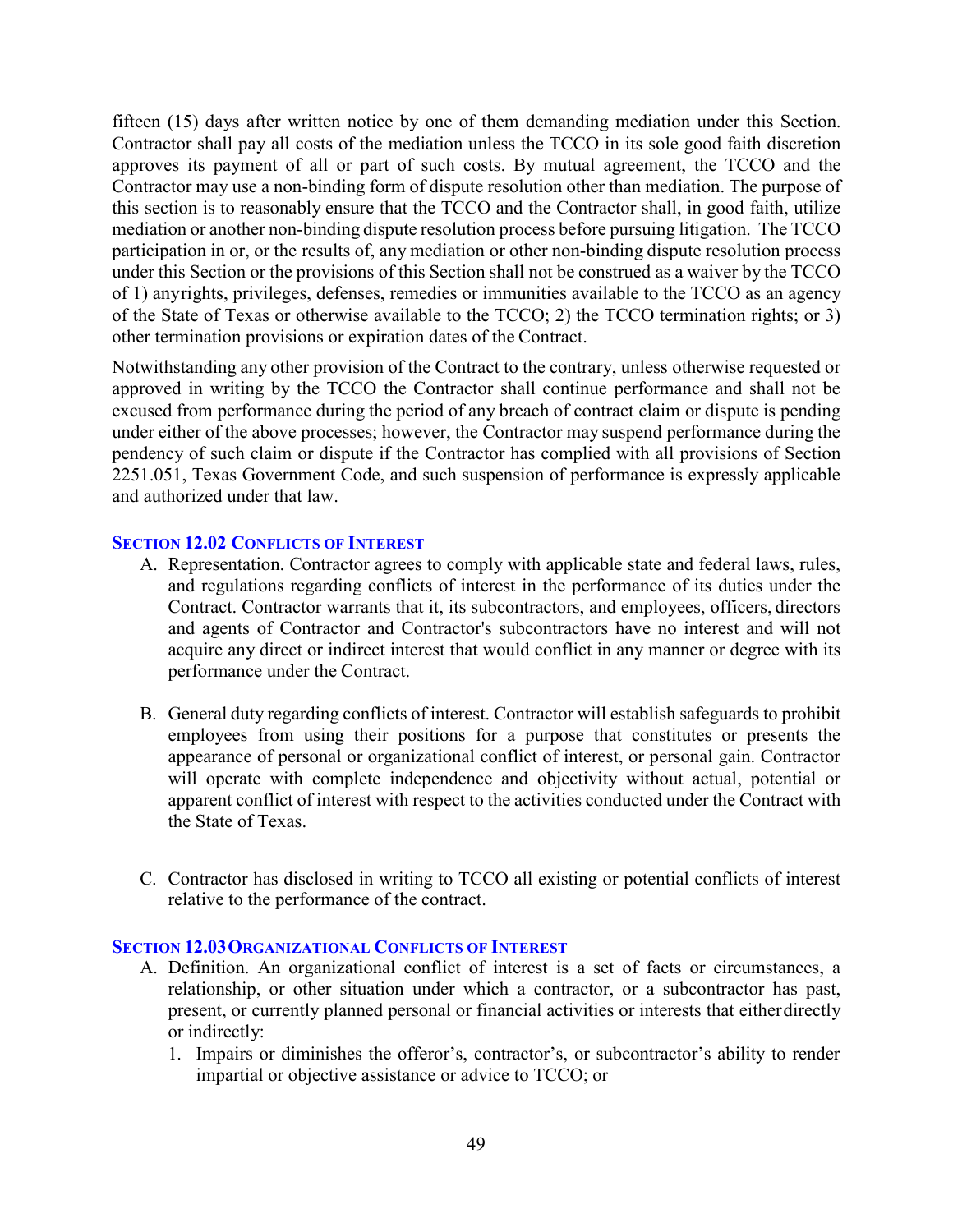- 2. Provides the contractor or subcontractor an unfair competitive advantage in future TCCO procurements.
- B. Warranty. Except as otherwise disclosed and approved by TCCO prior to the Effective Date of the Contract, Contractor warrants that, as of the Effective Date and to the best of its knowledge and belief, there are no relevant facts or circumstances that could give rise to organizational conflict of interest affecting the Contract. Contractor affirms that it has neither given, nor intends to give, at any time hereafter, any economic opportunity, future employment, gift, loan, gratuity, special discount, trip, favor, or service to a public servant or any employee or representative of same, at any time during the procurement process or in connection with the procurement process except as allowed under relevant state and federal law.
- C. Continuing duty to disclose.
	- 1. Contractor agrees that, if after the Effective Date, Contractor discovers is made aware of an organizational conflict of interest, Contractor will immediately and fully disclose such interest in writing to the TCCO project manager. In addition, Contractor must promptly disclose any relationship that might be perceived or represented as a conflict after its discovery by Contractor or by TCCO as a potential conflict. TCCO reserves the right to make a final determination regarding the existence of conflicts of interest, and Contractor agrees to abide by TCCO's decision.
	- 2. The disclosure will include a description of the action(s) that Contractor has taken or proposes to take to avoid or mitigate such conflicts.
- D. Remedy. If TCCO determines that an organizational conflict of interest exists, TCCO may, at its discretion, terminate the contract. If TCCO determines that Contractor was aware of an organizational conflict of interest before the award of the Agreement and did not disclose the conflict to the contracting officer, such nondisclosure will be considered a material breach of the Agreement. Furthermore, such breach may be submitted to the Office of the Attorney General, Texas Ethics Commission, or appropriate State or Federal law enforcement officials for further action.
- E. Flow down obligation. Contractor must include the provisions of this Section 12.03 in all subcontracts for work to be performed similar to the service provided by Contractor, and the terms "Contract," "Contractor," and "project manager" modified appropriately to preserve the State's rights.

## <span id="page-49-0"></span>**SECTION 12.04 TCCO PERSONNEL RECRUITMENT PROHIBITION**

Contractor has not retained or promised to retain any person or company, or utilized or promised to utilize a consultant that participated in TCCO's development of specific criteria of the Contract or who participated in the selection of the Contractor for the Contract.

Contractor will not recruit or employ any TCCO professional or technical personnel who have worked on projects relating to the subject matter of the Contract, or who have had any influence on decisions affecting the subject matter of the Contract, for two (2) years following the completion of the Contract.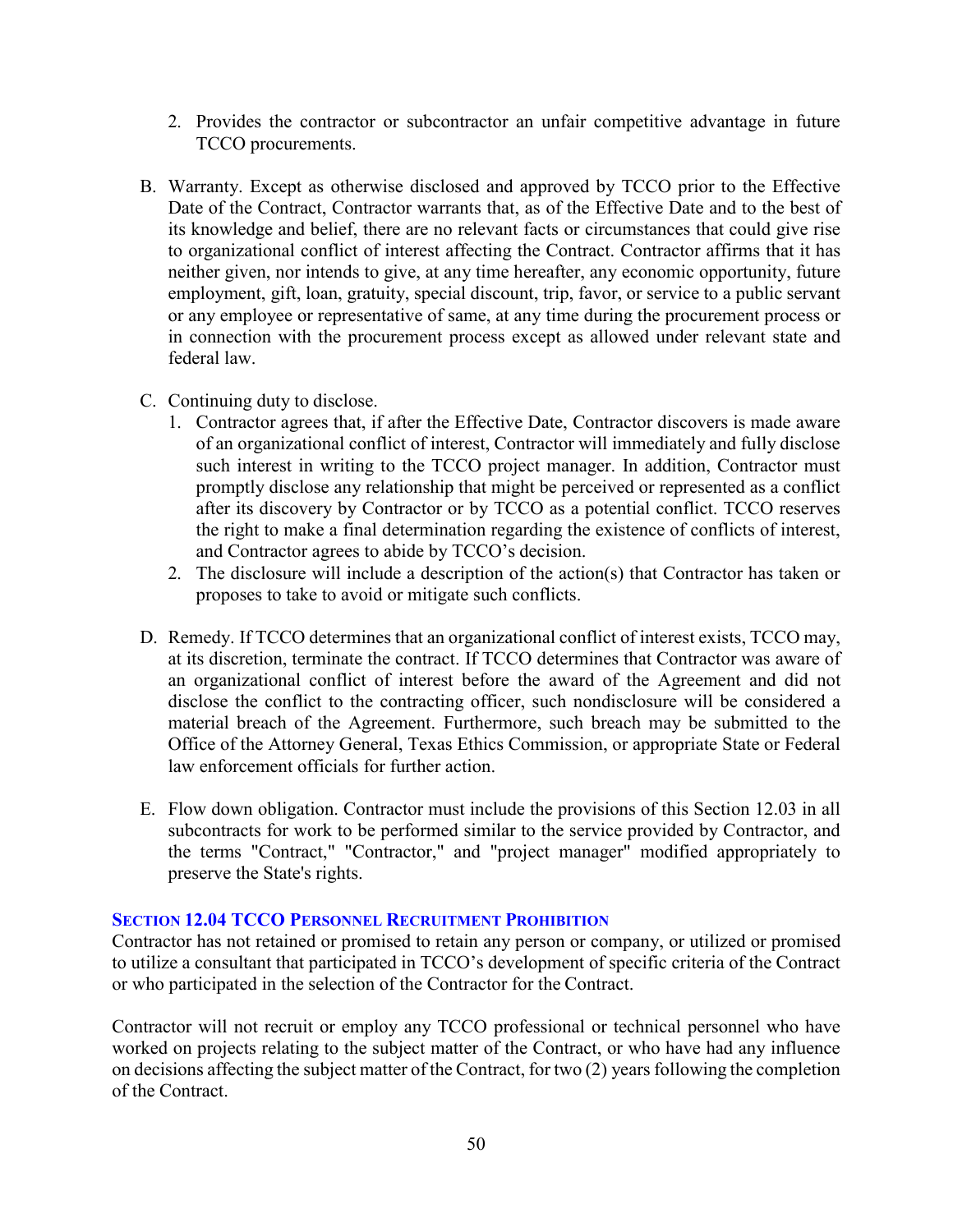#### <span id="page-50-0"></span>**SECTION 12.05 ANTI-KICKBACK PROVISION**

Contractor certifies that it will comply with the Anti-Kickback Act of 1986, 41 USC §51-58 and Federal Acquisition Regulation 52.203-7.

#### <span id="page-50-1"></span>**SECTION 12.06 DEBT OR BACK TAXES OWED TO THE STATE OF TEXAS**

Contractor agrees that any payments due under the contract shall be applied towards eliminating any debt or delinquency it has to the State of Texas including, but not limited to, delinquent taxes, delinquent student loan payments, and delinquent child support.

As required by Texas Government Code Section 2252.903, Contractor certifies by the execution of this Contract that it is not prohibited from entering into a contract because of indebtedness to the state, including but not limited to, tax delinquency, student loan delinquency, or child support delinquency. If the Contractor is indebted to the state or becomes indebted to the state during the terms of this Contract, Contractor agrees that any payments under the Contract will be applied directly toward eliminating the debt until it is paid in full.

Under Family Code Section 231.006, the vendor or applicant certifies that the individual or business entity named in this contract, bid or application is not ineligible to receive the specified grant, loan, or payment and acknowledges that this contract may be terminated and payment may be withheld if this certification is inaccurate. A bid or an application for a contract, grant, orloan paid from state funds must include the name and social security number of the individual or sole proprietor and each partner, shareholder, or owner with an ownership interest of at least 25 percent of the business entity submitting the bid or application.

#### <span id="page-50-2"></span>**SECTION 12.07 CERTIFICATION REGARDING STATUS OF LICENSE, CERTIFICATE OR PERMIT**

Article IX, Section 163 of the General Appropriations Act for the 1998/1999 state fiscal biennium prohibits an agency that receives an appropriation under either Article II or V of the General Appropriations Act from awarding a Contract with the owner, operator, or administrator of a facility that has had a license, certificate, or permit revoked by another Article II or V agency. Contractor certifies it is not ineligible for an award under this provision.

#### <span id="page-50-3"></span>**SECTION 12.08 OUTSTANDING DEBTS AND JUDGMENTS**

Contractor certifies that it is not presently indebted to the State of Texas, and that Contractor is not subject to an outstanding judgment in a suit by the State of Texas against Contractor for collection of the balance. For purposes of this Section, an indebtedness is any amount sum of money that is due and owing to the State of Texas and is not currently under dispute. A false statement regarding Contractor's status will be treated as a material breach of the Agreement and may be grounds for termination at the option of TCCO.

#### <span id="page-50-4"></span>**SECTION 12.09 ANTI-TRUST**

In submitting a proposal, and in accepting the Contract or purchase order, Contractor certifies and agrees as follows:

A. Neither the Contractor, nor the person represented by the Contractor, nor any person acting for the represented person has: (a) violated the antitrust laws codified by Chapter 15, Business & Commerce Code, or the federal antitrust laws; or (b) directly or indirectly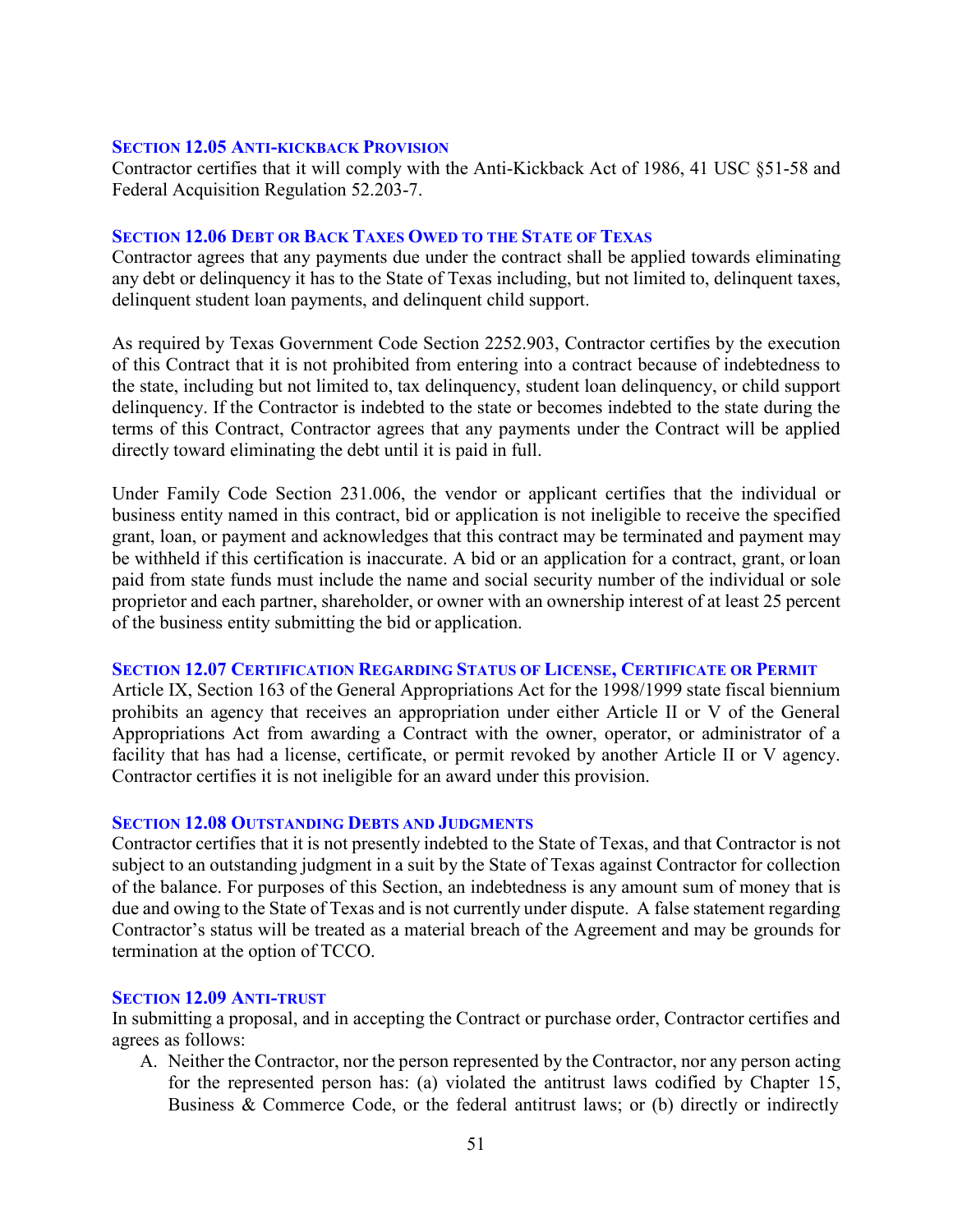communicated the bid/offer associated with this contract to a competitor or other person engaged in the same line of business.

B. Contractor assigns to TCCO all of Contractor's rights, title, and interest in and to all claims and causes of action Contractor may have under the antitrust laws of Texas or the United States for overcharges associated with this contract.

#### <span id="page-51-0"></span>**SECTION 12.10 CERTIFICATION CONCERNING HURRICANE RELIEF**

Texas Government Code Sections 2155.006 and 2261.05 prohibit state agencies from awarding a contract to any person who, in the past five years, has been convicted of violating a federal law or assessed a penalty in connection with a contract involving relief for Hurricane Rita, Hurricane Katrina, or any other disaster as defined by Texas Government Code Section 418.004, occurring after September 24, 2005. Under Texas Government Code Section 2155.006, Contractor certifies that the individual or business entity named in this Contract is not ineligible and acknowledges that the Contract may be terminated and payment withheld if this certification is inaccurate.

## <span id="page-51-1"></span>**SECTION 12.11 CONTRACTOR STATUS**

Contractor certifies by the execution of this Contract that it is not ineligible for participation in federal assistance programs under Executive Order 12549, Debarment and Suspension. Contractor further certifies that is has not been debarred from the receipt of an agency contract by any action taken by the State of Texas. A false statement regarding Contractor's status will be treated as a material breach of contract and may be grounds for termination.

#### <span id="page-51-2"></span>**SECTION 12.12 FALSE STATEMENTS**

Contractor represents and warrants that all statements and information prepared and submitted in this document are current, complete, true, and accurate. Submitting a response with a false statement or material misrepresentations made during the performance of a contract is a material breach of contract and may void the submitted response and any resulting contract.

## <span id="page-51-3"></span>**ARTICLE XIII: REPRESENTATIONS AND WARRANTIES**

## <span id="page-51-4"></span>**SECTION 13.01 AUTHORIZATION**

- A. The execution, delivery and performance of the Contract has been duly authorized by Contractor and no approval, authorization or consent of any governmental or regulatory agency is required to be obtained in order for Contractor to enter into the Contract and perform its obligations under the Contract.
- B. Contractor has obtained and will maintain all licenses, certifications, permits, and authorizations necessary to perform the Services under the Contract and currently is in good standing with all regulatory agencies that regulate any or all aspects of Contractor's performance of the Contract. Contractor will maintain all required certifications, licenses, permits, and authorizations to remain in good standing during the term of theContract.

Contractor shall obtain and maintain all applicable licenses, certifications, permits, registrations and approvals to conduct its business and to perform the services under this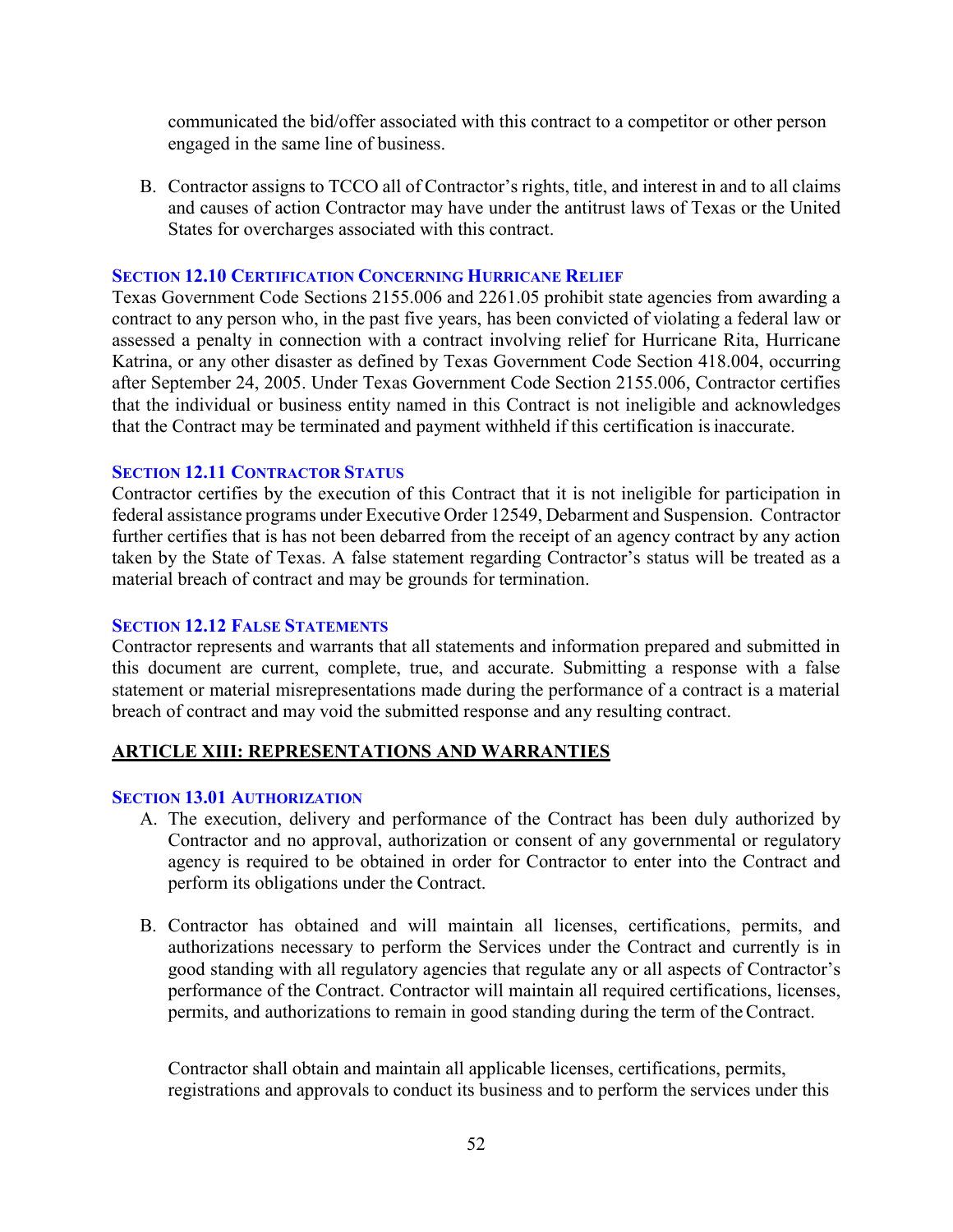Contract. Any revocation, surrender, expiration, non-renewal, inactivation or suspension of any such license, certification, permit, registrations or approval shall constitute grounds for termination of this Contract or other remedies the Department deems appropriate. Contractor shall ensure that all its employees, staff and volunteers maintain in active status all licenses, certifications, permits, registrations and approvals required to perform their duties under this Contract and shall prohibit any person who does not hold a current, active required license, certification, permit, registration or approval from performing services under this Contract.

#### <span id="page-52-0"></span>**SECTION 13.02 ABILITY TO PERFORM**

Contractor warrants that it has the financial resources to fund the capital expenditures required under the Contract without advances by TCCO or assignment of any payments by TCCO to a financing source.

#### <span id="page-52-1"></span>**SECTION 13.03 WORKMANSHIP AND PERFORMANCE**

- A. All Services and Deliverables provided under the Contract will be provided in a manner consistent with standards of quality and integrity as outlined in the Contract, the Solicitation, and Contractor's proposal.
- B. All Services and Deliverables must meet or exceed the required levels of performance specified in or under the Contract and will meet or exceed TCCO's Missions and Objectives as set forth in the Solicitation.
- C. Contractor will perform the Services in a workmanlike manner, in accordance with best practices and high professional standards used in well-managed operations performing services similar to the services described in the Contract.

#### <span id="page-52-2"></span>**SECTION 13.04 WARRANTY OF DELIVERABLES**

Contractor warrants that Deliverables developed and delivered under the Contract will meet the specifications as described in the Contract during the period following its acceptance by TCCO, through the term of the Contract, including any extensions as provided in the Contract that are subsequently negotiated by Contractor and TCCO. Contractor will promptly repair or replace any such deliverables not in compliance with this warranty at no charge to TCCO.

#### <span id="page-52-3"></span>**SECTION 13.05 MANUFACTURERS' WARRANTIES**

Contractor assigns to TCCO all the manufacturers' warranties and indemnities relating to all products, including without limitation, Third Party Software to the extent Contractor is permitted by the manufacturers to make such assignments to TCCO. Such assignment is subject to all of the terms and conditions imposed by the manufacturers with respect thereto.

#### <span id="page-52-4"></span>**SECTION 13.06 COMPLIANCE WITH CONTRACT**

Contractor will not take any action substantially or materially inconsistent with any of the terms and conditions set forth in the Contract without the written approval of TCCO.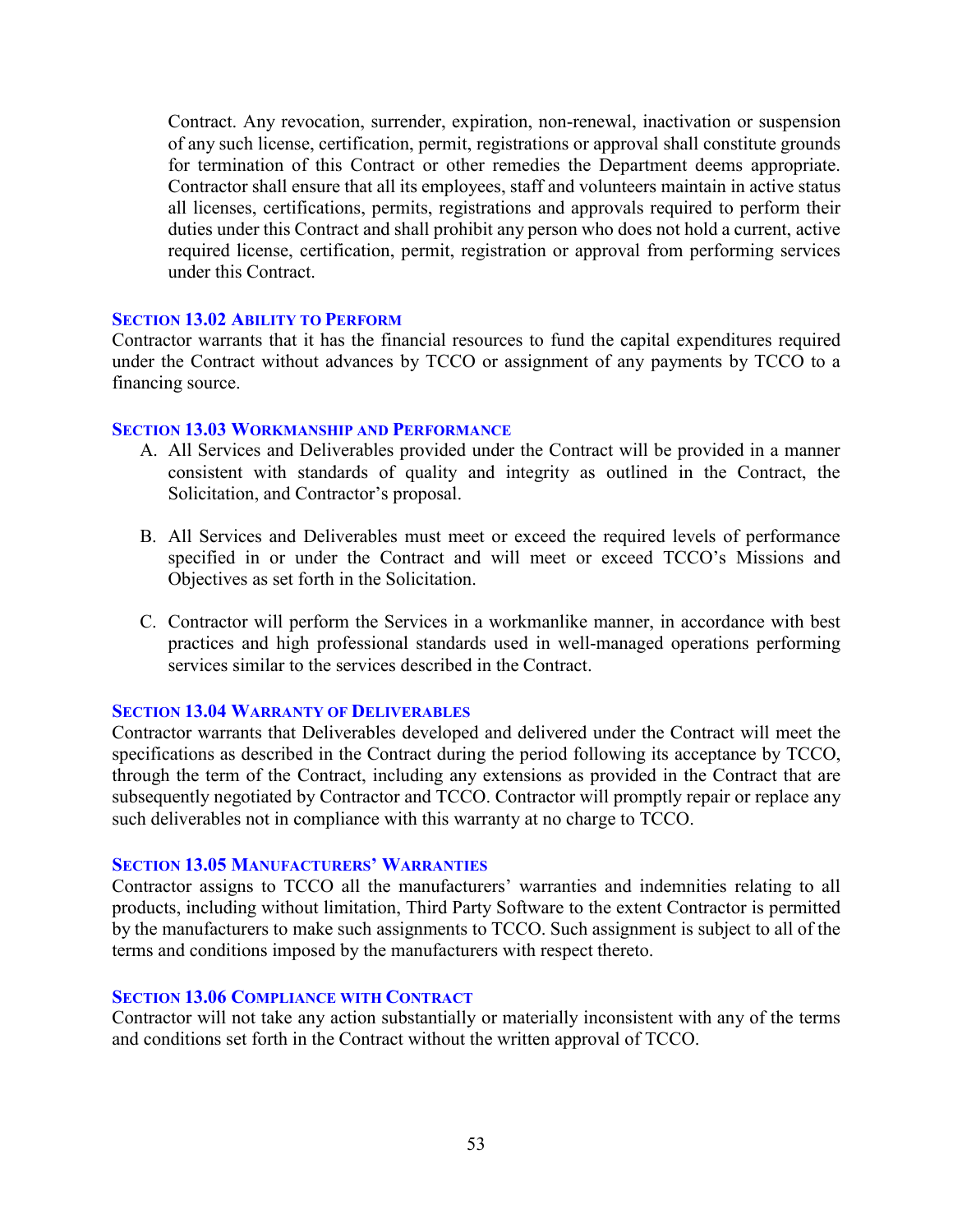# <span id="page-53-0"></span>**ARTICLE XIV: INTELLECTUAL PROPERTY**

#### <span id="page-53-1"></span>**SECTION 14.01 INFRINGEMENT AND MISAPPROPRIATION**

- A. Contractor warrants that all Deliverables provided by Contractor will not infringe or misappropriate any right of, and will be free of any claim of, any third person or entity based on copyright, patent, trade secret, or other intellectual property rights.
- B. CONTRACTOR WILL, AT ITS EXPENSE, DEFEND WITH COUNSEL APPROVED BY TCCO, INDEMNIFY, AND HOLD HARMLESS TCCO, ITS EMPLOYEES, OFFICERS, DIRECTORS, CONTRACTORS, AND AGENTS FROM AND AGAINST ANY LOSSES, LIABILITIES, DAMAGES, PENALTIES, COSTS, FEES,INCLUDING WITHOUT LIMITATION REASONABLE ATTORNEYS' FEES AND EXPENSES, FROM ANY CLAIM OR ACTION AGAINST TCCO THAT IS BASED ON A CLAIM OF BREACH OF THE WARRANTY SET FORTH IN THE PRECEDING PARAGRAPH. TCCO WILL PROMPTLY NOTIFY CONTRACTOR IN WRITING OF THE CLAIM, PROVIDE CONTRACTOR A COPY OF ALL INFORMATION RECEIVED BY TCCO WITH RESPECT TO THE CLAIM, AND COOPERATE WITH CONTRACTOR IN DEFENDING OR SETTLING THE CLAIM.
- C. In case the Deliverables, or any one or part thereof, is in such action held to constitute an infringement or misappropriation, or the use thereof is enjoined or restricted or if a proceeding appears to Contractor to be likely to be brought, Contractor will, at its own expense, either:
	- 1. Procure for TCCO the right to continue using the Deliverables; or
	- 2. Modify or replace the Deliverables to comply with the Specifications and to not violate any intellectual property rights.

If neither of the alternatives set forth in (1) or (2) above are available to the Contractor on commercially reasonable terms, Contractor may require that TCCO return the allegedly infringing Deliverable(s) in which case Contractor will refund all amounts paid for all such Deliverables and reimburse TCCO for any related direct and indirect damages incurred by TCCO due to the infringing Deliverable(s).

#### <span id="page-53-2"></span>**SECTION 14.02 EXCEPTIONS**

Contractor is not responsible for any claimed breaches of the warranties set forth in Section 14.01 to the extent caused by:

- A. Modifications made to the item in question by anyone other than Contractor or its subcontractors or TCCO or its Contractors working at Contractor's direction or in accordance with the specifications; or
- B. The combination, operation, or use of the item with other items if Contractor did not supply or approve for use with the item; or
- C. TCCO's failure to use any new or corrected versions of the item made available by Contractor.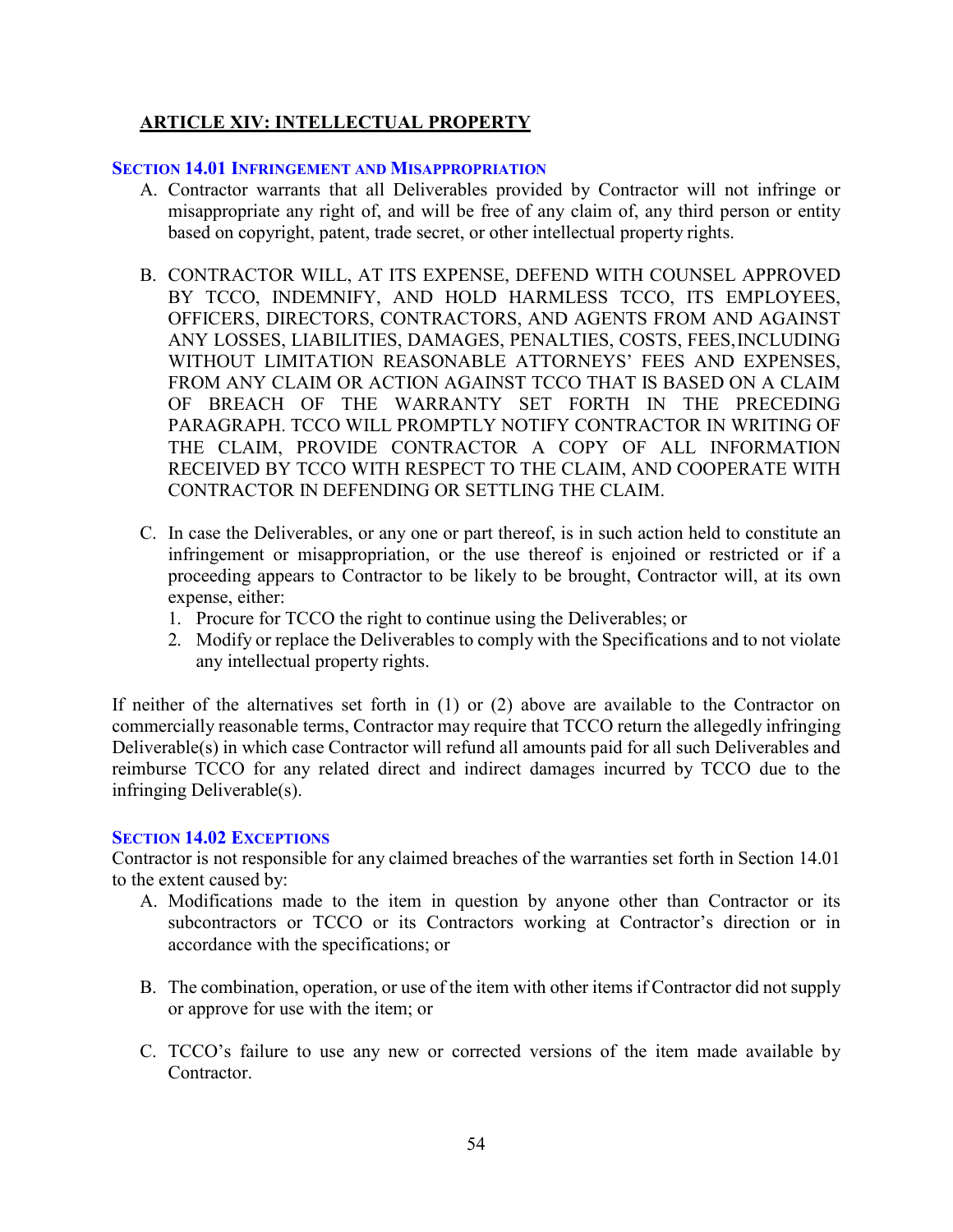# <span id="page-54-0"></span>**ARTICLE XV: LIABILITY**

#### <span id="page-54-1"></span>**SECTION 15.01 NOTICE OF LEGAL MATTER OR LITIGATION**

Contractor shall notify TCCO of any litigation or legal matter related to or affecting this Contract within seven (7) calendar days of becoming aware of the litigation or legal matter.

#### <span id="page-54-2"></span>**SECTION 15.02 PROPERTY DAMAGE**

- A. Contractor will protect TCCO's real and personal property from damage arising from Contractor's, its agent's, employees' and subcontractors' performance of the Contract, and Contractor will be responsible for any loss, destruction, or damage to TCCO's property that results from or is caused by Contractor's, its agents', employees' or subcontractors' negligent or wrongful acts or omissions. Upon the loss of, destruction of, or damage to any property of TCCO, Contractor will notify the TCCO Project Manager thereof and, subject to direction from the Project Manager or her or his designee, will take all reasonable steps to protect that property from further damage.
- B. Contractor agrees to observe and require its employees and agents to observe safety measures and proper operating procedures at TCCO sites at all times.
- C. Contractor will distribute a policy statement to all of its employees and agents that directs the employee or agent to immediately report to TCCO or to Contractor any special defect or unsafe condition encountered while on TCCO premises. Contractor will immediately report to TCCO any special defect or an unsafe condition it encounters or otherwise learns about.

#### <span id="page-54-3"></span>**SECTION 15.03 RISK OF LOSS**

During the period Deliverables are in transit and in possession of Contractor, its carriers or TCCO prior to being accepted by TCCO, Contractor will bear the risk of loss or damage thereto, unless such loss or damage is caused by the negligence or intentional misconduct of TCCO. After TCCO accepts a Deliverable, the risk of loss or damage to the Deliverable will be borne by TCCO, except loss or damage attributable to the negligence or intentional misconduct of Contractor's agents, employees or subcontractors.

## <span id="page-54-4"></span>**SECTION 15.04 LIMITATION OF TCCO'S LIABILITY**

TCCO WILL NOT BE LIABLE FOR ANY INCIDENTAL, INDIRECT, SPECIAL, OR CONSEQUENTIAL DAMAGES UNDER CONTRACT, TORT (INCLUDING NEGLIGENCE), OR OTHER LEGAL THEORY. THIS WILL APPLY REGARDLESS OF THE CAUSE OF ACTION AND EVEN IF TCCO HAS BEEN ADVISED OF THE POSSIBILITY OF SUCH DAMAGES.

TCCO'S LIABILITY TO CONTRACTOR UNDER THE CONTRACT WILL NOT EXCEED THE TOTAL CHARGES TO BE PAID BY TCCO TO CONTRACTOR UNDER THE CONTRACT, INCLUDING CHANGE ORDER REQUEST PRICES AGREED TO BY THE PARTIES OR OTHERWISE ADJUDICATED.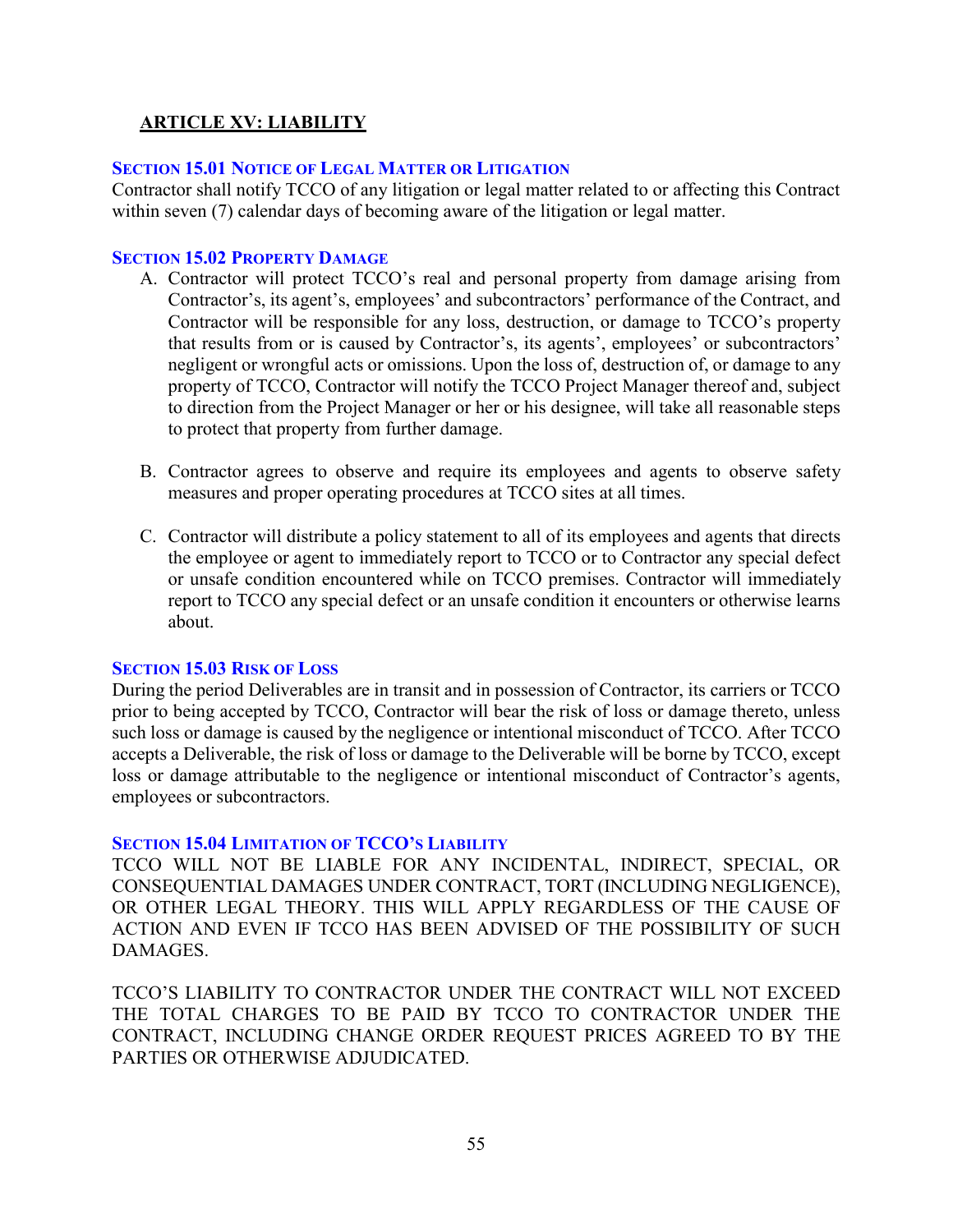#### <span id="page-55-0"></span>**SECTION 15.05 INDEMNIFICATION**

#### **A. Acts or Omissions**

CONTRACTOR SHALL INDEMNIFY AND HOLD HARMLESS THE STATE OF TEXAS AND TCCO, AND/OR THEIR OFFICERS, AGENTS, EMPLOYEES, REPRESENTATIVES, CONTRACTORS, ASSIGNEES, AND/OR DESIGNEES FROM ANY AND ALL LIABILITY, ACTIONS, CLAIMS, DEMANDS, OR SUITS, AND ALL RELATED COSTS, ATTORNEY FEES, AND EXPENSES ARISING OUT OF, OR RESULTING FROM ANY ACTS OR OMISSIONS OF THE CONTRACTOR OR ITS AGENTS, EMPLOYEES, SUBCONTRACTORS, ORDER FULFILLERS, OR SUPPLIERS OF SUBCONTRACTORS IN THE EXECUTION OR PERFORMANCE OF THIS CONTRACT AND ANY PURCHASE ORDERS ISSUED UNDER THIS CONTRACT. THE DEFENSE SHALL BE COORDINATED BY CONTRACTOR WITH THE OFFICE OF THE ATTORNEY GENERAL WHEN TEXAS STATE AGENCIES ARE NAMED DEFENDANTS IN ANY LAWSUIT AND CONTRACTOR MAY NOT AGREE TO ANY SETTLEMENT WITHOUT FIRST OBTAINING THE CONCURRENCE FROM THE OFFICE OF THE ATTORNEY GENERAL. CONTRACTOR AND THE CUSTOMER AGREE TO FURNISH TIMELY WRITTEN NOTICE TO EACH OTHER OF ANY SUCH CLAIM.

#### **B. Infringements**

- **1.** CONTRACTOR SHALL INDEMNIFY AND HOLD HARMLESS THE STATE OF TEXAS AND TCCO, AND/OR THEIR EMPLOYEES, AGENTS, REPRESENTATIVES, CONTRACTORS, ASSIGNEES, AND/OR DESIGNEES FROM ANY AND ALL THIRD PARTY CLAIMS INVOLVING INFRINGEMENT OF UNITED STATES PATENTS, COPYRIGHTS, TRADE AND SERVICE MARKS, AND ANY OTHER INTELLECTUAL OR INTANGIBLE PROPERTY RIGHTS IN CONNECTION WITH THE PERFORMANCES OR ACTIONS OF CONTRACTOR PURSUANT TO THIS CONTRACT. CONTRACTOR AND TCCO AGREE TO FURNISH TIMELY WRITTEN NOTICE TO EACH OTHER OF ANY SUCH CLAIM. CONTRACTOR SHALL BE LIABLE TO PAY ALL COSTS OF DEFENSE INCLUDING ATTORNEYS' FEES. THE DEFENSE SHALL BE COORDINATED BY CONTRACTOR WITH THE OFFICE OF ATTORNEY GENERAL WHEN TEXAS STATE AGENCIES ARE NAMED DEFENDANTS IN ANY LAWSUIT AND MAY NOT AGREE TO ANY SETTLEMENT WITHOUT FIRST OBTAINING THE CONCURRENCE FROM THE OFFICE OF THE ATTORNEY GENERAL.
- **2.** CONTRACTOR SHALL HAVE NO LIABILITY UNDER THIS SECTION IF THE ALLEGED INFRINGEMENT IS CAUSED IN WHOLE OR IN PART BY: (I) USE OF THE PRODUCT OR SERVICE FOR A PURPOSE OR IN A MANNER FOR WHICH THE PRODUCT OR SERVICE WAS NOT DESIGNED, (II) ANY MODIFICATIONS MADE TO THE PRODUCT WITHOUT CONTRACTOR'S WRITTEN APPROVAL, (III) ANY MODIFICATIONS MADE TO THE PRODUCT BY THE CONTRACTOR PURSUANT TO TCCO'S SPECIFIC INSTRUCTIONS, (IV) ANY INTELLECTUAL PROPERTY RIGHT OWNED BY OR LICENSED TO TCCOS, OR (V) ANY USE OF THE PRODUCT OR SERVICE BY TCCO THAT IS